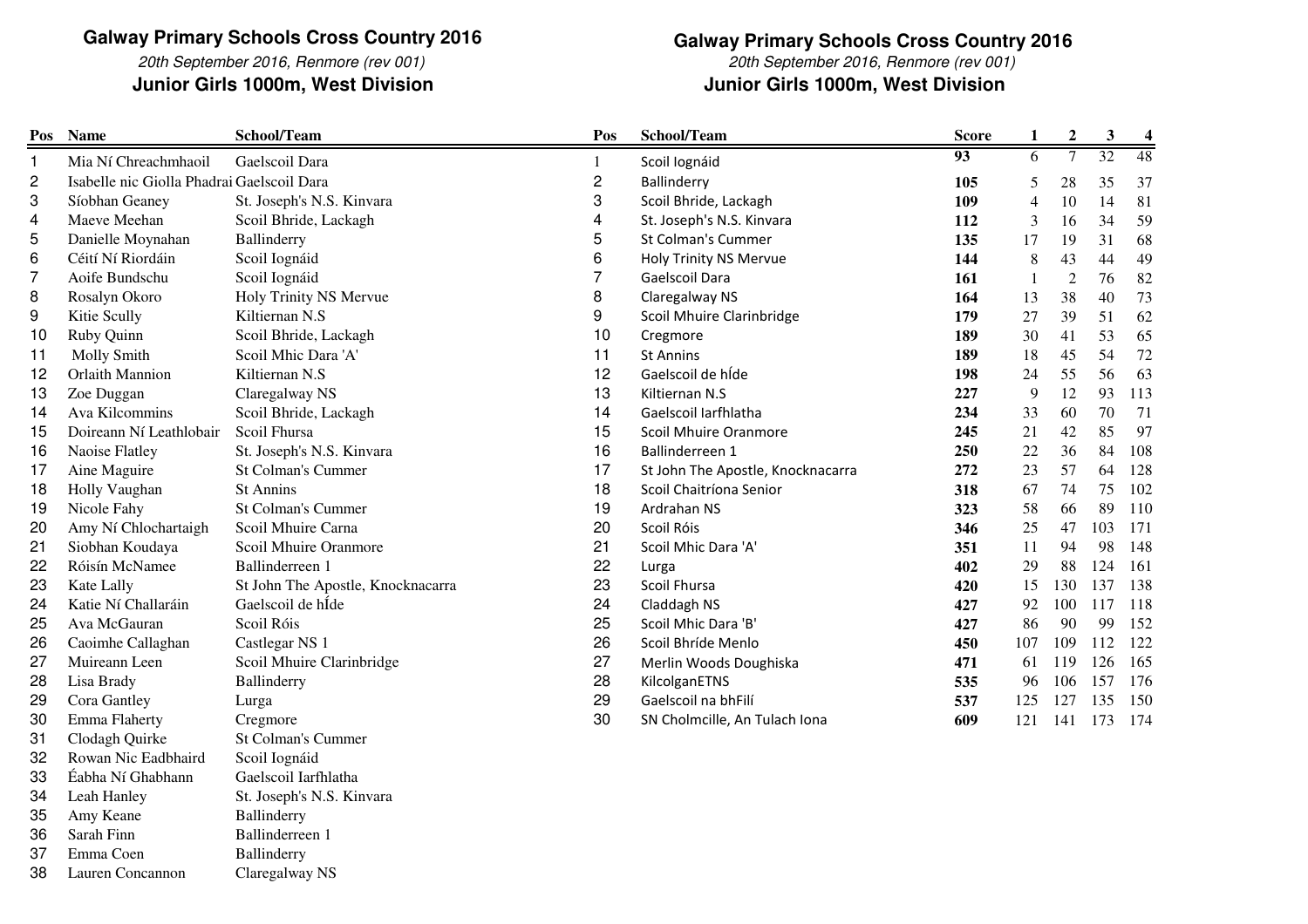| 39 | Evie Ryan                                 | Scoil Mhuire Clarinbridge         |
|----|-------------------------------------------|-----------------------------------|
| 40 | Jane Fahy                                 | Claregalway NS                    |
| 41 | <b>Ruth Treacy</b>                        | Cregmore                          |
| 42 | Tanya Doyle                               | Scoil Mhuire Oranmore             |
| 43 | Yimicka Oyelola                           | Holy Trinity NS Mervue            |
| 44 | Chelsea Owolobi                           | Holy Trinity NS Mervue            |
| 45 | Sophie Lee                                | <b>St Annins</b>                  |
| 46 | Aoife Hession                             | Ballinderry                       |
| 47 | Aoife Morley                              | Scoil Róis                        |
| 48 | Georgia Ní Choisdealbha                   | Scoil Iognáid                     |
| 49 | Shauna Byrne                              | Holy Trinity NS Mervue            |
| 50 | Anna Joyce                                | Sylane N.S.                       |
| 51 | Emma Egan                                 | Scoil Mhuire Clarinbridge         |
| 52 | Ríona Ní Mainnín                          | Scoil Iognáid                     |
| 53 | <b>Kate Mullins</b>                       | Cregmore                          |
| 54 | Isobel Goggin Irons                       | <b>St Annins</b>                  |
| 55 | Luiseach Ní Chonnacháin Gaelscoil de hÍde |                                   |
| 56 | Anna Ní Langáin                           | Gaelscoil de hÍde                 |
| 57 | Cadhla Carew                              | St John The Apostle, Knocknacarra |
| 58 | Roisin Cahill                             | Ardrahan NS                       |
| 59 | Éabha Doody                               | St. Joseph's N.S. Kinvara         |
| 60 | Niamh Nic an Ghlionn                      | Gaelscoil Iarfhlatha              |
| 61 | Caoimhe O'Toole                           | Merlin Woods Doughiska            |
| 62 | Orla Murphy                               | Scoil Mhuire Clarinbridge         |
| 63 | Aisling Ní Dhufaigh                       | Gaelscoil de hÍde                 |
| 64 | Ella Faherty                              | St John The Apostle, Knocknacarra |
| 65 | Emma Flaherty                             | Cregmore                          |
| 66 | <b>Aisling Dolphin</b>                    | Ardrahan NS                       |
| 67 | Lauren Corcoran                           | Scoil Chaitríona Senior           |
| 68 | Niamh Newell                              | <b>St Colman's Cummer</b>         |
| 69 | Eva Ní Cheileachair                       | Gaelscoil de hÍde                 |
| 70 | Myah Ní Ghallathóir                       | Gaelscoil Iarfhlatha              |
| 71 | Aoife de Buitléir                         | Gaelscoil Iarfhlatha              |
| 72 | Ailbhe Walsh                              | St Annins                         |
| 73 | Leah Glynn                                | Claregalway NS                    |
| 74 | Julia Luszczki                            | Scoil Chaitríona Senior           |
| 75 | Elena Kenny                               | Scoil Chaitríona Senior           |
| 76 | Aisling Ní ghloinn                        | Gaelscoil Dara                    |
| 77 | Rachel Kelly                              | Scoil Mhuire Clarinbridge         |
| 78 | Holly Nic Liam                            | Gaelscoil Iarfhlatha              |
| 79 | Caoimhe Madden                            | Castlegar NS 1                    |
| 80 | Leah Elwood                               | Gaelscoil de hÍde                 |
| 81 | Hannah Burke                              | Scoil Bhride, Lackagh             |
| 82 | Emma Ní Chualáin                          | Gaelscoil Dara                    |
| 83 | Cora Cowap                                | Cregmore                          |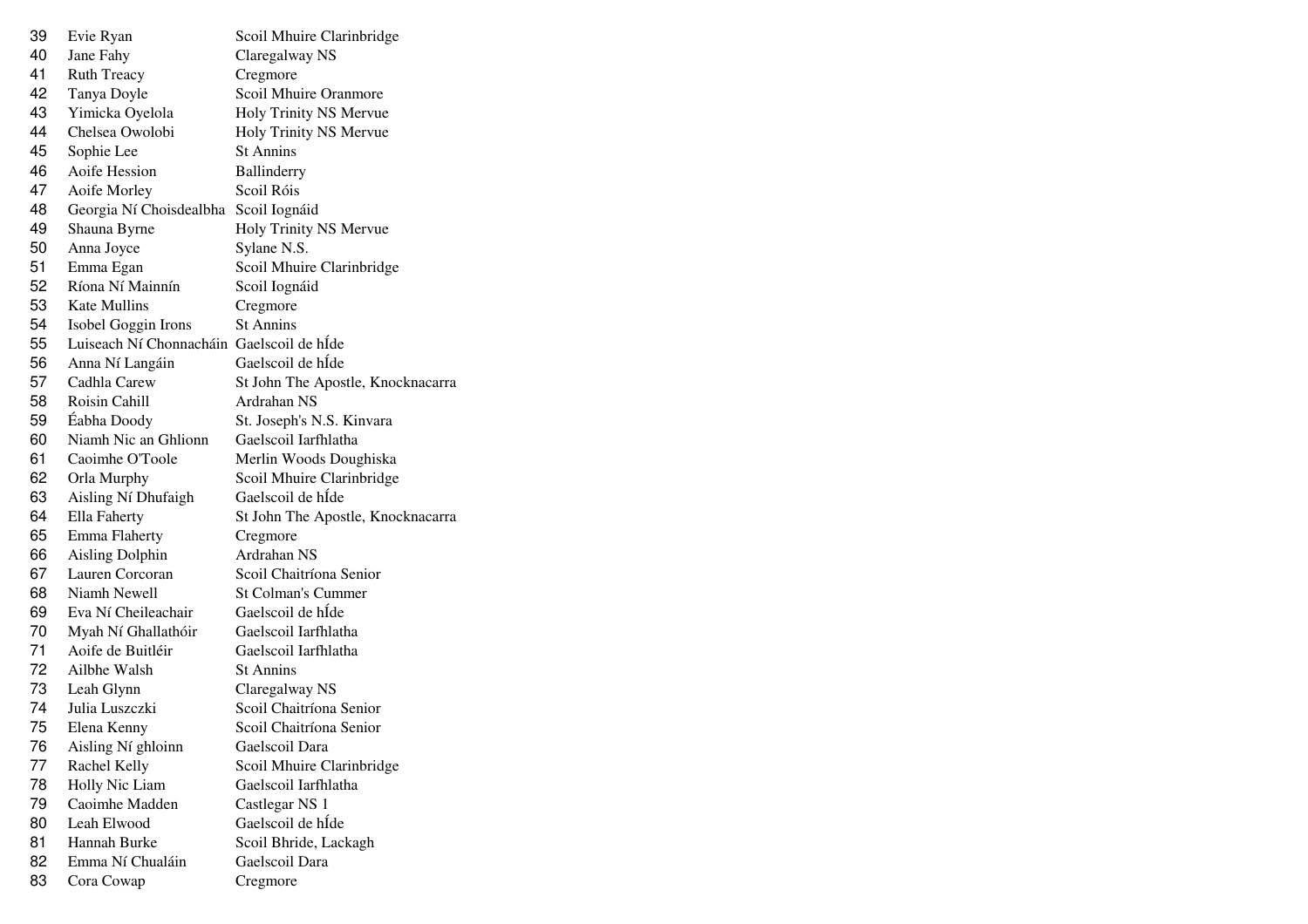| 84  | Tara McWilliams         | Ballinderreen 1               |
|-----|-------------------------|-------------------------------|
| 85  | Annie Curtis            | Scoil Mhuire Oranmore         |
| 86  | Elisha Ní Choistealbha  | Scoil Mhic Dara 'B'           |
| 87  | Holly Ryan              | <b>Ballinderry</b>            |
| 88  | <b>Emer Stauntan</b>    | Lurga                         |
| 89  | Mary Healy              | Ardrahan NS                   |
| 90  | Caolfhoinn Ní Gríofa    | Scoil Mhic Dara 'B'           |
| 91  | Síofra Lenihan          | Claregalway NS                |
| 92  | Jena Deegan             | Claddagh NS                   |
| 93  | Erin Fahy               | Kiltiernan N.S                |
| 94  | Éabha Ní Choistealbha   | Scoil Mhic Dara 'A'           |
| 95  | Michaela Magnetti       | St. Joseph's N.S. Kinvara     |
| 96  | <b>Aisling Stewart</b>  | KilcolganETNS                 |
| 97  | Aoife Burke             | Scoil Mhuire Oranmore         |
| 98  | Roisín Ní Dhubháin      | Scoil Mhic Dara 'A'           |
|     | 99 Éabha Ní Gríofa      | Scoil Mhic Dara 'B'           |
|     | 100 Chelsea O' Mallet   | Claddagh NS                   |
|     | 101 Emilí Nic Gearailt  | Scoil Iognáid                 |
|     | 102 Eunice Arosomade    | Scoil Chaitríona Senior       |
| 103 | Emma Tannian            | Scoil Róis                    |
|     | 104 Clara Rooney        | Scoil Mhuire Clarinbridge     |
| 105 | Sophie Gannon           | <b>St Annins</b>              |
|     | 106 Roisin Bennett      | KilcolganETNS                 |
|     | 107 Clíodhna Greaney    | Scoil Bhríde Menlo            |
|     | 108 Ellie Ruane         | Ballinderreen 1               |
|     | 109 Alina Ferrie        | Scoil Bhríde Menlo            |
|     | 110 Beithbhinn Walsh    | Ardrahan NS                   |
|     | 111 Maya Maria Deminiuk | Scoil Chaitríona Senior       |
|     | 112 Ruby Kearns         | Scoil Bhríde Menlo            |
|     | 113 Lauren Kilduff      | Kiltiernan N.S                |
|     | 114 Katie O'Hara        | Ardrahan NS                   |
|     | 115 Emma Dinneen        | Scoil Bhride, Lackagh         |
|     | 116 Catherine Cloonan   | Claregalway NS                |
|     | 117 Chloe Mc Philbin    | Claddagh NS                   |
|     | 118 Katie Mc Philbin    | Claddagh NS                   |
| 119 | Zoe Power               | Merlin Woods Doughiska        |
| 120 | Grace McGrath           | Ardrahan NS                   |
| 121 | Sadhbh Ní Shlattara     | SN Cholmcille, An Tulach Iona |
| 122 | Kate Clancy             | Scoil Bhríde Menlo            |
| 123 | Eilis Horan             | St Colman's Cummer            |
| 124 | <b>Beibhinn Veale</b>   | Lurga                         |
| 125 | Ailbhe Ní Mhearáin      | Gaelscoil na bhFilí           |
| 126 | Patrycja Bankowska      | Merlin Woods Doughiska        |
| 127 | Ava Ní Loinsigh         | Gaelscoil na bhFilí           |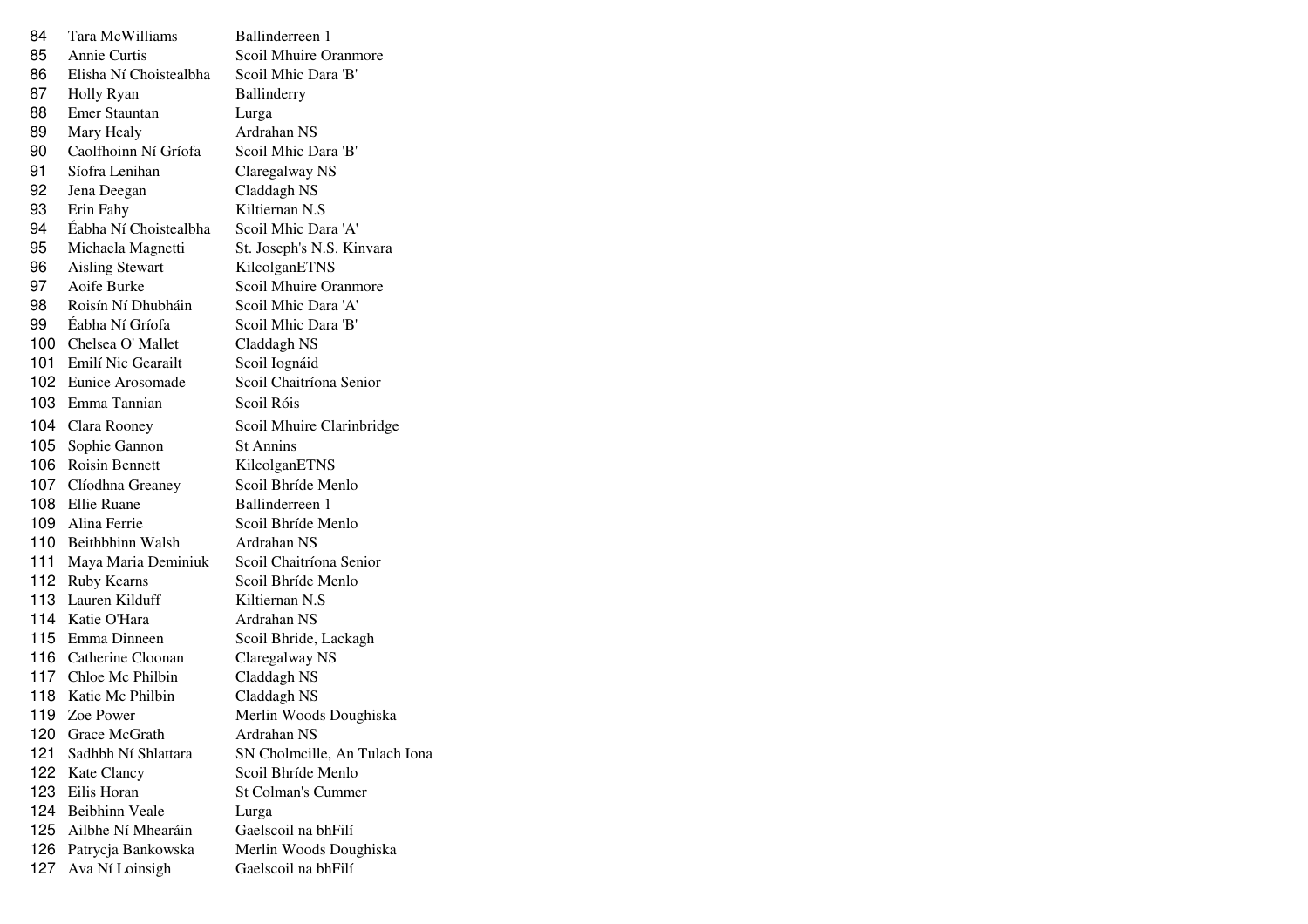| 128 | Ciara O Riordan                             | St John The Apostle, Knocknacarra        |
|-----|---------------------------------------------|------------------------------------------|
| 129 | Caoimhe Hillary                             | Scoil Bhride, Lackagh                    |
| 130 | Cáit Ní Uigín                               | Scoil Fhursa                             |
| 131 | Kayleigh Small                              | Castlegar NS 1                           |
| 132 | Niamh Walsh                                 | Lurga (indv)                             |
| 133 | Leah Shanahan Killeen                       | Lurga (indv)                             |
|     | 134 Cara Roche                              | <b>St Annins</b>                         |
| 135 | Amy Róise Ní Cheallaigh Gaelscoil na bhFilí |                                          |
| 136 | Eimear Cronin                               | <b>Ballinderreen</b>                     |
| 137 | Aisling Breathnach                          | Scoil Fhursa                             |
| 138 | Siobhán Ni Cheirín                          | Scoil Fhursa                             |
| 139 | Abby O'Leary                                | <b>St Colman's Cummer</b>                |
| 140 | Mia Scully                                  | St John The Apostle, Knocknacarra (indv) |
| 141 | Iona Warsop                                 | SN Cholmcille, An Tulach Iona            |
|     | 142 Vicktoria Tomkiewicz                    | St John The Apostle, Knocknacarra        |
|     | 143 Ciara O Hagen                           | Claregalway NS (indv)                    |
| 144 | Ella Ní Chlochartaigh                       | Scoil Mhuire Carna                       |
| 145 | Aoibhe Seoige                               | Scoil Mhuire Carna                       |
| 146 | Katie Fahy                                  | Claregalway NS (indv)                    |
| 147 | Emma J                                      | Carnaun                                  |
| 148 | Seoidín Ní Ghuaidaire                       | Scoil Mhic Dara 'A'                      |
| 149 | Emily Ní Dhufaigh                           | Gaelscoil Dara                           |
| 150 | Angelina Ní Mhuirí                          | Gaelscoil na bhFilí                      |
| 151 | <b>Orlaith Gerahty</b>                      | Scoil Mhuire Oranmore                    |
| 152 | Cora de Buitleir                            | Scoil Mhic Dara 'B'                      |
| 153 | Caoimhe Walsh                               | <b>Ballinderreen</b>                     |
| 154 | Liadan Quinn                                | Ballinderreen 1                          |
| 155 | Rebecca Mc Namara                           | Scoil Bhríde Menlo                       |
| 156 | Nora Ní Churráin                            | Gaelscoil na bhFilí                      |
| 157 | Alba Marquez                                | KilcolganETNS                            |
| 158 | Katie Meyler                                | St. Joseph's N.S. Kinvara (indv)         |
| 159 | Alice Gill                                  | Ballinderreen 1                          |
| 160 | Jessica Majzlikova                          | Lurga (indv)                             |
| 161 | Doireann Veale                              | Lurga                                    |
| 162 | Abigail Walsh                               | Lurga                                    |
| 163 | Meghan Fonja                                | Scoil Bhríde Menlo                       |
| 164 | Keela Casey                                 | Lurga                                    |
| 165 | Aliona Volchonskaja                         | Merlin Woods Doughiska                   |
| 166 | Nicole McNeill                              | Merlin Woods Doughiska                   |
| 167 | Niamh Greaney                               | Sylane N.S.                              |
| 168 | Ciara Joachim                               | Gaelscoil na bhFilí                      |
| 169 | Sibéal Ni Fhathaigh                         | Gaelscoil na bhFilí                      |
| 170 | <b>Avril Fitzgerald Pratt</b>               | Castlegar NS 2                           |
| 171 | Naomi Dossen                                | Scoil Róis                               |
| 172 | Peace Agbonayinma                           | Scoil Róis                               |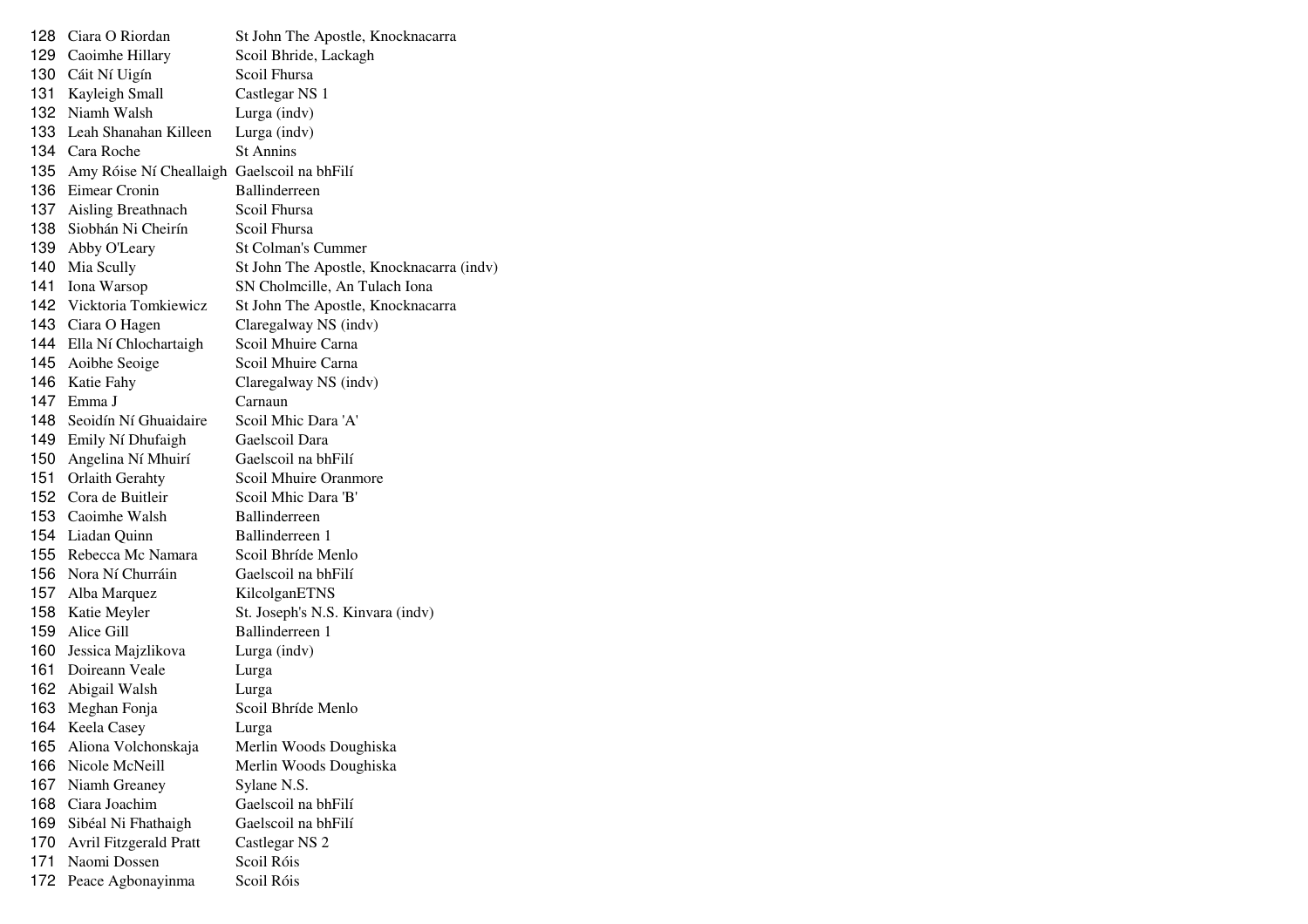|      | 173 Eimear Ní Dhiomsaigh | SN Cholmcille, An Tulach Iona     |
|------|--------------------------|-----------------------------------|
| 174  | Adhna Ní Chonghaile      | SN Cholmcille, An Tulach Iona     |
| 175  | Niamh Ní Mhainín         | SN Cholmcille, An Tulach (indv)   |
| 176  | <b>Bonnnie Henshaw</b>   | KilcolganETNS                     |
| 177  | Nikola Demian            | SN Cholmcille, An Tulach Iona     |
| 178  | Grace Cullinane          | Cregmore                          |
|      | 179 Erin Light Jone      | Claddagh NS                       |
|      | 180 Méibhín Connolly     | St. Joseph's N.S. Kinvara         |
| 181. | Aoife Ni Fhlatharta      | Scoil Mhic Dara (indv)            |
|      | 182 Michaela Ní Mhaoláin | Scoil Mhic Dara (indv)            |
| 183. | Isobel Lillis            | St John The Apostle, Knocknacarra |
| 184  | Sophie Ní Ir             | Gaelscoil Dara                    |
| 185. | Clíodhna Ní Neachtain    | SN Cholmcille, An Tulach Iona     |
| 186  | Agatha Ó Mithchéil       | Scoil Mhic Dara 'A'               |
| 187  | Hayley Ní Chualáin       | Scoil Mhic Dara 'A'               |
| 188. | Lauren Keogh             | Scoil Róis                        |
|      | 189 Eleanor Ní Luain     | Scoil Mhic Dara 'B'               |
|      | 190 Mairéad Ní Mháille   | Scoil Mhic Dara 'B'               |
|      |                          |                                   |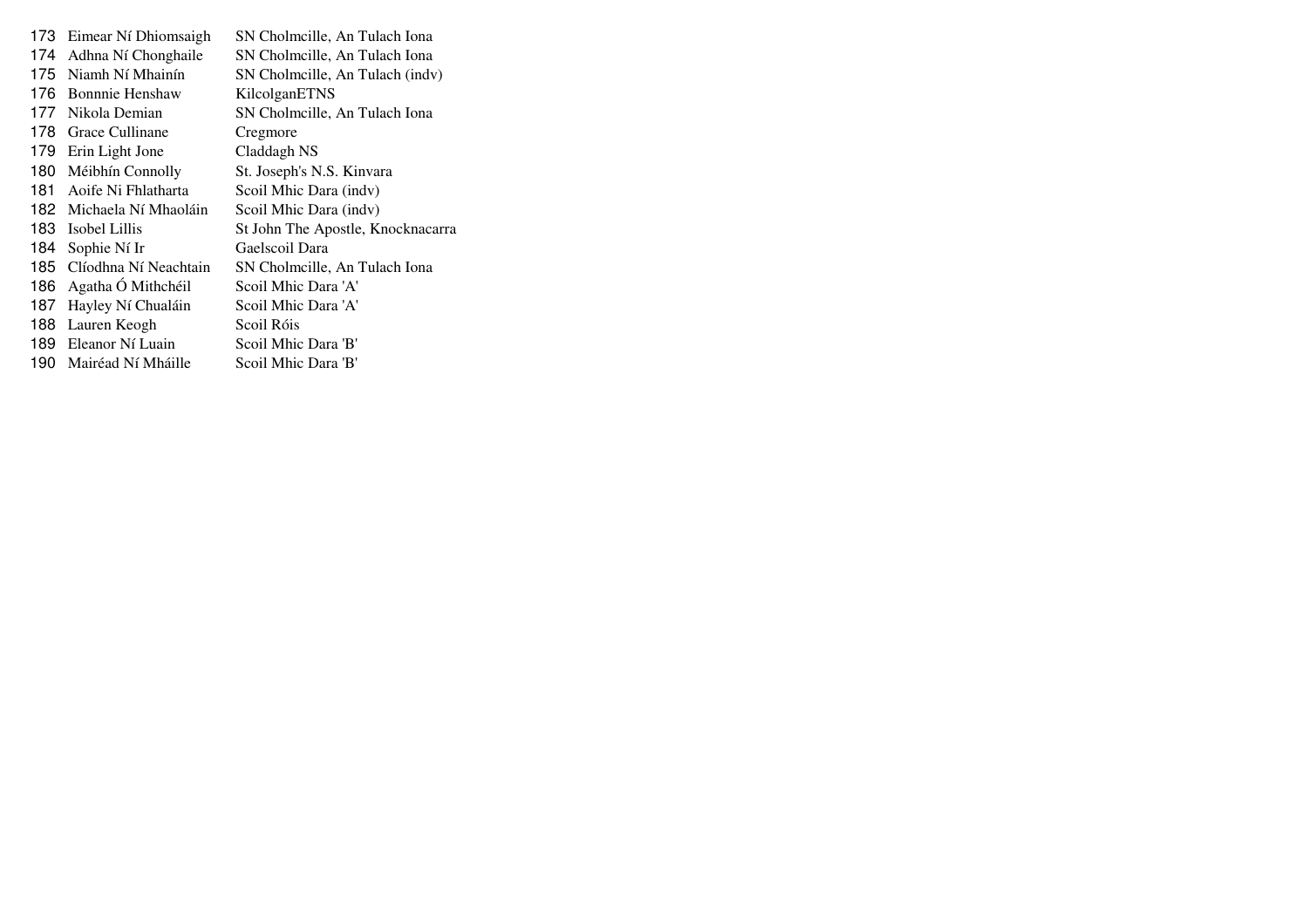20th September 2016, Renmore (rev 001)Junior Boys 1000m, West Division

**Junior Boys 1000m, West Division Junior Boys 1000m, West DivisionGalway Primary Schools Cross Country 2016**20th September 2016, Renmore (rev 001)

| Pos          | <b>Name</b>             | School/Team                       | Pos            | School/Team                       | <b>Score</b>    | 1              | $\boldsymbol{2}$ | $\mathbf{3}$ | $\overline{\mathbf{4}}$ |
|--------------|-------------------------|-----------------------------------|----------------|-----------------------------------|-----------------|----------------|------------------|--------------|-------------------------|
| $\mathbf{1}$ | Micheál Ó hEosaigh      | Scoil Iognáid                     | -1             | Scoil Iognáid                     | $\overline{39}$ |                | $\overline{9}$   | 11           | <sup>18</sup>           |
| 2            | Harry keady             | <b>Oranmore Boys</b>              | $\mathbf 2$    | Oranmore Boys                     | 98              | 2              | 28               | 33           | 35                      |
| 3            | Cian Rafferty           | St Colman's Cummer                | 3              | Scoil Éinde, Salthill             | 123             | $\overline{4}$ | 14               | 43           | 62                      |
| 4            | Junior Thiam            | Scoil Éinde, Salthill             | 4              | Gaelscoil de híde                 | 135             | 8              | 15               | 32           | 80                      |
| 5            | Shane Meagher           | Claddagh NS                       | 5              | Gaelscoil Dara                    | 167             | 25             | 37               | 52           | 53                      |
| 6            | Oisin Maher             | Scoil Mhuire Clifden              | 6              | St. Joseph's N.S. Kinvara         | 180             | 29             | 30               | 48           | 73                      |
| 7            | Kevin Cassidy           | Ballinderreen 1                   | $\overline{7}$ | Lurga                             | 190             | 12             | 51               | 56           | 71                      |
| 8            | Darragh Mill            | Gaelscoil de hÍde                 | 8              | Scoil Mhuire Clarinbridge         | 209             | 17             | 50               | 66           | 76                      |
| 9            | Dónal Ó Céidigh         | Scoil Iognáid                     | 9              | Scoil Bhride, Lackagh             | 225             | 27             | 39               | 65           | 94                      |
| 10           | Fionn O Loughlin        | Claregalway NS                    | 10             | Scoil Mhic Dara 'A'               | 229             | 13             | 24               |              | 47 145                  |
| 11           | Ruairí Bundschu         | Scoil Iognáid                     | 11             | Claregalway NS                    | 235             | 10             | 59               | 67           | 99                      |
| 12           | Jamie Forde             | Lurga                             | 12             | <b>St Annins</b>                  | 241             | 44             | 46               | 55           | -96                     |
| 13           | Maitiu Ó Domhnaill      | Scoil Mhic Dara 'A'               | 13             | <b>St Colman's Cummer</b>         | 249             | 3              | 20               |              | 102 124                 |
| 14           | Sean McDonagh           | Scoil Éinde, Salthill             | 14             | Ballinderry                       | 255             | 42             | 64               | 70           | 79                      |
| 15           | Ciarán Mac Donnacha     | Gaelscoil de hÍde                 | 15             | St John The Apostle, Knocknacarra | 256             | 34             | 38               | 87           | 97                      |
| 16           | Shafiq Stewart Quadri   | Scoil Bhríde Menlo                | 16             | Scoil Chaitríona Senior           | 263             | 22             | 57               |              | 81 103                  |
| 17           | <b>Eddie Silke</b>      | Scoil Mhuire Clarinbridge         | 17             | Ardrahan NS                       | 267             | 26             | 74               | 83           | - 84                    |
| 18           | Cameron Ó Dubhlaíoch    | Scoil Iognáid                     | 18             | St Patricks Boys, Lombard St      | 274             | 40             | 61               |              | 72 101                  |
| 19           | Oisín Ó Flatharta       | Scoil Mhic Dara 'C'               | 19             | Scoil Mhic Dara 'C'               | 287             | 19             |                  |              | 21 114 133              |
| 20           | Johnny Higgins          | St Colman's Cummer                | 20             | Ballinderreen 1                   | 326             |                |                  |              | 54 127 138              |
| 21           | Cian Ó Cualáin          | Scoil Mhic Dara 'C'               | 21             | Claddagh NS                       | 336             | 5              |                  |              | 60 113 158              |
| 22           | Daivid Oniga            | Scoil Chaitríona Senior           | 22             | Gaelscoil Iarfhlatha              | 346             | 36             |                  |              | 77 107 126              |
| 23           | Rory Igoe               | Sylane N.S.                       | 23             | Cregmore                          | 369             | 41             | 82               |              | 98 148                  |
| 24           | Fionn ó Neachtain       | Scoil Mhic Dara 'A'               | 24             | Sylane N.S.                       | 371             |                |                  |              | 23 100 123 125          |
| 25           | Marc Mac Suibhne        | Gaelscoil Dara                    | 25             | Merlin Woods Doughiska            | 446             | 68             |                  |              | 69 154 155              |
| 26           | <b>Josh Mullins</b>     | Ardrahan NS                       | 26             | KilcolganETNS                     | 466             |                |                  |              | 58 116 140 152          |
| 27           | <b>Andrew Carr</b>      | Scoil Bhride, Lackagh             | 27             | Scoil Bhríde Menlo                | 499             |                |                  |              | 16 137 168 178          |
| 28           | Cormac Murran           | <b>Oranmore Boys</b>              | 28             | Scoil Mhic Dara 'B'               | 505             |                |                  |              | 95 106 134 170          |
| 29           | Luca Danjou             | St. Joseph's N.S. Kinvara         | 29             | Kiltiernan N.S                    | 507             |                |                  |              | 93 111 150 153          |
| 30           | <b>Charlie Conneely</b> | St. Joseph's N.S. Kinvara         | 30             | Castlegar NS                      | 531             |                |                  |              | 110 117 135 169         |
| 31           | Lúc Mac Fhearghusa      | Scoil Iognáid                     | 31             | Scoil Fhursa                      | 572             |                |                  |              | 75 144 176 177          |
| 32           | Kieran Watterson        | Gaelscoil de hÍde                 | 32             | Ballinderreen                     | 597             |                |                  |              | 136 141 156 164         |
| 33           | Daniel Gilbert          | <b>Oranmore Boys</b>              | 33             | SN Cholmcille, An Tulach Dylan    | 675             |                |                  |              | 165 167 171 172         |
| 34           | Harry Barrett           | St John The Apostle, Knocknacarra | 34             | SN Cholmcille, An Tulach Rónán    | 681             |                |                  |              | 157 166 174 184         |
| 35           | Luke Casserly           | <b>Oranmore Boys</b>              |                |                                   |                 |                |                  |              |                         |
| 36           | Jonathan Ó Domhnalláin  | Gaelscoil Iarfhlatha              |                |                                   |                 |                |                  |              |                         |
|              |                         |                                   |                |                                   |                 |                |                  |              |                         |

37Ed Ó Reilly Gaelscoil Dara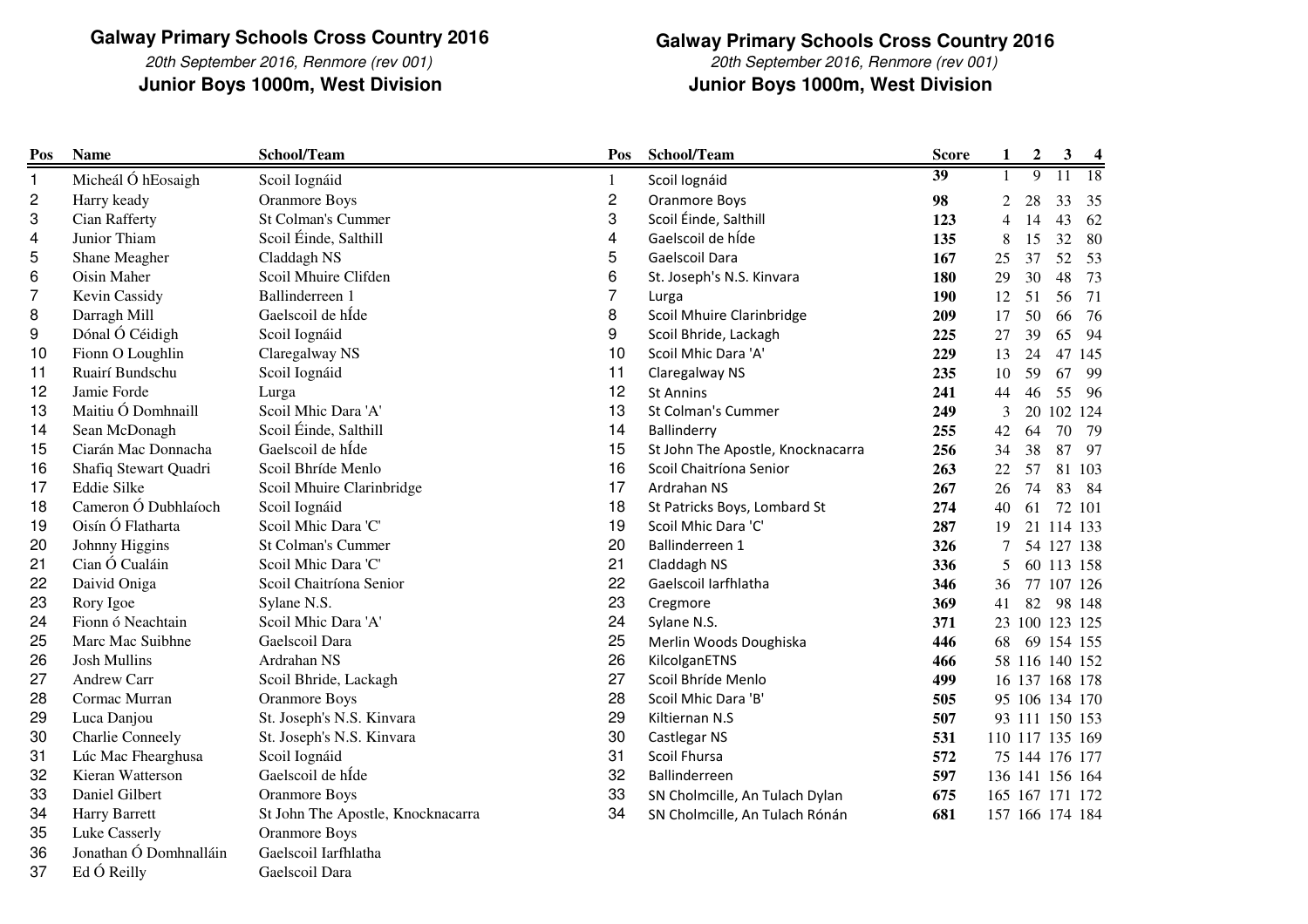| 38 | Darragh Carew          | St John The Apostle, Knocknacarra |
|----|------------------------|-----------------------------------|
| 39 | Jonathon Hughes        | Scoil Bhride, Lackagh             |
| 40 | Shane Ward             | St Patricks Boys, Lombard St      |
| 41 | Darragh Scanlon        | Cregmore                          |
| 42 | Noah Higgins           | Ballinderry                       |
| 43 | Dara Comer Byrne       | Scoil Éinde, Salthill             |
| 44 | Eamon Fahy             | <b>St Annins</b>                  |
| 45 | Eoin Mac Airt          | Scoil Iognáid                     |
| 46 | Cillian Griffin        | <b>St Annins</b>                  |
| 47 | Seán Ó Flanagáin       | Scoil Mhic Dara 'A'               |
| 48 | Lucas Sheedy           | St. Joseph's N.S. Kinvara         |
| 49 | Cillian cannon         | <b>Oranmore Boys</b>              |
| 50 | Fionn Higgins          | Scoil Mhuire Clarinbridge         |
| 51 | Philip O Connor        | Lurga                             |
| 52 | Peadar Ó Dubhshláine   | Gaelscoil Dara                    |
| 53 | Aindriú Ó hAnrachtaigh | Gaelscoil Dara                    |
| 54 | Daniel Keane           | Ballinderreen 1                   |
| 55 | Dermot Ford            | <b>St Annins</b>                  |
| 56 | Pierce Waterhouse      | Lurga                             |
| 57 | Ned O'Loughlin         | Scoil Chaitríona Senior           |
| 58 | Dara O'Dowd            | KilcolganETNS                     |
| 59 | Owen Gaughan           | Claregalway NS                    |
| 60 | <b>Matthew Golding</b> | Claddagh NS                       |
| 61 | <b>Thomas Burke</b>    | St Patricks Boys, Lombard St      |
| 62 | Rico Delaney           | Scoil Éinde, Salthill             |
| 63 | Rian O Catháin         | Gaelscoil Dara                    |
| 64 | Noah Higgins           | Ballinderry                       |
| 65 | <b>Adam Laffey</b>     | Scoil Bhride, Lackagh             |
| 66 | Ben O'Dwyer            | Scoil Mhuire Clarinbridge         |
| 67 | John Fahey             | Claregalway NS                    |
| 68 | Sean Reardon           | Merlin Woods Doughiska            |
| 69 | Oscar Predka           | Merlin Woods Doughiska            |
| 70 | Cillian Joyce          | Ballinderry                       |
| 71 | Oisin Glynn            | Lurga                             |
| 72 | Fergal Takaza          | St Patricks Boys, Lombard St      |
| 73 | Ryan Murphy            | St. Joseph's N.S. Kinvara         |
| 74 | Michael Fahy           | Ardrahan NS                       |
| 75 | Cillian Ó Donabháin    | Scoil Fhursa                      |
| 76 | Riain Lydon            | Scoil Mhuire Clarinbridge         |
| 77 | Shay Mac Lionsigh      | Gaelscoil Iarfhlatha              |
| 78 | Colm shivan            | <b>Oranmore Boys</b>              |
| 79 | <b>Aaron Crowley</b>   | Ballinderry                       |
| 80 | Caelan Ó Colmáin       | Gaelscoil de hÍde                 |
| 81 | Eva McLoughlin         | Scoil Chaitríona Senior           |
| 82 | John Devaney           | Cregmore                          |
|    |                        |                                   |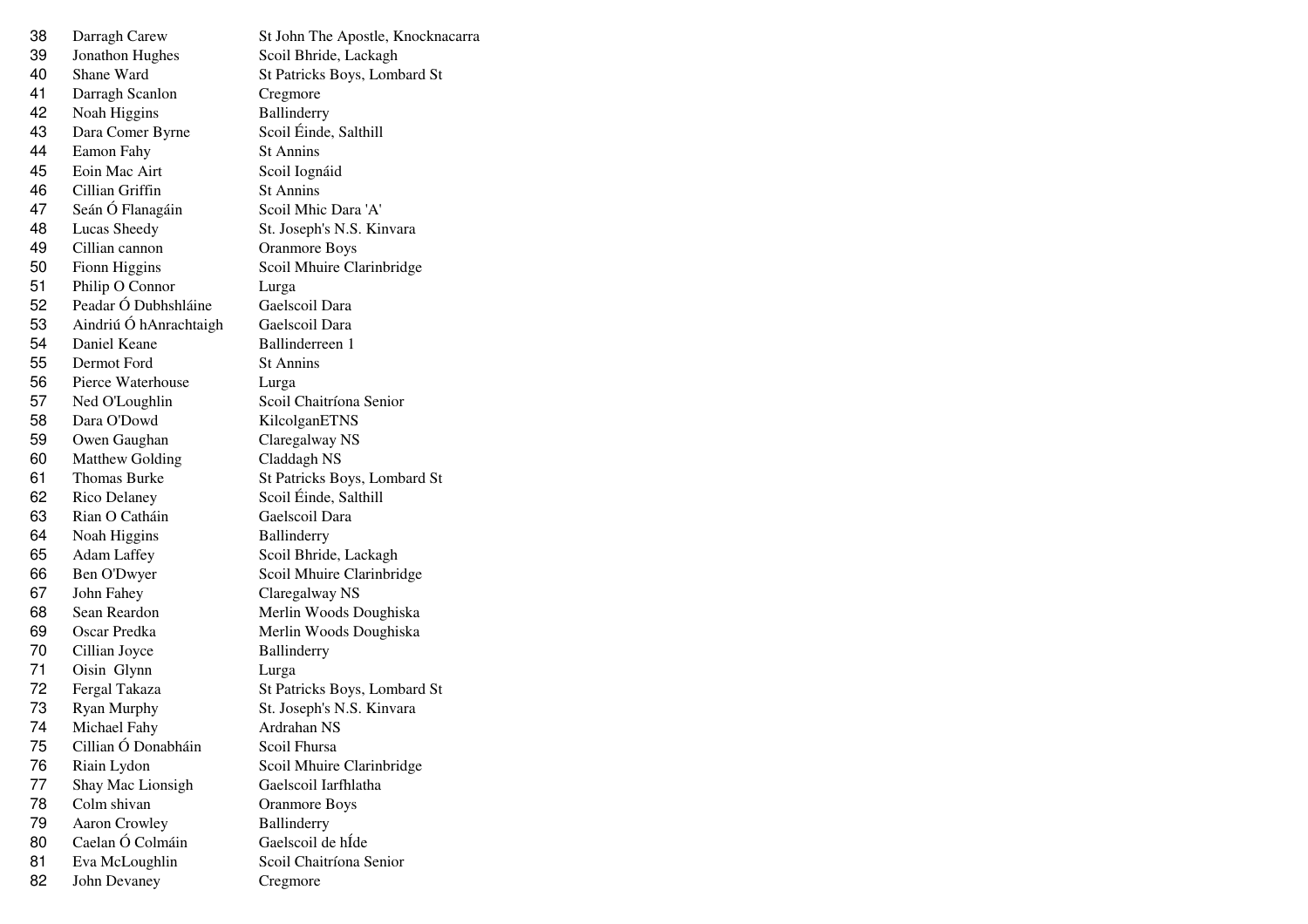| 83  | Brian Callanan        | Ardrahan NS                       |
|-----|-----------------------|-----------------------------------|
| 84  | Ronan Barry           | Ardrahan NS                       |
| 85  | Oscar Fitzpatrick     | Scoil Mhuire Clarinbridge         |
| 86  | Rian Burke            | Ballinderry                       |
| 87  | Mikey Mulry           | St John The Apostle, Knocknacarra |
| 88  | Pádraic Conole        | St. Joseph's N.S. Kinvara (indv)  |
| 89  | Donnacha Ganly        | St. Joseph's N.S. Kinvara         |
| 90  | Shane Flanagan        | St. Joseph's N.S. Kinvara         |
| 91  | Riley Mac Stíbhín     | Gaelscoil Dara                    |
| 92  | Conor VanOusterhout   | Ballinderry                       |
| 93  | Iarla Callanan        | Kiltiernan N.S                    |
| 94  | Luke Keaveney         | Scoil Bhride, Lackagh             |
| 95  | Eoin Ó Flátharta      | Scoil Mhic Dara 'B'               |
| 96  | Thomas Walsh          | <b>St Annins</b>                  |
| 97  | <b>Mikey Downes</b>   | St John The Apostle, Knocknacarra |
| 98  | Karl Murphy           | Cregmore                          |
| 99  | Dara Lenihan          | Claregalway NS                    |
| 100 | <b>Conan Dempsey</b>  | Sylane N.S.                       |
| 101 | Killian Wall          | St Patricks Boys, Lombard St      |
| 102 | Diarmuid Laheen       | <b>St Colman's Cummer</b>         |
| 103 | <b>Patrick Lees</b>   | Scoil Chaitríona Senior           |
| 104 | Colm de Búrca         | Gaelscoil de hÍde                 |
| 105 | <b>Brian Mellotte</b> | Claregalway NS                    |
| 106 | Colm Ó Loideain       | Scoil Mhic Dara 'B'               |
| 107 | Cian Ó Mistéil        | Gaelscoil Iarfhlatha              |
| 108 | Cormac Keady          | Scoil Éinde, Salthill             |
| 109 | Michael Brosnan       | Scoil Éinde, Salthill             |
| 110 | James Delaney         | Castlegar NS                      |
| 111 | Eon O'Neill           | Kiltiernan N.S                    |
| 112 | Ethan O'Connor        | Ardrahan NS                       |
| 113 | Calvin Reddan         | Claddagh NS                       |
| 114 | Shay ó Mainnín        | Scoil Mhic Dara 'C'               |
| 115 | Gary Broder           | Ardrahan NS                       |
| 116 | Roan Downes           | KilcolganETNS                     |
| 117 | Thomas McDonagh       | Castlegar NS                      |
| 118 | Matthew Ruttledge     | Scoil Bhride, Lackagh             |
| 119 | Jamie Merrigan        | <b>St Annins</b>                  |
| 120 | Mark Geary            | Scoil Bhride, Lackagh             |
| 121 | Calum O Gorman        | Claregalway NS (indv)             |
| 122 | Kacper Kujawa         | Claregalway NS (indv)             |
| 123 | Eanna Tracey          | Sylane N.S.                       |
| 124 | Killian Comer         | <b>St Colman's Cummer</b>         |
| 125 | Stephen Martyn        | Sylane N.S.                       |
| 126 | Daniel Ó Ceallaigh    | Gaelscoil Iarfhlatha              |
|     |                       |                                   |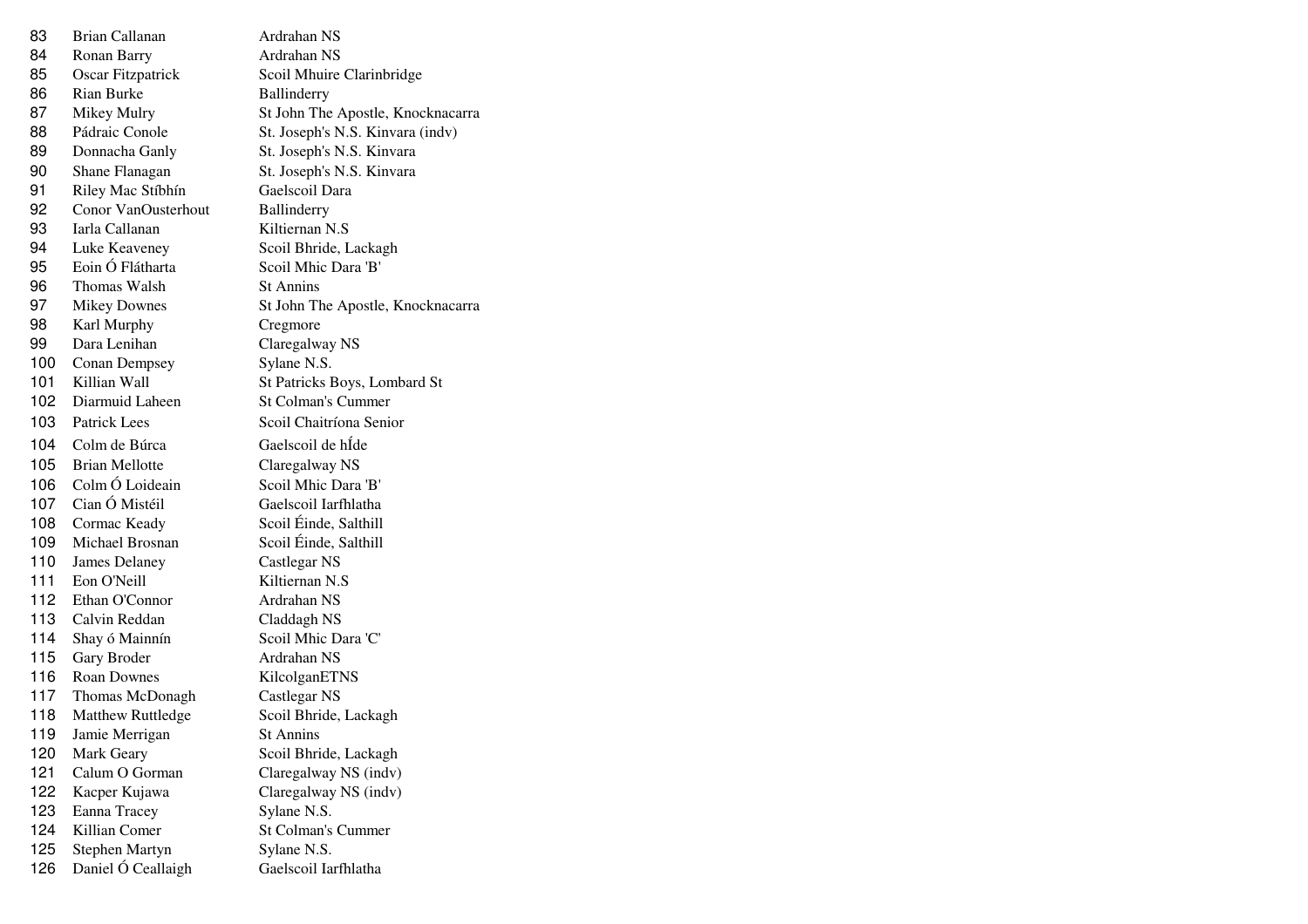| 127 | <b>Gabriel Faherty</b>   | Ballinderreen 1                   |
|-----|--------------------------|-----------------------------------|
| 128 | Evan Stanford            | Lurga                             |
| 129 | Ivan Bikoi               | St Colman's Cummer                |
| 130 | Niall Donoghue           | Scoil Mhuire Clarinbridge         |
| 131 | Rory Boyle               | St Patricks Boys, Lombard St      |
| 132 | <b>Luke Hearns</b>       | St Patricks Boys, Lombard St      |
| 133 | Seosamh Mac Donnacha     | Scoil Mhic Dara 'C'               |
| 134 | Jack ó Gríofa            | Scoil Mhic Dara 'B'               |
| 135 | Conor Boyle              | Castlegar NS                      |
| 136 | <b>Charlie Forde</b>     | <b>Ballinderreen</b>              |
| 137 | Sean Roche               | Scoil Bhríde Menlo                |
| 138 | Dylan Morgan             | Ballinderreen 1                   |
| 139 | Evan Greaney             | Ballinderry                       |
| 140 | Noah Sarma               | KilcolganETNS                     |
| 141 | Liam Farren              | Ballinderreen                     |
| 142 | Michael Mac Grealaí      | Gaelscoil de hÍde                 |
| 143 | Michael Geoghan          | <b>St Annins</b>                  |
| 144 | Dainéal Ó Nualláin       | Scoil Fhursa                      |
| 145 | Joe Neachtain            | Scoil Mhic Dara 'A'               |
| 146 | <b>Jack Faherty</b>      | St John The Apostle, Knocknacarra |
| 147 | Robert O'Toole           | <b>St Colman's Cummer</b>         |
| 148 | Mark Kenny               | Cregmore                          |
| 149 | <b>Charlie Valentine</b> | Ballinderreen 1                   |
| 150 | Liam Conneely            | Kiltiernan N.S.                   |
| 151 | <b>Fionn Sexton</b>      | Cregmore                          |
| 152 | Fred Japy                | KilcolganETNS                     |
| 153 | Killian O'Neill          | Kiltiernan N.S                    |
| 154 | <b>WIktor Piocha</b>     | Merlin Woods Doughiska            |
| 155 | Daniel Paylov            | Merlin Woods Doughiska            |
| 156 | Luke Guillot             | <b>Ballinderreen</b>              |
| 157 | Daniel Mac Eochagáin     | SN Cholmcille, An Tulach Rónán    |
| 158 | Conor Sullivan           | Claddagh NS                       |
| 159 | KaizerOlawoye            | Claddagh NS                       |
| 160 | Joseph Connolly          | Lurga                             |
| 161 | <b>Harry Faherty</b>     | St John The Apostle, Knocknacarra |
| 162 | Seán Ó Domhnaill         | Scoil Mhic Dara 'A'               |
| 163 | Eamonn Mac Airt          | Gaelscoil Iarfhlatha              |
| 164 | Eammon O' Mahoney        | <b>Ballinderreen</b>              |
| 165 | Tomás Ó Neachtain        | SN Cholmcille, An Tulach Dylan    |
| 166 | Lúc Ó Tuairisg           | SN Cholmcille, An Tulach Rónán    |
| 167 | Máirtín Óg Ó Flatharta   | SN Cholmcille, An Tulach Dylan    |
| 168 | Lorcan Carter            | Scoil Bhríde Menlo                |
| 169 | Colin Devery             | Castlegar NS                      |
| 170 | Ciarán Ó Conaire         | Scoil Mhic Dara 'B'               |
| 171 | Seán Óg Ó Fátharta       | SN Cholmcille, An Tulach Dylan    |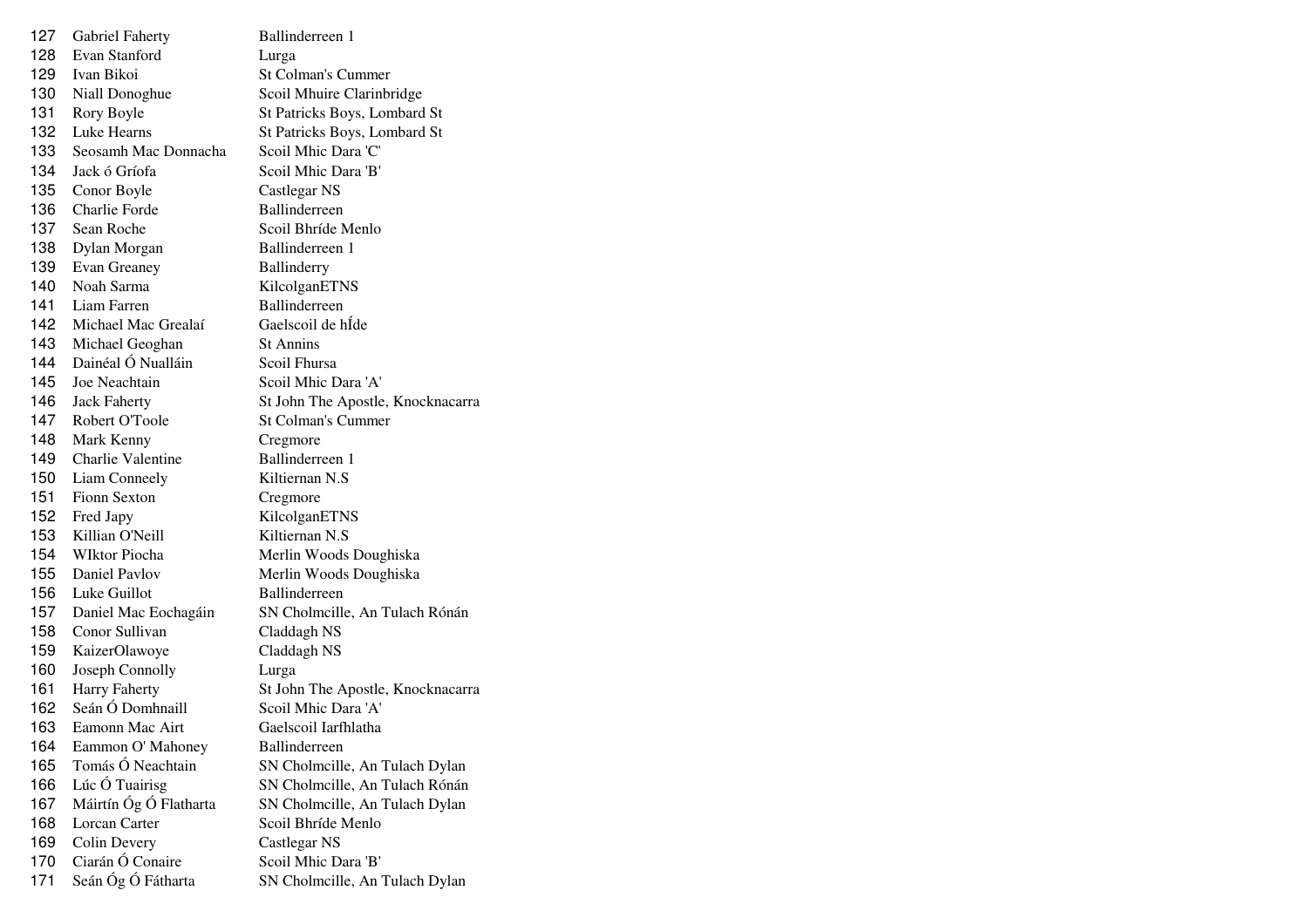| 172 | Charle O Griofa         | SN Cholmcille, An Tulach Dylan |
|-----|-------------------------|--------------------------------|
| 173 | Mark Concannon          | Claregalway NS                 |
| 174 | Aodhán Ó Donnchadha     | SN Cholmcille, An Tulach Rónán |
| 175 | Jayden Ó Cinnéide       | SN Cholmcille, An Tulach Dylan |
| 176 | Maitiú Ó Conaola        | Scoil Fhursa                   |
| 177 | Aaron Mac Donnacha      | Scoil Fhursa                   |
| 178 | James Fahy              | Scoil Bhríde Menlo             |
| 179 | Caomhán Ó Tuathail      | Scoil Mhic Dara 'B'            |
| 180 | Gavin Ó Coisdealbha     | Gaelscoil Iarfhlatha           |
| 181 | Zac Duffy               | Merlin Woods Doughiska         |
| 182 | Conor Lynch             | Lurga (indv)                   |
| 183 | John Denis Mc Loughlin  | Scoil Bhríde Menlo             |
| 184 | Colin Mac Donncha       | SN Cholmcille, An Tulach Rónán |
| 185 | Jake Cunningham         | Scoil Chaitríona Senior        |
| 186 | Cathal Leyne            | <b>Ballinderreen</b>           |
| 187 | Dean O'Brien            | Scoil Bhríde Menlo             |
| 188 | Shane Ó Scanláin        | SN Cholmcille, An Tulach Rónán |
| 189 | Ewan Callen             | KilcolganETNS (indv)           |
| 190 | John Coyne              | Scoil Mhic Dara 'B'            |
| 191 | <b>Ben Collins</b>      | Sylane N.S.                    |
| 192 | Conor Jordan            | Castlegar NS                   |
| 193 | Roibin Hussey           | KilcolganETNS (indv)           |
| 194 | John Fahy               | KilcolganETNS                  |
| 195 | Rónán Mac Eochagáin     | SN Cholmcille, An Tulach Rónán |
| 196 | Ben McGrath             | Cregmore                       |
| 197 | Aonghus Ó Fátharta      | SN Cholmcille, An Tulach Dylan |
| 198 | <b>Jonathan Parrott</b> | Sylane N.S.                    |
|     |                         |                                |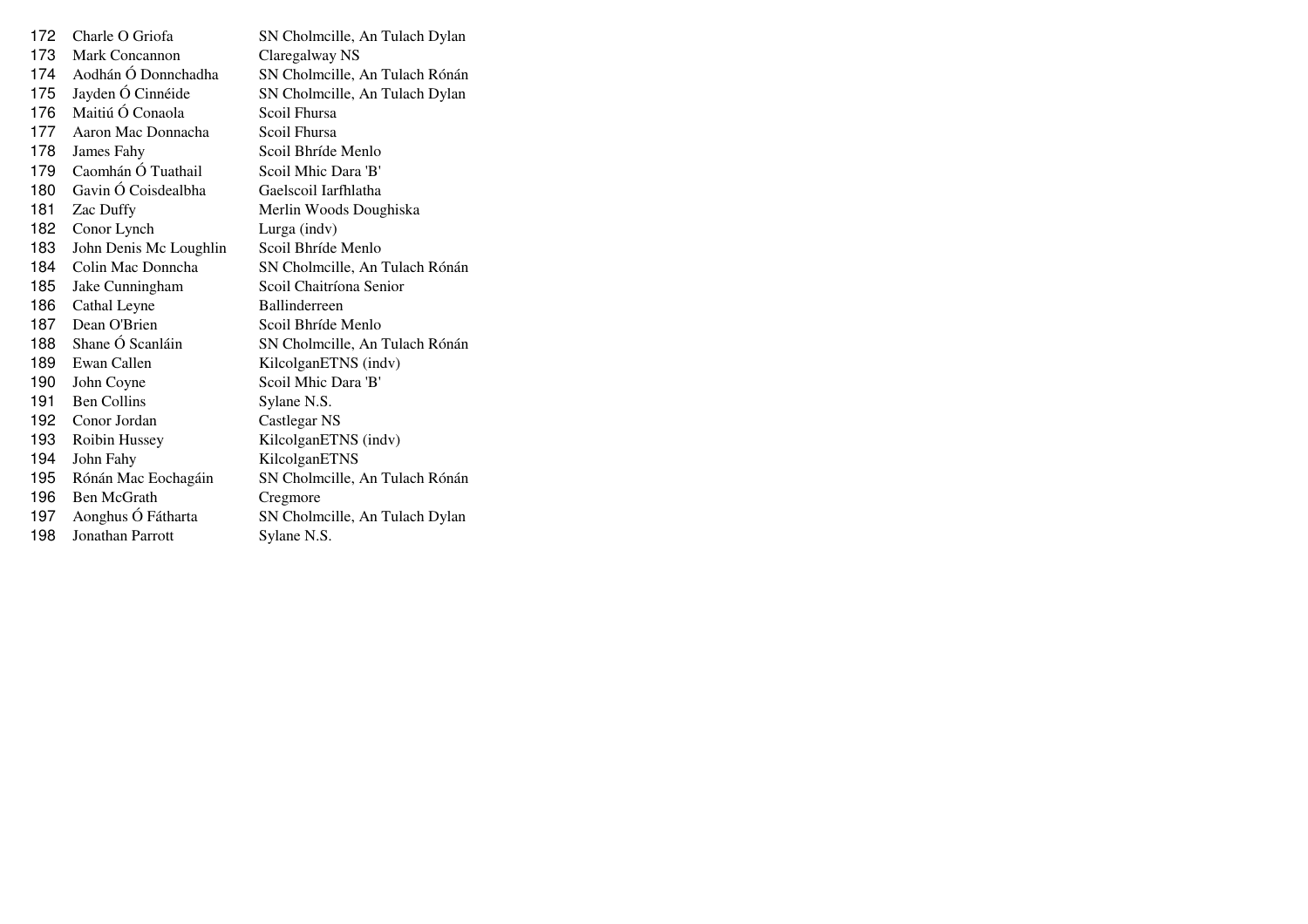20th September 2016, Renmore (rev 001)Senior Girls 1200m, West Division

### **Galway Primary Schools Cross Country 2016**

20th September 2016, Renmore (rev 001)**Senior Girls 1200m, West Division Senior Girls 1200m, West Division**

| Pos            | <b>Name</b>          | School/Team               | Pos                     | School/Team                       | <b>Score</b>    | $\mathbf{1}$   | $\boldsymbol{2}$ | $\mathbf{3}$ | $\boldsymbol{4}$ |
|----------------|----------------------|---------------------------|-------------------------|-----------------------------------|-----------------|----------------|------------------|--------------|------------------|
| 1              | Róisín Geaney        | St. Joseph's N.S. Kinvara |                         | St. Joseph's N.S. Kinvara         | $\overline{69}$ | -1             | $\overline{14}$  | 21           | 33               |
| $\overline{c}$ | Rachel Fahy          | Claregalway NS            | $\overline{\mathbf{c}}$ | Scoil Mhuire Oranmore             | 89              | 7              | $\,$ 8 $\,$      | 26           | 48               |
| 3              | Eabha Brennan        | Claregalway NS            | 3                       | Scoil Ide A                       | 94              | 9              | $20\,$           | 22           | 43               |
| 4              | Hannah Clark         | <b>St Annins</b>          | 4                       | Claregalway NS                    | 96              | $\overline{c}$ | $\mathfrak{Z}$   | 41           | 50               |
| 5              | Saoirse Moore        | Scoil Mhuire Clarinbridge | 5                       | Scoil Mhuire Clarinbridge         | 106             | $\sqrt{5}$     | 10               | 40           | 51               |
| 6              | Maeve McGarry        | Cregmore                  | 6                       | Gaelscoil de híde                 | 125             | 15             | 24               | 32           | 54               |
| 7              | Sarah Duffy          | Scoil Mhuire Oranmore     | 7                       | St Colman's Cummer                | 127             | 23             | 31               | 34           | 39               |
| 8              | Aisosa Ekoma         | Scoil Mhuire Oranmore     | 8                       | Scoil Róis A                      | 130             | 11             | 18               | 19           | 82               |
| 9              | Aoibhe Joyce         | Scoil Ide A               | 9                       | Scoil Iognáid                     | 131             | 12             | 13               | 46           | 60               |
| 10             | Aoibhe Carr          | Scoil Mhuire Clarinbridge | 10                      | Scoil Chaitríona Senior           | 147             | 16             | 30               | 44           | 57               |
| 11             | Allyssa O'Connor     | Scoil Róis A              | 11                      | Ballinderry                       | 152             | 25             | 29               | 37           | 61               |
| 12             | Léana Nic Dhonnncha  | Scoil Iognáid             | 12                      | <b>St Annins</b>                  | 190             | $\overline{4}$ | 28               | 74           | 84               |
| 13             | Ailbe Ní Dhubhlaíoch | Scoil Iognáid             | 13                      | Cregmore                          | 193             | 6              | 55               | 64           | 68               |
| 14             | Sofia Magnetti       | St. Joseph's N.S. Kinvara | 14                      | Gaelscoil Dara                    | 259             | 27             | 49               | 80           | 103              |
| 15             | Aoife Ní Dhonnacha   | Gaelscoil de hÍde         | 15                      | Scoil Mhic Dara                   | 302             | 58             | 59               | 92           | 93               |
| 16             | Isabella Burke       | Scoil Chaitríona Senior   | 16                      | Scoil Róis B                      | 305             | 45             | 67               | 87           | 106              |
| 17             | Róisín Dalton        | Ballinderreen             | 17                      | Ardrahan NS                       | 358             | 53             | 73               | 105          | 127              |
| 18             | Grace Hennessey      | Scoil Róis A              | 18                      | Lurga                             | 366             | 36             | 102              | 113          | 115              |
| 19             | Daisy O'Connell      | Scoil Róis A              | 19                      | St John The Apostle, Knocknacarra | 383             | 47             | 78               | 122          | 136              |
| 20             | Alice Corcoran       | Scoil Ide A               | 20                      | Scoil Ide B                       | 385             | 52             | 75               | 117          | 141              |
| 21             | Kate Kidd            | St. Joseph's N.S. Kinvara | 21                      | Gaelscoil Iarfhlatha              | 387             | 38             | 72               | 138          | 139              |
| 22             | Ella O' Connor       | Scoil Ide A               | 22                      | Scoil Bhride, Lackagh             | 399             | 42             | 91               | 132          | 134              |
| 23             | Moya Fahy            | <b>St Colman's Cummer</b> | 23                      | Claddagh NS                       | 407             | 56             | 81               | 116          | 154              |
| 24             | Anna Nic Oitir       | Gaelscoil de hÍde         | 24                      | Scoil Bhríde Menlo                | 422             | $70\,$         | 101              | 125          | 126              |
| 25             | Alex Joyce           | Ballinderry               | 25                      | KilcolganETNS                     | 466             | 35             | 112              | 159          | 160              |
| 26             | Hannah Whelan        | Scoil Mhuire Oranmore     | 26                      | <b>Holy Trinity NS Mervue</b>     | 476             | 104            | 120              | 121          | 131              |
| 27             | Anna Nic an Rí       | Gaelscoil Dara            | 27                      | Sylane N.S.                       | 556             | 111            | 124              | 157          | 164              |
| 28             | Justine Gadioux      | <b>St Annins</b>          | 28                      | Merlin Woods Doughiska            | 609             | 99             | 163              | 173          | 174              |
| 29             | Lisa Coen            | Ballinderry               |                         |                                   |                 |                |                  |              |                  |
| 30             | Eva Shaughnessy      | Scoil Chaitríona Senior   |                         |                                   |                 |                |                  |              |                  |
| 31             | Ella Zywczyk         | <b>St Colman's Cummer</b> |                         |                                   |                 |                |                  |              |                  |
| 32             | Cecelia Ní Fhiúra    | Gaelscoil de hÍde         |                         |                                   |                 |                |                  |              |                  |
| 33             | Ellen Bermingham     | St. Joseph's N.S. Kinvara |                         |                                   |                 |                |                  |              |                  |
| 34             | Nicole Quirke        | <b>St Colman's Cummer</b> |                         |                                   |                 |                |                  |              |                  |
| 35             | Molly Garrard        | KilcolganETNS             |                         |                                   |                 |                |                  |              |                  |
| 36             | Carla Ryan           | Lurga                     |                         |                                   |                 |                |                  |              |                  |
| 37             | Aoibhinn Tierney     | Ballinderry               |                         |                                   |                 |                |                  |              |                  |

38Ella Ní Dhomhnalláin Gaelscoil Iarfhlatha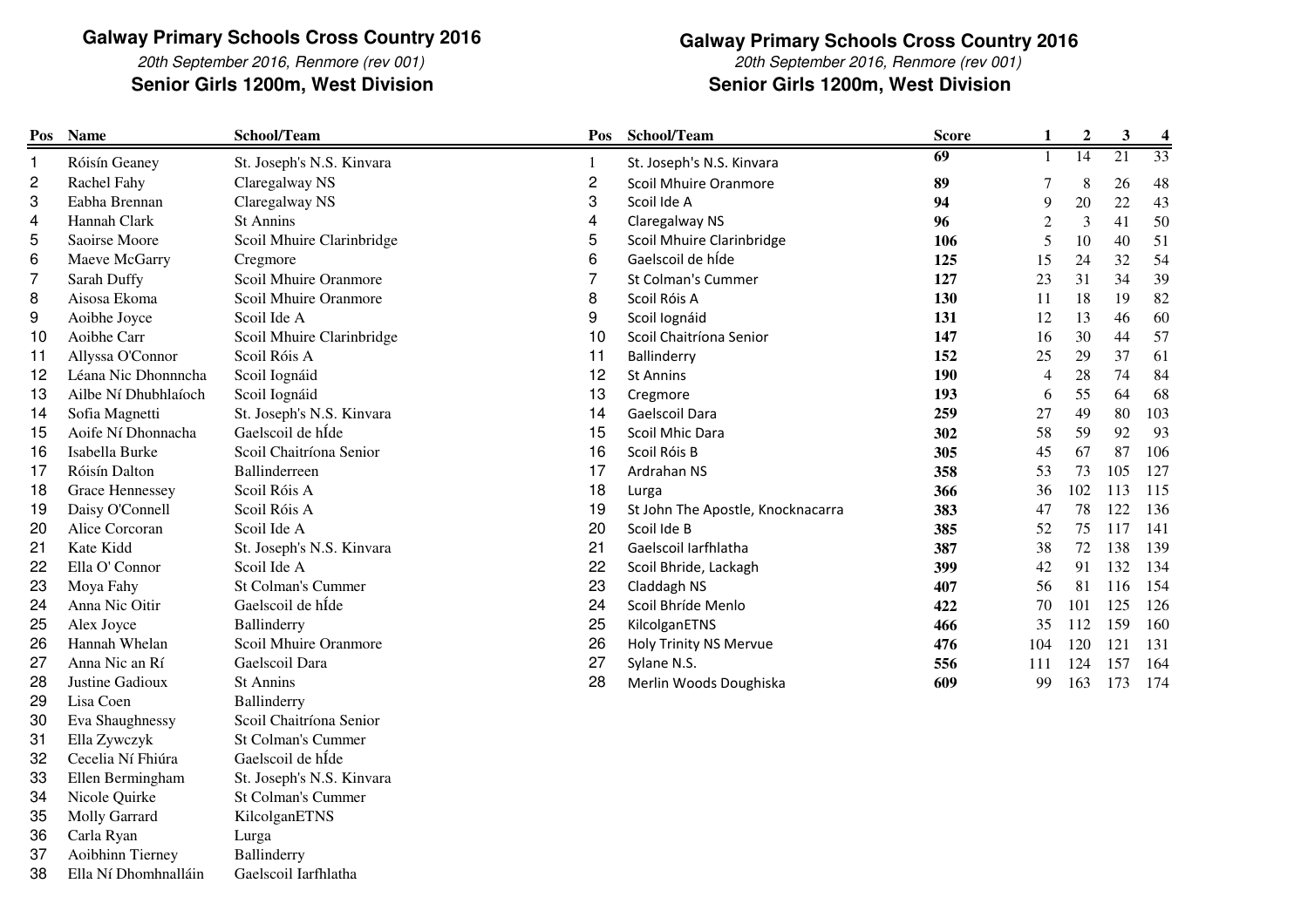| 39 | Abby Mahon                                     | <b>St Colman's Cummer</b>         |
|----|------------------------------------------------|-----------------------------------|
| 40 | Katie Scully                                   | Scoil Mhuire Clarinbridge         |
| 41 | Niamh Donovan                                  | Claregalway NS                    |
| 42 | Siofra Kelly                                   | Scoil Bhride, Lackagh             |
| 43 | Shannon McDonagh                               | Scoil Ide A                       |
| 44 | Kristina McDonagh                              | Scoil Chaitríona Senior           |
| 45 | Roisin Reddington                              | Scoil Róis B                      |
| 46 | Alex Sheppard                                  | Scoil Iognáid                     |
| 47 | Keeva Sidhu                                    | St John The Apostle, Knocknacarra |
| 48 | Eghosa Ekoma                                   | Scoil Mhuire Oranmore             |
| 49 | Amy Shimizu                                    | Gaelscoil Dara                    |
| 50 | Saoirse O Loughlin                             | Claregalway NS                    |
| 51 | <b>Emily Rooney</b>                            | Scoil Mhuire Clarinbridge         |
| 52 | Hollie Byrne                                   | Scoil Ide B                       |
| 53 | Alisha Quinn                                   | Ardrahan NS                       |
| 54 | <b>Beatrice Nic Dhaibhid</b>                   | Gaelscoil de hÍde                 |
| 55 | <b>Chloe Flaherty</b>                          | Cregmore                          |
| 56 | Robyn Deegan                                   | Claddagh NS                       |
| 57 | AvaWoods                                       | Scoil Chaitríona Senior           |
| 58 | Amy Ní Fhlatharta                              | Scoil Mhic Dara                   |
| 59 | Abí Ní Dhomhnaill                              | Scoil Mhic Dara                   |
| 60 | Cáit Nic Eoin                                  | Scoil Iognáid                     |
| 61 | Ciara Coen                                     | Ballinderry                       |
| 62 | Clíona Nic Lochlainn                           | Scoil Iognáid                     |
| 63 | Tomilade Adebayo                               | Scoil Chaitríona Senior           |
| 64 | <b>Emily Morissey</b>                          | Cregmore                          |
| 65 | Danielle Frawley                               | <b>St Colman's Cummer</b>         |
| 66 | Fiona Byrne                                    | St. Joseph's N.S. Kinvara (indv)  |
| 67 | Lauren O'Donnell                               | Scoil Róis B                      |
| 68 | Sophie O Brien                                 | Cregmore                          |
| 69 | Shíofra Ní Scanláin                            | SN Cholmcille, An Tulach          |
| 70 | Sarah Maloney                                  | Scoil Bhríde Menlo                |
| 71 | Nicole Ní Dhufaigh                             | Gaelscoil de hÍde                 |
| 72 | Danielle Nic Giolla Phádr Gaelscoil Iarfhlatha |                                   |
| 73 | Sharon Dolphin                                 | Ardrahan NS                       |
| 74 | <b>Ally Forrest</b>                            | St Annins                         |
| 75 | Sarah O' Connor                                | Scoil Ide B                       |
| 76 | Jenny So                                       | Scoil Ide A                       |
| 77 | Isabelle Moynahan                              | Ballinderry                       |
| 78 | <b>Mary Downes</b>                             | St John The Apostle, Knocknacarra |
| 79 | Emma Burke                                     | St Colman's Cummer                |
| 80 | Caoimhe Ní Thornóir                            | Gaelscoil Dara                    |
| 81 | Charolette Renau;lt                            | Claddagh NS                       |
| 82 | <b>Eve Dossen</b>                              | Scoil Róis A                      |
| 83 | Holly McGrath                                  | Claregalway NS                    |
|    |                                                |                                   |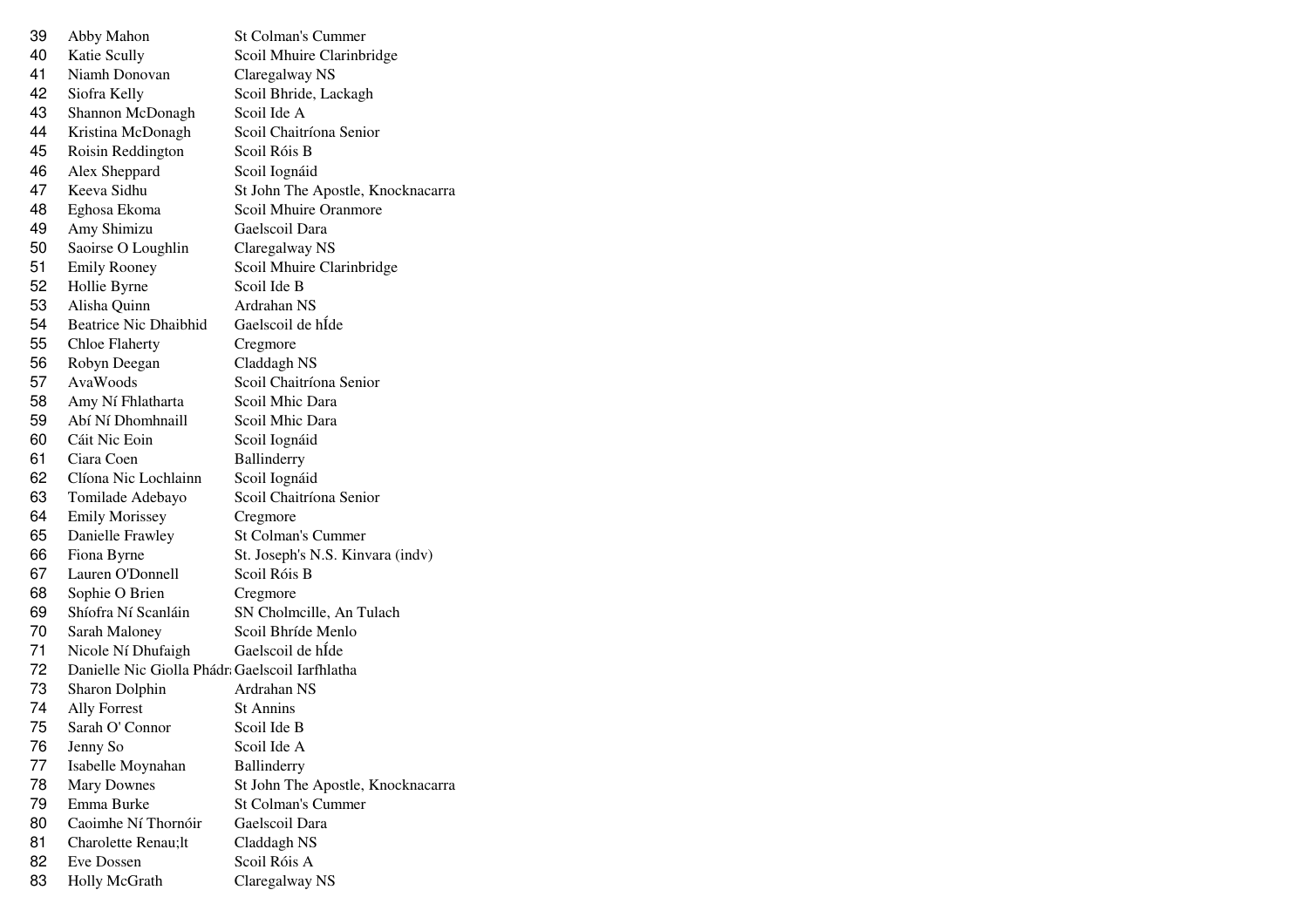| 84  | Isobel Fahey                           | <b>St Annins</b>                  |
|-----|----------------------------------------|-----------------------------------|
| 85  | <b>Sinead Duffy</b>                    | <b>St Annins</b>                  |
| 86  | Rachel de Búrca                        | Gaelscoil de hÍde                 |
| 87  | Rosie Dolan                            | Scoil Róis B                      |
| 88  | Lorna Bermingham                       | St. Joseph's N.S. Kinvara         |
| 89  | Holly Corcoran                         | St. Joseph's N.S. Kinvara         |
| 90  | <b>Allanah Mullins</b>                 | Cregmore                          |
| 91  | Grace Carr                             | Scoil Bhride, Lackagh             |
| 92  | Kate ó Loideain                        | Scoil Mhic Dara                   |
| 93  | Anne Marie Ní Dhomhnai Scoil Mhic Dara |                                   |
| 94  | Cara Furey                             | Scoil Mhuire Oranmore             |
| 95  | Anna McHugh                            | Cregmore                          |
| 96  | Rachel Hoare                           | Scoil Mhuire Clarinbridge         |
| 97  | Lucy VanOusterhout                     | Ballinderry                       |
| 98  | Ava Cillian                            | Claregalway NS                    |
| 99  | Nicole McNeill                         | Merlin Woods Doughiska            |
| 100 | Mia Coneely Baker                      | KilcolganETNS (indv)              |
| 101 | Emma Carrerkey                         | Scoil Bhríde Menlo                |
| 102 | Laura Walsh                            | Lurga                             |
| 103 | Saoirse Nic Giolla Dé                  | Gaelscoil Dara                    |
| 104 | Sobeerat Adekola                       | Holy Trinity NS Mervue            |
|     | 105 Eve Kelly                          | Ardrahan NS                       |
| 106 | Ellen McGann                           | Scoil Róis B                      |
| 107 | Adhna Ní Dhomhnaill                    | Scoil Mhic Dara                   |
| 108 | Sinéad Ní Dhuinn                       | Scoil Fhursa                      |
| 109 | <b>Ivannah Lally</b>                   | Scoil Róis A                      |
| 110 | Rachel Elwood                          | Scoil Iognáid                     |
| 111 | Caoimhe Sice                           | Sylane N.S.                       |
|     | 112 Karina Murphy                      | KilcolganETNS                     |
| 113 | Rachel Stauntan                        | Lurga                             |
| 114 | Ella Gilmore                           | Scoil Chaitríona Senior           |
|     | 115 Emma Murphy                        | Lurga                             |
|     | 116 Leanne Cubard                      | Claddagh NS                       |
|     | 117 Ciara O' Connor                    | Scoil Ide B                       |
| 118 | Jade Heery                             | Claregalway NS (indv)             |
| 119 | Aislinn Franco                         | Scoil Fhursa                      |
|     | 120 Cindy Omokua                       | Holy Trinity NS Mervue            |
| 121 | Hannah Ogundeko                        | Holy Trinity NS Mervue            |
| 122 | Kelly Sorcha Sedano                    | St John The Apostle, Knocknacarra |
| 123 | Ailish McDonnell                       | Scoil Ide A                       |
| 124 | <b>Shannon Crowe</b>                   | Sylane N.S.                       |
| 125 | Róisín Murray                          | Scoil Bhríde Menlo                |
| 126 | Hayley O'Brien                         | Scoil Bhríde Menlo                |
| 127 | Ellen Broder                           | Ardrahan NS                       |
| 128 | Ailbhe Ní Neachtain                    | SN Cholmcille, An Tulach          |
|     |                                        |                                   |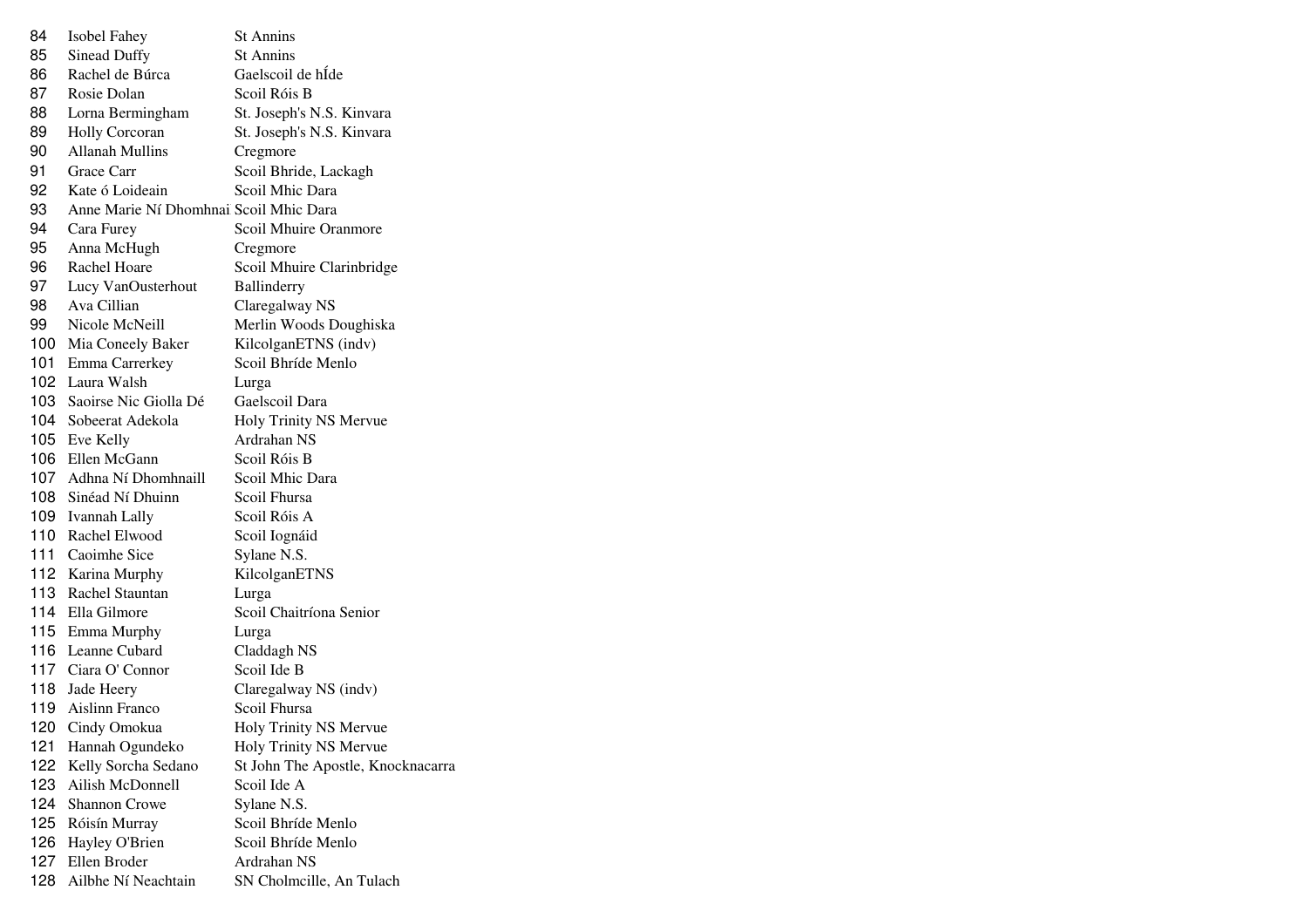| 129 | Jasmine O'Reilly              | Scoil Bhríde Menlo                |
|-----|-------------------------------|-----------------------------------|
|     | 130 Zoe O'Toole               | Scoil Róis A                      |
|     | 131 Chloe Kelly               | Holy Trinity NS Mervue            |
|     | 132 Rachel O Reilly           | Scoil Bhride, Lackagh             |
|     | 133 Ava Collins               | Sylane N.S. (indv)                |
|     | 134 Caithlin Knoop            | Scoil Bhride, Lackagh             |
| 135 | <b>Megan Nicholls</b>         | KilcolganETNS (indv)              |
| 136 | Sophie Cantrell               | St John The Apostle, Knocknacarra |
| 137 | <b>Emer Gantley</b>           | Lurga                             |
| 138 | Amy Ní Shionnaigh             | Gaelscoil Iarfhlatha              |
| 139 | Aoibhe Ní Mhistéil            | Gaelscoil Iarfhlatha              |
| 140 | Saoirse Ní Mhearlaigh         | Gaelscoil Iarfhlatha              |
| 141 | <b>Breanna Sherlock</b>       | Scoil Ide B                       |
|     | 142 Caoimhe O'Toole           | Scoil Ide (indv)                  |
|     | 143 Sarah O' Connor           | Scoil Ide B                       |
|     | 144 Ava Rock                  | Lurga                             |
|     | 145 Abbey Leonard             | <b>St Annins</b>                  |
|     | 146 Kayla Morrisey            | Ardrahan NS                       |
|     | 147 Ailbhe Lenihan            | Claregalway NS (indv)             |
|     | 148 Martina Fahey             | Lurga (indv)                      |
|     | 149 Clodagh King              | Ardrahan NS                       |
| 150 | Monica Roseingrave            | Lurga (indv)                      |
| 151 | Sheila Brogan                 | Castlegar NS (indv)               |
| 152 | <b>Aisling Scarry Purcell</b> | Holy Trinity NS Mervue            |
|     | 153 Ella Ní Chatháin          | Scoil Fhursa                      |
|     | 154 Rachel Forkan             | Claddagh NS                       |
|     | 155 Laura Eros                | Claddagh NS                       |
|     | 156 Rachel Carr               | Scoil Bhride, Lackagh             |
|     | 157 Chloe Ronan               | Sylane N.S.                       |
|     | 158 Leah Ní Mhainín           | SN Cholmcille, An Tulach          |
|     | 159 Amy Potter                | KilcolganETNS                     |
|     | 160 Abhainn McDonagh          | KilcolganETNS                     |
|     | 161 Abisola George            | Scoil Mhuire Oranmore             |
|     | 162 Dakpee Glavee             | Scoil Rois (indv)                 |
|     | 163 Paula Mazur               | Merlin Woods Doughiska            |
|     | 164 Chlodagh Begley           | Sylane N.S.                       |
| 165 | <b>Eleanor Nicholls</b>       | KilcolganETNS (indv)              |
| 166 | Laoise Garvey                 | Scoil Ide B                       |
| 167 | Tara Mc Loughlin              | Scoil Bhríde Menlo                |
| 168 | Sophie Keville                | Scoil Ide B                       |
| 169 | Stephanie Olayagiala          | Scoil Róis B                      |
| 170 | Kaelah Tobin                  | St John The Apostle, Knocknacarra |
| 171 | Sarah Butler                  | KilcolganETNS (indv)              |
| 172 | Sive S Daly                   | St John The Apostle, Knocknacarra |
| 173 | Julia Adamkiewicz             | Merlin Woods Doughiska            |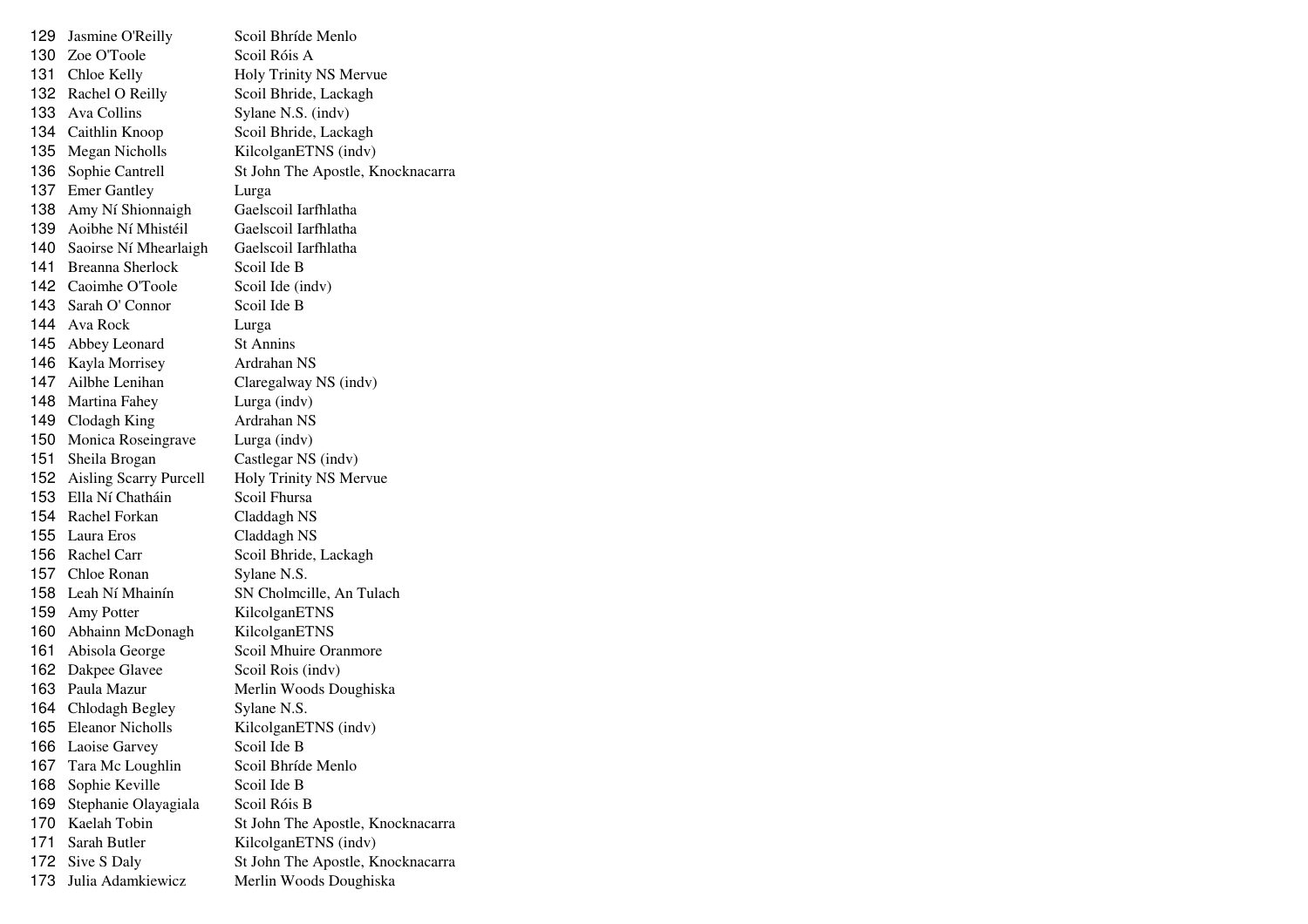174 Rola Olusola Merlin Woods Doughiska 175 Emma White Merlin Woods Doughiska<br>Castlegar NS (indv) 176 Makayla Connolly Castlegar NS (indv) 177 Kiera McGough Sylane N.S. 178 Grace Matthews Sylane N.S. 179 Julia Walkowiak Merlin Woods Doughiska<br>Sylane N.S. (indv) 180 Jenna Leigh Waldron Sylane N.S. (indv)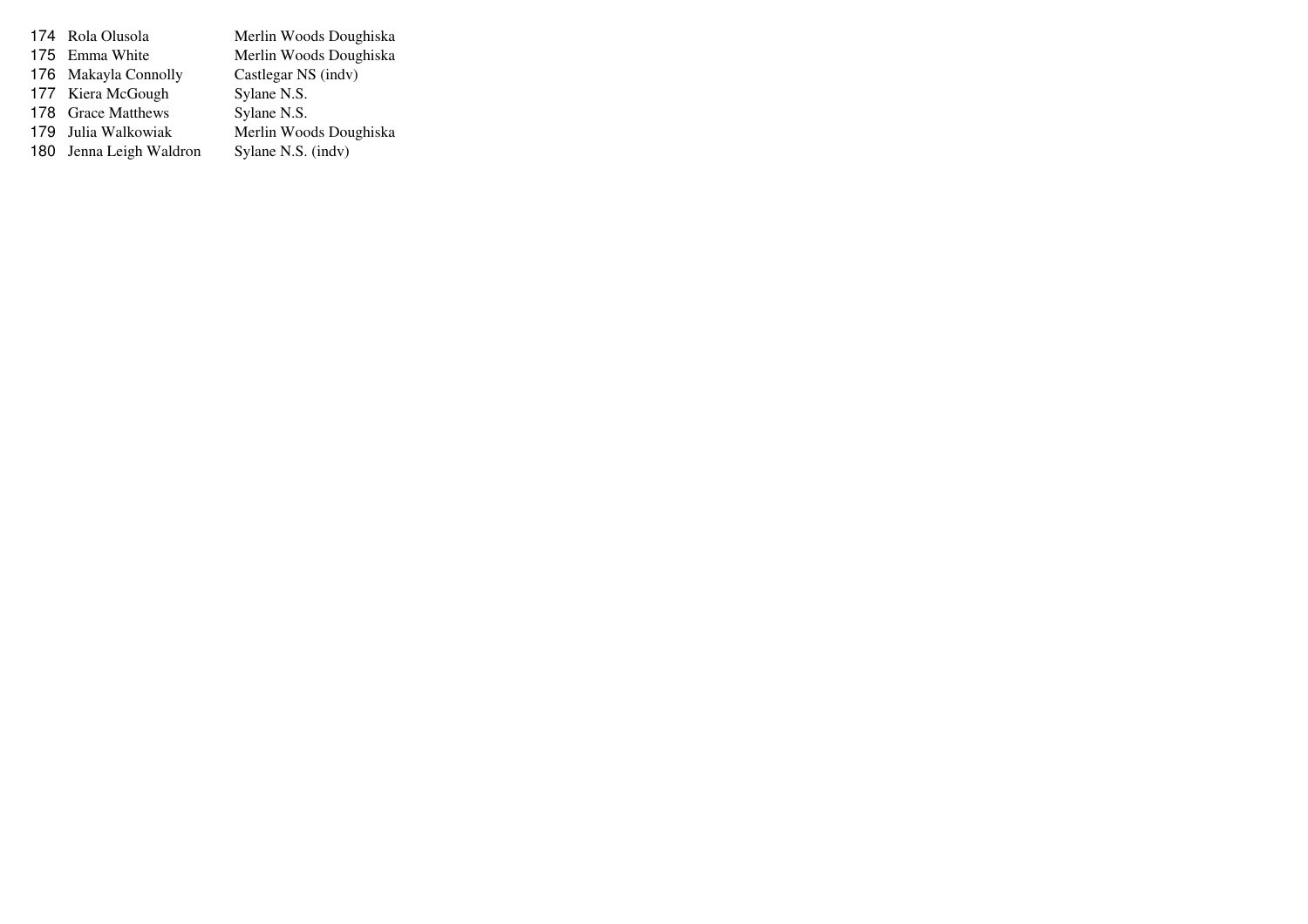20th September 2016, Renmore (rev 001)Senior Boys 1200m, West Division

### **Galway Primary Schools Cross Country 2016**

20th September 2016, Renmore (rev 001)

**Senior Boys 1200m, West Division** 

| Pos | <b>Name</b>                               | School/Team                         | Pos            | School/Team                         | <b>Score</b> | $\mathbf{1}$ | $\boldsymbol{2}$ | $\mathbf{3}$ | $\boldsymbol{4}$ |
|-----|-------------------------------------------|-------------------------------------|----------------|-------------------------------------|--------------|--------------|------------------|--------------|------------------|
| 1   | Dara Jennings                             | Scoil Mhic Dara                     | 1              | St. Joseph's N.S. Kinvara           | 90           | 13           | 14               | 30           | 33               |
| 2   | David Mannion                             | Kiltiernan N.S                      | 2              | Oranmore Boys                       | 101          | 7            | 16               | 35           | 43               |
| 3   | Sergio Orlego                             | St John The Apostle, Knocknacarra 1 | 3              | Scoil Mhuire Clarinbridge           | 113          | 10           | 11               | 44           | 48               |
| 4   | <b>Stephen Mannion</b>                    | Kiltiernan N.S                      | 4              | Scoil Éinde, Salthill               | 114          | 6            | $\,8\,$          | 37           | 63               |
| 5   | Maitiú Ó Gordúin                          | Scoil Iognáid                       | 5              | <b>St Annins</b>                    | 120          | 20           | $22\,$           | 38           | $40\,$           |
| 6   | Evan Francis                              | Scoil Éinde, Salthill               | 6              | Gaelscoil de híde                   | 136          | 24           | 29               | 41           | 42               |
| 7   | Anthony keady                             | <b>Oranmore Boys</b>                | $\overline{7}$ | Scoil Iognáid                       | 136          | 5            | 17               | 56           | 58               |
| 8   | John Osifo                                | Scoil Éinde, Salthill               | 8              | Gaelscoil Dara                      | 158          | 9            | 26               | 28           | 95               |
| 9   | Jack Ó Cualáin                            | Gaelscoil Dara                      | 9              | St John The Apostle, Knocknacarra 1 | 175          | 3            | 12               | 67           | 93               |
| 10  | Cian Lavin                                | Scoil Mhuire Clarinbridge           | 10             | Ballinderreen 1                     | 203          | 18           | 49               | 65           | 71               |
| 11  | Joshua Ryan                               | Scoil Mhuire Clarinbridge           | 11             | Claregalway NS                      | 219          | 31           | 32               | 72           | 84               |
| 12  | Luke Faherty                              | St John The Apostle, Knocknacarra 1 | 12             | Cregmore                            | 227          | 15           | 46               | 68           | 98               |
| 13  | Ruairí Dillon                             | St. Joseph's N.S. Kinvara           | 13             | Ballinderry                         | 238          | 19           | 64               | 73           | 82               |
| 14  | Osgar Dunford                             | St. Joseph's N.S. Kinvara           | 14             | St Patricks Boys, Lombard St        | 269          | 45           | 53               | 80           | 91               |
| 15  | Tadhg Joyce                               | Cregmore                            | 15             | Scoil Chaitríona Senior             | 272          | 21           | 55               | 87           | 109              |
| 16  | <b>Ben Costelloe</b>                      | <b>Oranmore Boys</b>                | 16             | SN Cholmcille, An Tulach Ciarán     | 296          | 27           | 57               | 104          | 108              |
| 17  | Zaac Ó Dubhlaíoch                         | Scoil Iognáid                       | 17             | Sylane N.S.                         | 299          | 25           | 39               | 99           | 136              |
| 18  | Micheal Leahy                             | Ballinderreen 1                     | 18             | Ardrahan NS                         | 303          | 62           | 69               | 70           | 102              |
| 19  | Eoin Brady                                | Ballinderry                         | 19             | St Colman's Cummer                  | 335          | 60           | 78               | 85           | 112              |
| 20  | Conor Leonard                             | <b>St Annins</b>                    | 20             | Gaelscoil Iarfhlatha                | 412          | 59           | 79               | 130          | 144              |
| 21  | Cillian O'Donovan                         | Scoil Chaitríona Senior             | 21             | Scoil Bhríde Menlo                  | 427          | 96           | 97               | 116          | 118              |
| 22  | Ryan Roche                                | <b>St Annins</b>                    | 22             | Scoil Bhride, Lackagh               | 433          | 75           | 100              | 106          | 152              |
| 23  | Louis Breslin                             | St. Joseph's N.S. Kinvara (indv)    | 23             | St John The Apostle, Knocknacarra 2 | 480          | 76           | 122              | 139          | 143              |
| 24  | Rian Ó DúinnMacShléibhe Gaelscoil de hÍde |                                     | 24             | KilcolganETNS                       | 505          | 83           | 119              | 120          | 183              |
| 25  | <b>Emmet Sweeney</b>                      | Sylane N.S.                         | 25             | Claddagh NS                         | 510          | 107          | 111              | 137          | 155              |
| 26  | Joey O Headhra                            | Gaelscoil Dara                      | 26             | Merlin Woods Doughiska              | 563          | 114          | 135              | 148          | 166              |
| 27  | Ciarán Ó Diomsaigh                        | SN Cholmcille, An Tulach Ciarán     | 27             | Ballinderreen 2                     | 567          | 123          | 131              | 151          | 162              |
| 28  | Noah Ó Cualáin                            | Gaelscoil Dara                      | 28             | SN Cholmcille, An Tulach Oisín      | 572          | 90           | 149              | 158          | 175              |
| 29  | Seamie Ó Fallúin                          | Gaelscoil de hÍde                   | 29             | SN Cholmcille, An Tulach Oscar      | 733          | 157          | 191              | 192          | 193              |
| 30  | Ethan Sexton                              | St. Joseph's N.S. Kinvara           |                |                                     |              |              |                  |              |                  |
| 31  | Ethan Duggan                              | Claregalway NS                      |                |                                     |              |              |                  |              |                  |
| 32  | Liam Murray                               | Claregalway NS                      |                |                                     |              |              |                  |              |                  |
| 33  | Lorcan Heavey                             | St. Joseph's N.S. Kinvara           |                |                                     |              |              |                  |              |                  |
| 34  | Leo O Broinn                              | Scoil Fhursa                        |                |                                     |              |              |                  |              |                  |
| 35  | Colm whealan                              | <b>Oranmore Boys</b>                |                |                                     |              |              |                  |              |                  |
| 36  | <b>Matthew Meares</b>                     | St. Joseph's N.S. Kinvara           |                |                                     |              |              |                  |              |                  |
| 37  | Robert O'Reilly                           | Scoil Éinde, Salthill               |                |                                     |              |              |                  |              |                  |
| 38  | Ryan O Neill                              | <b>St Annins</b>                    |                |                                     |              |              |                  |              |                  |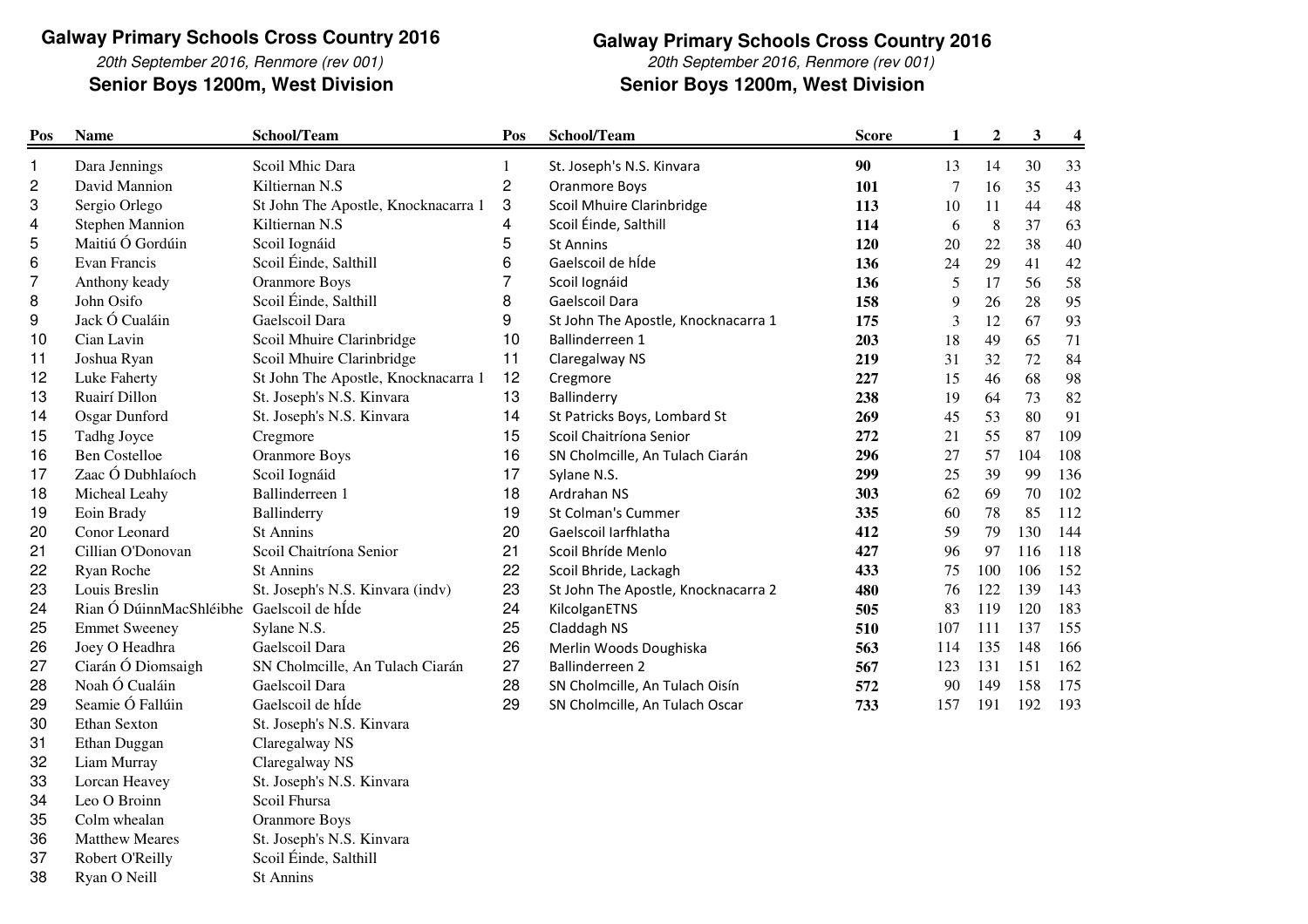| 39 | Tommy Lyons                                    | Sylane N.S.                         |
|----|------------------------------------------------|-------------------------------------|
| 40 | Alan O Connell                                 | <b>St Annins</b>                    |
| 41 | Aaron Ó Dúinn                                  | Gaelscoil de hÍde                   |
| 42 | Ryan Ó Domhnaill                               | Gaelscoil de hÍde                   |
| 43 | Owen lohan                                     | Oranmore Boys                       |
| 44 | Oisín Keane                                    | Scoil Mhuire Clarinbridge           |
| 45 | Seán Okeke                                     | St Patricks Boys, Lombard St        |
| 46 | Ashka Little                                   | Cregmore                            |
| 47 | Aran Waterhouse                                | Lurga                               |
| 48 | Mark O'Donovan                                 | Scoil Mhuire Clarinbridge           |
| 49 | Ciarán Bailey                                  | Ballinderreen 1                     |
| 50 | Aodh Ó Ceallaigh                               | Scoil Fhursa                        |
| 51 | Liam Martyn                                    | St. Joseph's N.S. Kinvara           |
| 52 | Gavin smyth                                    | <b>Oranmore Boys</b>                |
| 53 | Michael Okocha                                 | St Patricks Boys, Lombard St        |
| 54 | Mark Egan                                      | Scoil Mhuire Clarinbridge           |
| 55 | James Lukau                                    | Scoil Chaitríona Senior             |
| 56 | Conchúr MacLochlainn                           | Scoil Iognáid                       |
| 57 | Seán Ó Gaoithín                                | SN Cholmcille, An Tulach Ciarán     |
| 58 | Rónán Ó Loideáin                               | Scoil Iognáid                       |
| 59 | Dominic Mac Lionsigh                           | Gaelscoil Iarfhlatha                |
| 60 | <b>Jack Hynes</b>                              | <b>St Colman's Cummer</b>           |
| 61 | Marco Ó Mistéíl                                | Scoil Iognáid                       |
| 62 | Sean Slevin                                    | Ardrahan NS                         |
| 63 | Joshua Osifo                                   | Scoil Éinde, Salthill               |
| 64 | Finn McIntyre                                  | Ballinderry                         |
| 65 | Colin Burke                                    | Ballinderreen 1                     |
| 66 | Evin Ó Máille                                  | Gaelscoil de hÍde                   |
| 67 | Darcy Ngodjo                                   | St John The Apostle, Knocknacarra 1 |
| 68 | Eoin Kenny                                     | Cregmore                            |
| 69 | Aaron Kennedy                                  | Ardrahan NS                         |
| 70 | Stephen Hynes                                  | Ardrahan NS                         |
| 71 | Kealan McNamee                                 | Ballinderreen 1                     |
| 72 | Ross Moran                                     | Claregalway NS                      |
| 73 | Adam Keane                                     | Ballinderry                         |
| 74 | Daragh Cleary                                  | <b>Oranmore Boys</b>                |
| 75 | Oisin Devlin                                   | Scoil Bhride, Lackagh               |
| 76 | <b>Tony Barrett</b>                            | St John The Apostle, Knocknacarra 2 |
| 77 | Darren Murphy                                  | Scoil Éinde, Salthill               |
| 78 | Cyrille Bikoi                                  | <b>St Colman's Cummer</b>           |
| 79 | Darragh Mac Giolla Mhuire Gaelscoil Iarfhlatha |                                     |
| 80 | Jason Curry                                    | St Patricks Boys, Lombard St        |
| 81 | Donal Henderson                                | <b>St Annins</b>                    |
| 82 | Sean Keaveney                                  | Ballinderry                         |
| 83 | Conor Tyler Lowry                              | KilcolganETNS                       |
|    |                                                |                                     |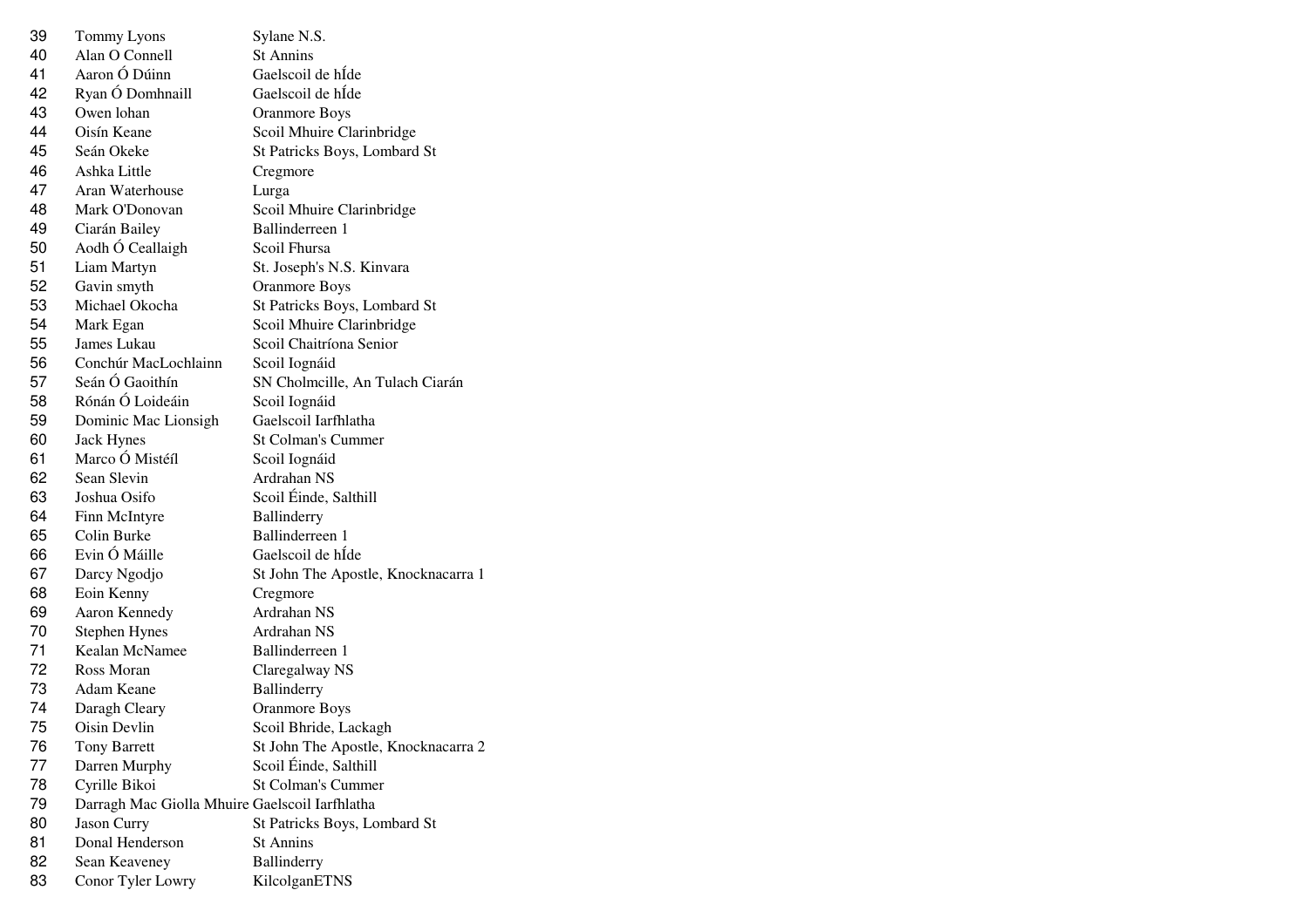| 84  | David Tarmey               | Claregalway NS                      |
|-----|----------------------------|-------------------------------------|
| 85  | Sean Newell                | <b>St Colman's Cummer</b>           |
| 86  | <b>Shane Cassidy</b>       | Ballinderreen 1                     |
| 87  | Shane Hugman               | Scoil Chaitríona Senior             |
| 88  | Cormac Kinnevey            | <b>St Annins</b>                    |
| 89  | Conchúr Mac Aodha          | Scoil Iognáid                       |
| 90  | Jack Ó Scanláin            | SN Cholmcille, An Tulach Oisín      |
| 91  | Felix Johnson              | St Patricks Boys, Lombard St        |
| 92  | Kasper Przygodzki          | St Patricks Boys, Lombard St        |
| 93  | Cormac kelly               | St John The Apostle, Knocknacarra 1 |
| 94  | Eric Garvey                | Claregalway NS                      |
| 95  | Roibeard Mac Suibhne       | Gaelscoil Dara                      |
| 96  | Ronan Conway               | Scoil Bhríde Menlo                  |
| 97  | Jack Nolan                 | Scoil Bhríde Menlo                  |
| 98  | <b>Rory Casserky</b>       | Cregmore                            |
| 99  | Derec Reynolds             | Sylane N.S.                         |
| 100 | <b>Tristian O Connor</b>   | Scoil Bhride, Lackagh               |
| 101 | John Mongan                | Castlegar NS                        |
| 102 | Daniel Cunningham          | Ardrahan NS                         |
| 103 | James Lucey                | Scoil Mhuire Clarinbridge           |
| 104 | Lughán Mac Con Iomaire     | SN Cholmcille, An Tulach Ciarán     |
| 105 | Alasdair O'Sullivan        | Kiltiernan N.S                      |
| 106 | Cillian Trayers            | Scoil Bhride, Lackagh               |
| 107 | AlimMorounfilu             | Claddagh NS                         |
| 108 | Feidhlim Ó Conghaile       | SN Cholmcille, An Tulach Ciarán     |
| 109 | Darragh Neary              | Scoil Chaitríona Senior             |
| 110 | Daniel Fenton              | Claregalway NS                      |
| 111 | <b>Emmanuel Chinagoron</b> | Claddagh NS                         |
| 112 | Eoghan O'Rourke            | St Colman's Cummer                  |
| 113 | Martin O'Toole             | <b>St Colman's Cummer</b>           |
| 114 | James Fitzpatrick          | Merlin Woods Doughiska              |
| 115 | Davie McDonagh             | Scoil Chaitríona Senior             |
| 116 | Keith Hanley               | Scoil Bhríde Menlo                  |
| 117 | <b>Jack Conway</b>         | Cregmore                            |
| 118 | <b>Rhys Creaven</b>        | Scoil Bhríde Menlo                  |
| 119 | <b>Oscar McCready</b>      | KilcolganETNS                       |
| 120 | Daróg Bennett              | KilcolganETNS                       |
| 121 | Alex Mac Roibéard          | Gaelscoil de hÍde                   |
| 122 | Karl Bpna                  | St John The Apostle, Knocknacarra 2 |
| 123 | Callum Brown               | Ballinderreen 2                     |
|     |                            |                                     |
| 124 | Calum Prendergast          | Lurga                               |
| 125 | Evan O Connell             | Claregalway NS (indv)               |
| 126 | Kenny Ayanda               | St Patricks Boys, Lombard St        |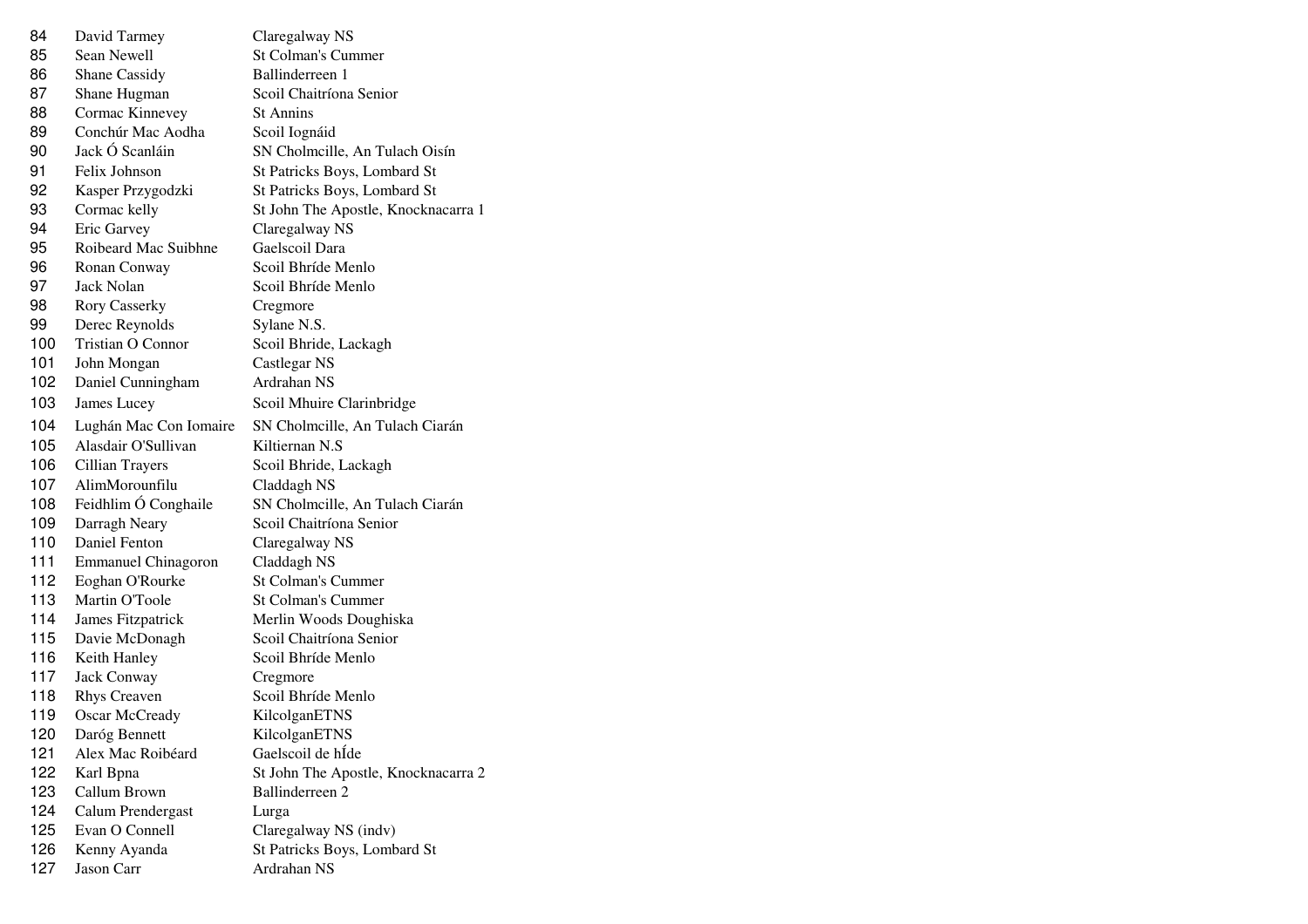| 128 | <b>Ben Carew</b>        | St John The Apostle, Knocknacarra 1 |
|-----|-------------------------|-------------------------------------|
| 129 | Darren Woods            | <b>St Colman's Cummer</b>           |
| 130 | Visnhu Ó Duibh          | Gaelscoil Iarfhlatha                |
| 131 | <b>Ross Valentine</b>   | Ballinderreen 2                     |
| 132 | Alex )'Loughlin         | Scoil Chaitríona Senior             |
| 133 | Caomhlú Ó Fathaigh      | SN Cholmcille, An Tulach Ciarán     |
| 134 | John Connolly           | Scoil Éinde, Salthill               |
| 135 | Tyrese Mdlauzo          | Merlin Woods Doughiska              |
| 136 | <b>Brian Parrott</b>    | Sylane N.S.                         |
| 137 | Abdulilah Shaheeni      | Claddagh NS                         |
| 138 | James Carew             | St John The Apostle, Knocknacarra 1 |
| 139 | Lorcain S Daly          | St John The Apostle, Knocknacarra 2 |
| 140 | Cathal Joyce            | Scoil Bhríde Menlo                  |
| 141 | Darragh Treacey         | Sylane N.S.                         |
| 142 | Adam Mac Donnacha       | Scoil Fhursa                        |
| 143 | <b>Oisin Mullins</b>    | St John The Apostle, Knocknacarra 2 |
| 144 | Jamie Ó Tuathaill       | Gaelscoil Iarfhlatha                |
| 145 | Evan Kennedy            | Ardrahan NS                         |
| 146 | Kallin Duggan           | Claregalway NS (indv)               |
| 147 | Ciaran Sidhu            | St John The Apostle, Knocknacarra 2 |
| 148 | Gusi Khumalo            | Merlin Woods Doughiska              |
| 149 | Ciaran Mac Fhlannchaidh | SN Cholmcille, An Tulach Oisín      |
| 150 | Marcus Ó Conghaile      | SN Cholmcille, An Tulach Ciarán     |
| 151 | Eoghan Cronin           | Ballinderreen 2                     |
| 152 | Ciaran Geary            | Scoil Bhride, Lackagh               |
| 153 | Cian Callaghan          | Castlegar NS                        |
| 154 | Fionn Dahlem            | Gaelscoil Dara                      |
| 155 | <b>Matthew Rafferty</b> | Claddagh NS                         |
| 156 | <b>Zach Prior</b>       | Claddagh NS                         |
| 157 | Eoin Ó Neachtain        | SN Cholmcille, An Tulach Oscar      |
| 158 | Ailill de Cléir         | SN Cholmcille, An Tulach Oisín      |
| 159 | Jim Veale               | Lurga                               |
| 160 | Gearoid Reynolds        | Sylane N.S. (indv)                  |
| 161 | Mylo McDonagh           | KilcolganETNS (indv)                |
| 162 | Joe Guillot             | Ballinderreen 2                     |
| 163 | <b>Ben Crawford</b>     | Ballinderry                         |
| 164 | Shane Morgan            | Ballinderreen 1                     |
| 165 | Conaill Ó Cualáin       | Scoil Mhic Dara                     |
| 166 | Steven Stina            | Merlin Woods Doughiska              |
| 167 | Jack Gill               | Ballinderreen 2                     |
| 168 | Robert Mac Craith       | Gaelscoil Iarfhlatha                |
| 169 | Daniel Calancea         | Merlin Woods Doughiska              |
| 170 | Daniel Ó Cuinn          | Gaelscoil Dara                      |
| 171 | Fionn Ó Gríofa          | Scoil Mhic Dara                     |
| 172 | Beltran Vazquez Dodero  | St John The Apostle, Knocknacarra 2 |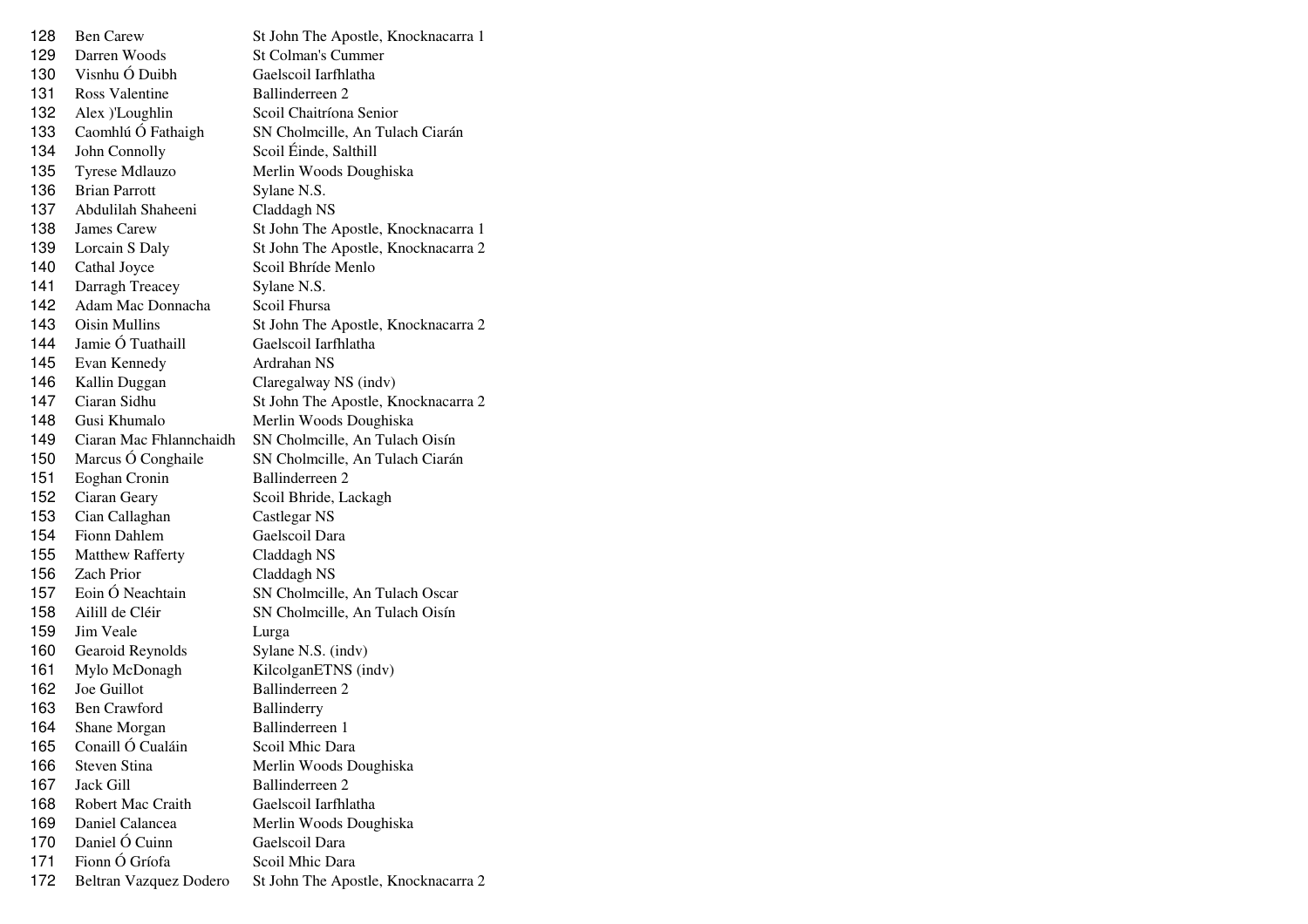| 173 | Paddy McGrath         | Cregmore                       |
|-----|-----------------------|--------------------------------|
| 174 | Conor Fleming         | Sylane N.S.                    |
| 175 | Rory Ó Lochlainn      | SN Cholmcille, An Tulach Oisín |
| 176 | Oisín Mac an Ultaigh  | SN Cholmcille, An Tulach Oisín |
| 177 | Nathan Geraghty       | Scoil Bhríde Menlo             |
| 178 | Lonan Billet          | KilcolganETNS (indv)           |
| 179 | Conor Audley          | KilcolganETNS (indv)           |
| 180 | Michael McDonagh      | Castlegar NS                   |
| 181 | Niall Jordan          | Castlegar NS (indv)            |
| 182 | Iarla ó Súilleabháin  | SN Cholmcille, An Tulach Oisín |
| 183 | Justin Fahy           | KilcolganETNS                  |
| 184 | <b>Grace Matthews</b> | Sylane N.S.                    |
| 185 | Christian Ogbemudia   | Merlin Woods Doughiska         |
| 186 | Jude Calvey           | KilcolganETNS                  |
| 187 | Leon Clarke           | Sylane N.S. (indv)             |
| 188 | Aaron Geoghan         | KilcolganETNS                  |
| 189 | Liam Mooney           | Ballinderry                    |
| 190 | Shane Leyne           | Ballinderreen 2                |
| 191 | <b>Oscar Scott</b>    | SN Cholmcille, An Tulach Oscar |
| 192 | Conall Seoighe        | SN Cholmcille, An Tulach Oscar |
| 193 | Cathal Ó Tuairisg     | SN Cholmcille, An Tulach Oscar |
| 194 | Patrick Carney        | Sylane N.S. (indv)             |
| 195 | Darragh mac Aodh      | SN Cholmcille, An Tulach Oscar |
| 196 | Max Potter            | KilcolganETNS (indv)           |
| 197 | Liam Jones            | KilcolganETNS (indv)           |
|     |                       |                                |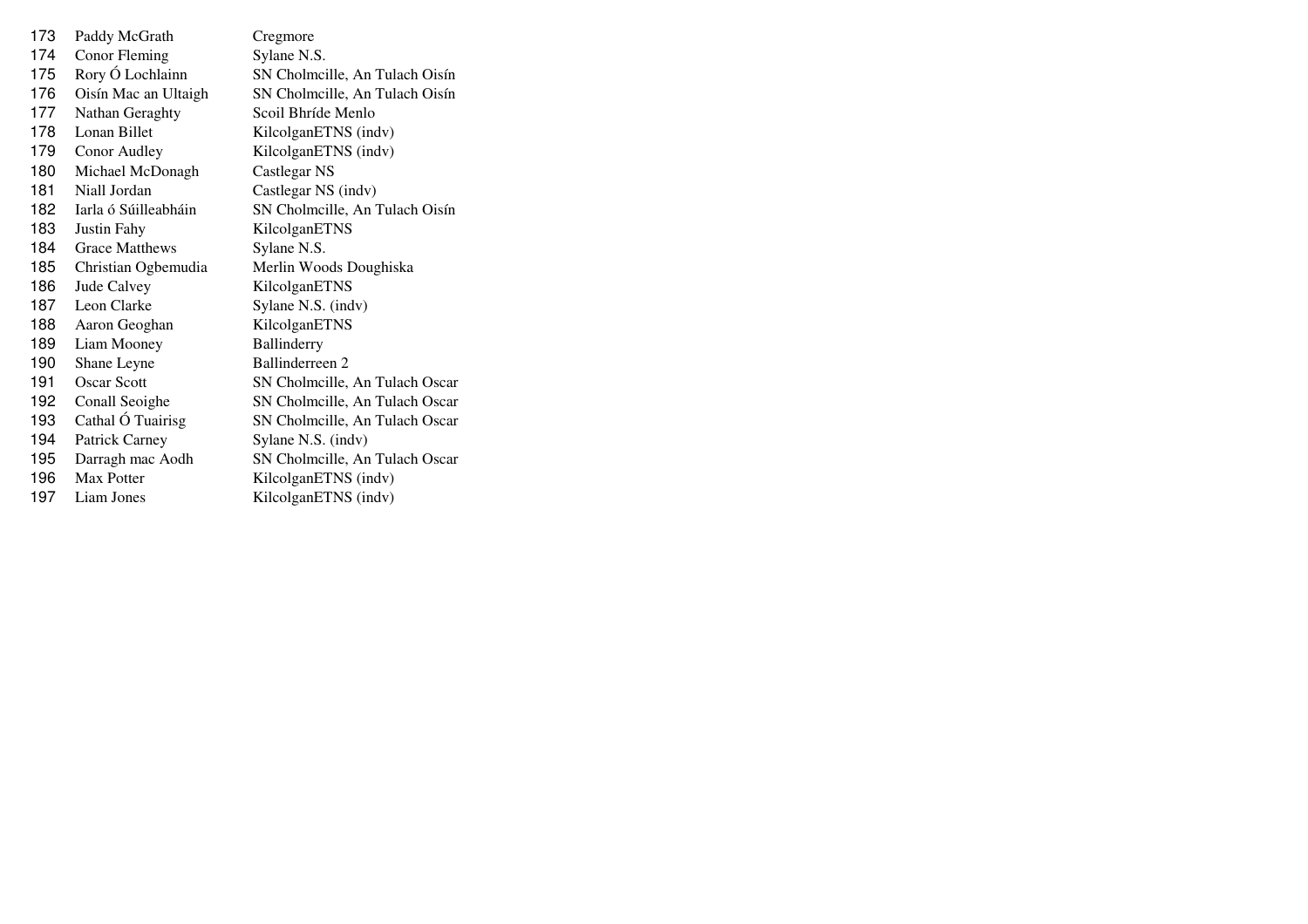20th September 2016, Renmore (rev 001)**Junior Girls 1000m, East Division Junior Girls 1000m, East Division**

**Galway Primary Schools Cross Country 2016** 20th September 2016, Renmore (rev 001)

| Pos          | <b>Name</b>            | School/Team                         | Pos                     | School/Team                  | <b>Score</b>    | 1              | $\boldsymbol{2}$ | $\mathbf{3}$    | $\overline{\mathbf{4}}$ |
|--------------|------------------------|-------------------------------------|-------------------------|------------------------------|-----------------|----------------|------------------|-----------------|-------------------------|
| $\mathbf{1}$ | Saoirse Coleman        | Menlough NS                         | 1                       | Scoil Bhride N.S. New Inn    | $\overline{34}$ | $\overline{2}$ | 5                | $\overline{11}$ | 16                      |
| 2            | Laoise Mcgrath         | Scoil Bhride N.S. New Inn           | $\overline{\mathbf{c}}$ | Craughwell A                 | 40              | $\overline{4}$ | 8                | 10              | 18                      |
| 3            | Abaigh Molloy          | Ballymana NS                        | 3                       | Killeeneen White             | 84              | 7              | 23               | 25              | 29                      |
| 4            | Ella Farrelly          | Craughwell A                        | 4                       | <b>Ballymana NS</b>          | 88              | 3              | 15               | 31              | 39                      |
| 5            | <b>Emily Dillon</b>    | Scoil Bhride N.S. New Inn           | 5                       | St Oliver Plunkett Newcastle | 120             | 9              | 32               | 35              | 44                      |
| 6            | <b>Aisling Loftus</b>  | <b>Brierfield NS</b>                | 6                       | Gaelscoil Riabhach Loughrea  | 129             | 17             | 33               | 37              | 42                      |
| 7            | Sophie McIlrath        | Killeeneen White                    | 7                       | <b>Ballyglass</b>            | 148             | 12             | 30               | 51              | 55                      |
| 8            | Sara Craven            | Craughwell A                        | 8                       | Lisheenkyle NS               | 165             | 13             | 47               | 48              | 57                      |
| 9            | Nessa Mangan           | <b>St Oliver Plunkett Newcastle</b> | 9                       | Kilkerrin N.S.               | 191             | 14             | 41               | 45              | 91                      |
| 10           | Grace Keaveney         | Craughwell A                        | 10                      | Carrabane NS                 | 204             | 20             | 49               | 58              | 77                      |
| 11           | Caoimhe Kelly          | Scoil Bhride N.S. New Inn           | 11                      | Annagh Hill NS 'A'           | 209             | 22             | 56               | 63              | 68                      |
| 12           | Rebecca Gardiner       | <b>Ballyglass</b>                   | 12                      | Scoil Chroí Naofa, Athenry   | 216             | 28             | 36               | 53              | 99                      |
| 13           | Skye Corcoran          | Lisheenkyle NS                      | 13                      | Killeeneen Maroon            | 249             | 24             | 66               | 72              | 87                      |
| 14           | Neasa Divilly          | Kilkerrin N.S.                      | 14                      | Gaelscoil Riada              | 253             | 21             | 34               | 83              | 115                     |
| 15           | Gillian Crowe          | Ballymana NS                        | 15                      | Scoil Éanna Bullaun          | 280             | 67             | 69               | 71              | 73                      |
| 16           | Ciara Mcgrath          | Scoil Bhride N.S. New Inn           | 16                      | <b>Brierfield NS</b>         | 281             | 6              | 81               | 86              | 108                     |
| 17           | Elsa Ní hEasnáin       | Gaelscoil Riabhach Loughrea         | 17                      | Craughwell B                 | 285             | 59             | 62               | 80              | 84                      |
| 18           | Claudia McGuinness     | Craughwell A                        | 18                      | Coldwood Yellow              | 351             | 43             | 101              | 103             | 104                     |
| 19           | <b>Emily Noone</b>     | <b>Brackloon</b>                    | 19                      | Brackloon                    | 378             | 19             | 110              | 121             | 128                     |
| 20           | Sarah Martin           | Carrabane NS                        | 20                      | Newtown Roses                | 421             | 50             | 89               | 136             | 146                     |
| 21           | Aoibhín Nic Dhómhnaill | Gaelscoil Riada                     | 21                      | <b>Ballinasloe Horses</b>    | 464             | 106            | 113              | 122             | 123                     |
| 22           | Jessica Murphy         | Annagh Hill NS 'A'                  | 22                      | Carnaun                      | 524             | 112            | 130              | 140             | 142                     |
| 23           | Maiah Fleetwood        | Killeeneen White                    | 23                      | Ballymacward N.S.            | 553             | 129            | 138              | 141             | 145                     |
| 24           | Ellen Kelleher         | Killeeneen Maroon                   | 24                      | Newtown Lillies              | 564             | 134            | 135              | 147             | 148                     |
| 25           | Holly O' Brien         | Killeeneen White                    |                         |                              |                 |                |                  |                 |                         |
| 26           | Michaela Noone         | Scoil Bhride N.S. New Inn           |                         |                              |                 |                |                  |                 |                         |
| 27           | Sole Lopez             | Ballymana NS (indv)                 |                         |                              |                 |                |                  |                 |                         |
| 28           | Kerri O'Driscoll       | Scoil Chroí Naofa, Athenry          |                         |                              |                 |                |                  |                 |                         |
| 29           | Evie Culhane           | Killeeneen White                    |                         |                              |                 |                |                  |                 |                         |
| 30           | Amelie Bocquet         | <b>Ballyglass</b>                   |                         |                              |                 |                |                  |                 |                         |
| 31           | Nicole Clarke          | Ballymana NS                        |                         |                              |                 |                |                  |                 |                         |
| 32           | <b>Molly Geary</b>     | <b>St Oliver Plunkett Newcastle</b> |                         |                              |                 |                |                  |                 |                         |
| 33           | Zoe Nic Carthaigh      | Gaelscoil Riabhach Loughrea         |                         |                              |                 |                |                  |                 |                         |
| 34           | Emma Coll              | Gaelscoil Riada                     |                         |                              |                 |                |                  |                 |                         |
| 35           | Amanda Conway          | <b>St Oliver Plunkett Newcastle</b> |                         |                              |                 |                |                  |                 |                         |
| 36           | Aoibhe Rohan           | Scoil Chroí Naofa, Athenry          |                         |                              |                 |                |                  |                 |                         |
| 37           | Jessica Ní Haicéid     | Gaelscoil Riabhach Loughrea         |                         |                              |                 |                |                  |                 |                         |
| 38           | <b>Beth Crowe</b>      | Ballymana NS (indv)                 |                         |                              |                 |                |                  |                 |                         |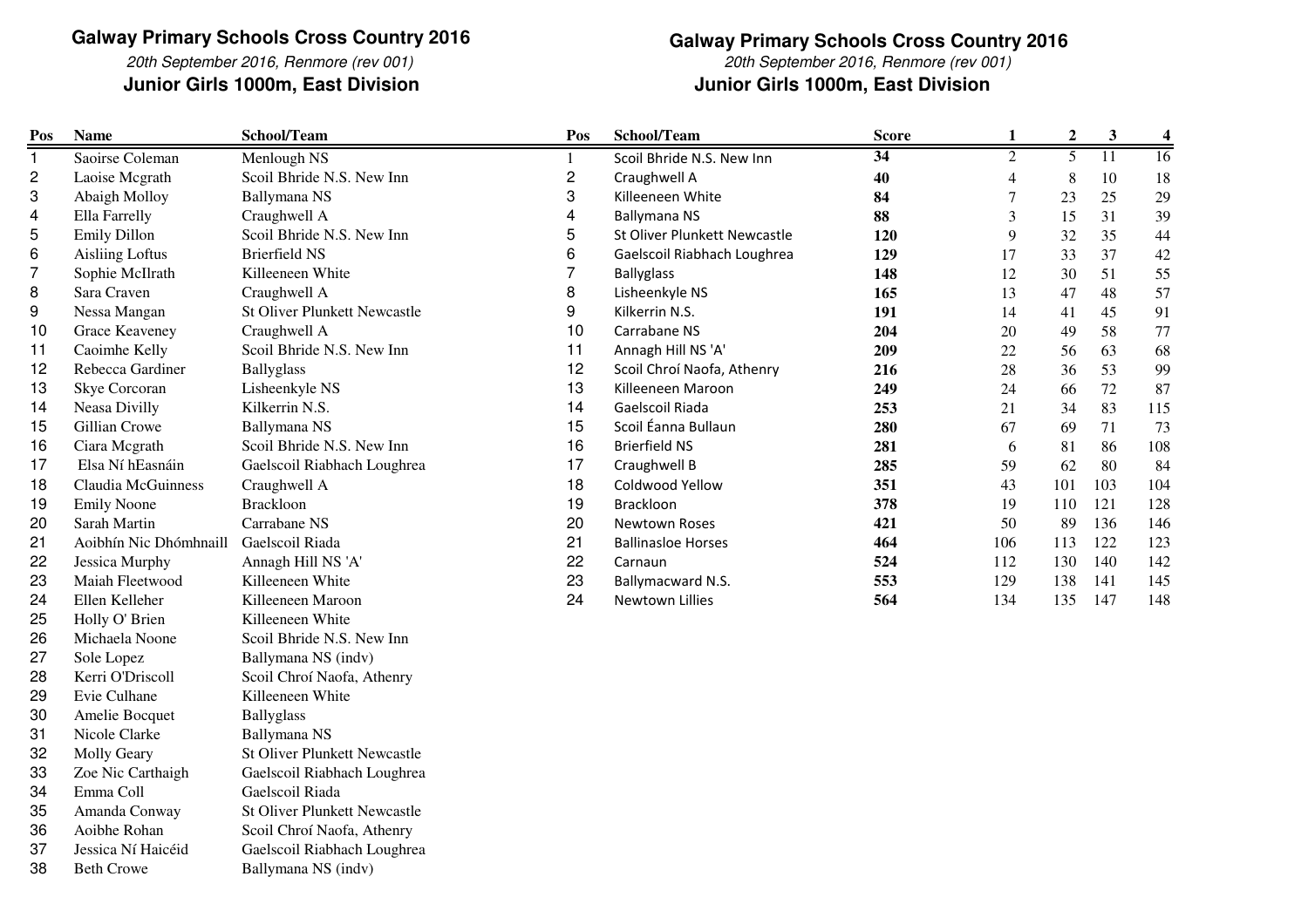| 39 | Sarah Concannon          | Ballymana NS                        |
|----|--------------------------|-------------------------------------|
| 40 | Clodagh Ward             | Scoil Bhride N.S. New Inn (Indv)    |
| 41 | Emma Angell              | Kilkerrin N.S.                      |
| 42 | Emily Ní Leighléis       | Gaelscoil Riabhach Loughrea         |
| 43 | Maggie Morrissey         | Coldwood Yellow                     |
| 44 | Lily Warde               | <b>St Oliver Plunkett Newcastle</b> |
| 45 | Ava Halvey               | Kilkerrin N.S.                      |
| 46 | Melissa Diskin           | Menlough NS                         |
| 47 | <b>Cherise Nohilly</b>   | Lisheenkyle NS                      |
| 48 | Rebecca Heffernan        | Lisheenkyle NS                      |
| 49 | Amy Coyne                | Carrabane NS                        |
| 50 | Caoimhe Kearney          | <b>Newtown Roses</b>                |
| 51 | Aoife Morris             | <b>Ballyglass</b>                   |
| 52 | Hannah Nevin             | Scoil Bhride N.S. New Inn           |
| 53 | Margaret Donoghue        | Scoil Chroí Naofa, Athenry          |
| 54 | Sinead Rohan             | <b>St Oliver Plunkett Newcastle</b> |
| 55 | Clodagh Linnane          | <b>Ballyglass</b>                   |
| 56 | Aoife Keirns Conroy      | Annagh Hill NS 'A'                  |
| 57 | Clodagh Burke            | Lisheenkyle NS                      |
| 58 | <b>Allison Morrissey</b> | Carrabane NS                        |
| 59 | Isabel Schukat           | Craughwell B                        |
| 60 | Amelie Grogan            | Ballymana NS                        |
| 61 | Aoibheann Donohue        | Scoil Bhride N.S. New Inn (Indv)    |
| 62 | Rachel O'Callaghan       | Craughwell B                        |
| 63 | Nicole Collins           | Annagh Hill NS 'A'                  |
| 64 | Isabel Gough             | Annagh Hill NS                      |
| 65 | Ava Moroney              | Moyglass                            |
| 66 | Emma Deely               | Killeeneen Maroon                   |
| 67 | <b>Aisling Corry</b>     | Scoil Éanna Bullaun                 |
| 68 | Caoimhe Duane            | Annagh Hill NS 'A'                  |
| 69 | Emily Wynne              | Scoil Éanna Bullaun                 |
| 70 | Olivia Sellars           | Gaelscoil Riabhach Loughrea         |
| 71 | Amy Connolly             | Scoil Éanna Bullaun                 |
| 72 | Aoife Connolly           | Killeeneen Maroon                   |
| 73 | Orlaith Le Provost       | Scoil Éanna Bullaun                 |
| 74 | Aoife O'Meara            | Craughwell A                        |
| 75 | Emma Kavanagh            | <b>Ballyglass</b>                   |
| 76 | Jenny Cloonan            | Craughwell A                        |
| 77 | Leah Keane               | Carrabane NS                        |
| 78 | Megan Dolan              | Scoil Bhride N.S. New Inn (Indv)    |
| 79 | Katie Murray             | Carrabane NS                        |
| 80 | Niamh O'Connor           | Craughwell B                        |
| 81 | Orna Mcnama              | <b>Brierfield NS</b>                |
| 82 | Lily Lopez               | Ballymana NS (indv)                 |
| 83 | Bridget Ni Chionnaigh    | Gaelscoil Riada                     |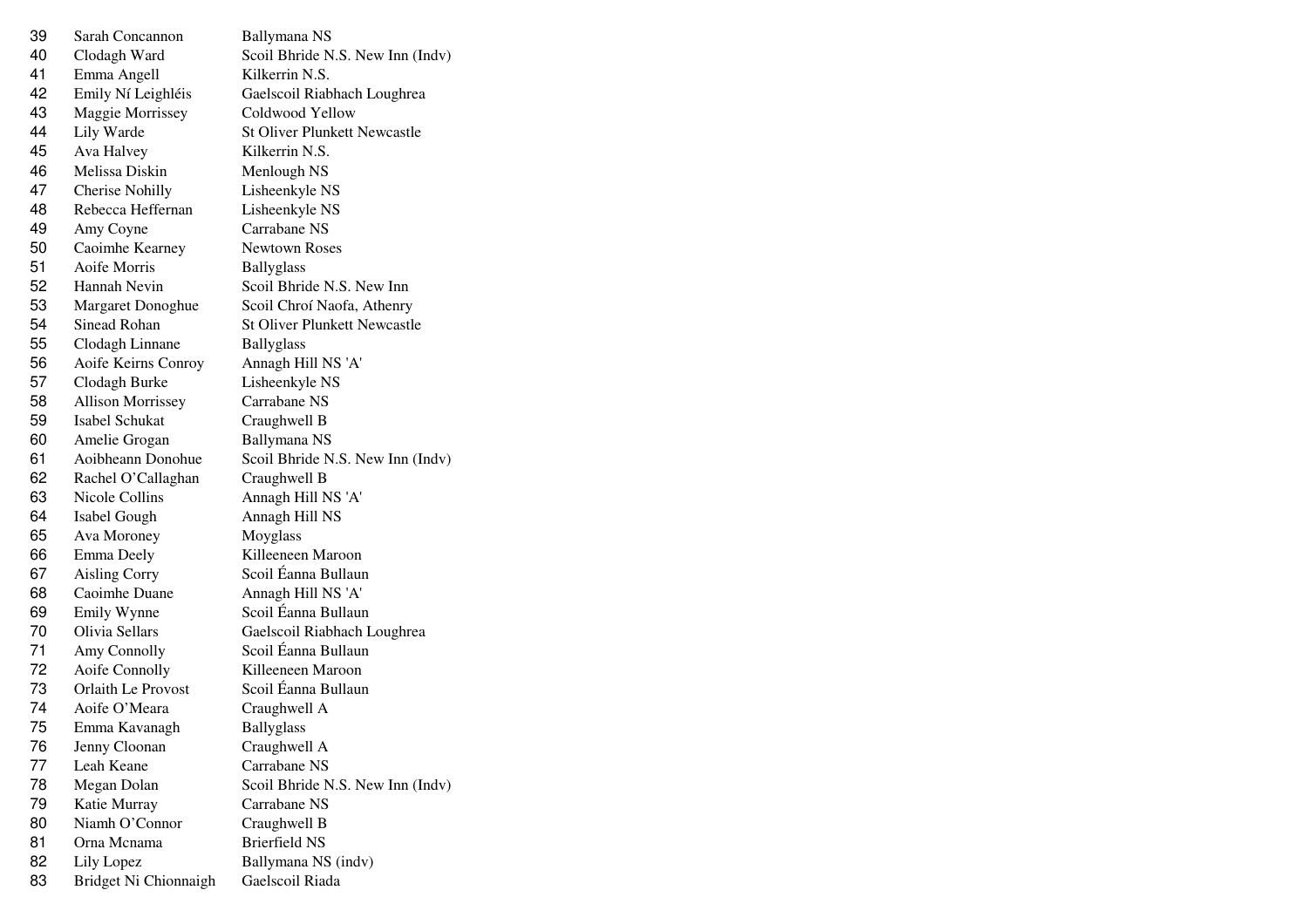| 84  | Mollie Gilligan         | Craughwell B                        |
|-----|-------------------------|-------------------------------------|
| 85  | Sophie Burke            | Carrabane NS                        |
| 86  | Caoimhe Phelan          | <b>Brierfield NS</b>                |
| 87  | Heather McHugh          | Killeeneen Maroon                   |
| 88  | Shona Healy             | Lisheenkyle NS                      |
| 89  | Aoife Flynn             | <b>Newtown Roses</b>                |
| 90  | Alice Downey            | <b>Ballyglass</b>                   |
| 91  | Hannah Morrissey        | Kilkerrin N.S.                      |
| 92  | Caoimhe Ní Loingsigh    | Gaelscoil Riabhach Loughrea         |
| 93  | Aoibhe Donnellan        | Ballymana NS                        |
| 94  | Morgan Scullion         | Lisheenkyle NS                      |
| 95  | Alanis Cahalan          | Scoil Éanna Bullaun                 |
| 96  | Ella Grogan             | Kilkerrin N.S. (indv)               |
| 97  | <b>Holly Corcoran</b>   | Scoil Éanna Bullaun                 |
| 98  | <b>Emily Burke</b>      | Annagh Hill NS 'A'                  |
| 99  | Sophie Costello         | Scoil Chroí Naofa, Athenry          |
| 100 | Rebecca Fahey           | Kilkerrin N.S.                      |
| 101 | Sarah Kelly             | Coldwood Yellow                     |
| 102 | Abi McGrath             | Killeeneen Maroon                   |
| 103 | Eva McGlynn             | Coldwood Yellow                     |
| 104 | <b>Heather Kelly</b>    | Coldwood Yellow                     |
| 105 | Caoimhe Flynn           | Killeeneen White                    |
| 106 | Katie Lynch             | <b>Ballinasloe Horses</b>           |
| 107 | Kayla Madden            | Scoil Chroí Naofa, Athenry          |
| 108 | Orla Healy              | <b>Brierfield NS</b>                |
| 109 | Eaoibhin Donnellan      | <b>Brierfield NS</b>                |
| 110 | Tara O'Connor           | <b>Brackloon</b>                    |
| 111 | Sophie McGrath          | <b>St Oliver Plunkett Newcastle</b> |
| 112 | Cara Hannon             | Carnaun                             |
| 113 | Samantha Martin         | <b>Ballinasloe Horses</b>           |
| 114 | <b>Allanah Clancy</b>   | Craughwell B                        |
| 115 | Ailbhe Nic Giolla Bháin | Gaelscoil Riada                     |
| 116 | Sinead Kelly            | Craughwell (indv)                   |
| 117 | Saoirse Flannery        | <b>St Thomas' NS Peterswell</b>     |
| 118 | Ciara Murtagh           | Scoil Chroí Naofa, Athenry          |
| 119 | Emma Gibbons            | Kilkerrin N.S.                      |
| 120 | Nicole Higgins          | <b>Brierfield NS</b>                |
| 121 | Shauna Greaney          | <b>Brackloon</b>                    |
| 122 | Eileen Casey            | <b>Ballinasloe Horses</b>           |
| 123 | Ayeesha Egan            | <b>Ballinasloe Horses</b>           |
| 124 | Gracie Ní Bhaoighill    | Gaelscoil Riada                     |
| 125 | Catherine Gorman        | Craughwell B                        |
| 126 | Aoife Ní Cheallaigh     | Gaelscoil Riada                     |
| 127 | Rhyanna Mc Donagh       | <b>Ballinasloe Horses</b>           |
|     |                         |                                     |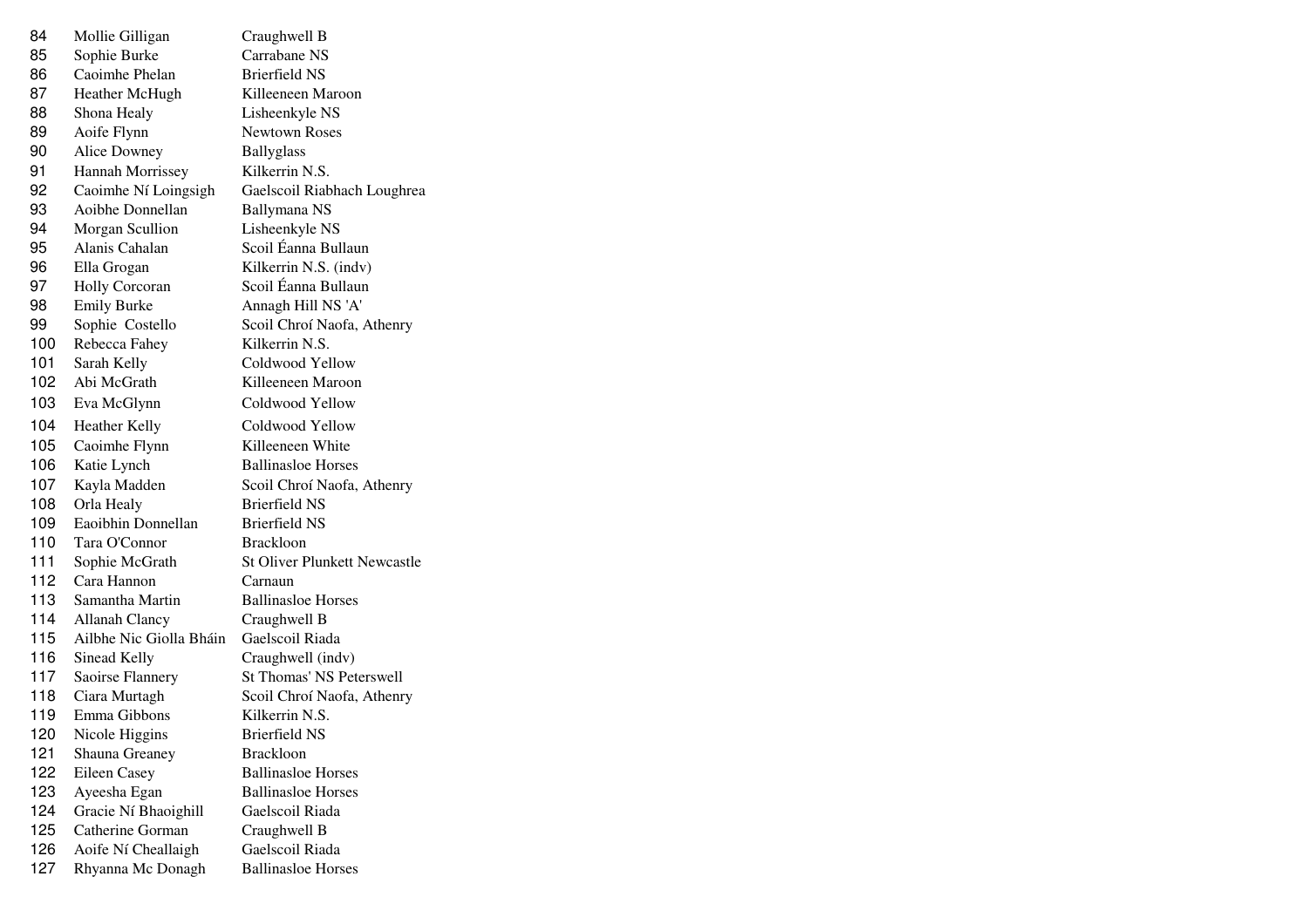| 128 | Gemma Copeman        | <b>Brackloon</b>                 |
|-----|----------------------|----------------------------------|
| 129 | Lily Blade           | Ballymacward N.S.                |
| 130 | Gabriela Gaiderova   | Carnaun                          |
| 131 | Kayla Hawkins        | Brackloon (indv)                 |
| 132 | Aisling Gilligan     | Kilkerrin N.S. (indv)            |
| 133 | Lucia Kelly          | Kilkerrin N.S. (indv)            |
| 134 | Alexandria Wilson    | Newtown Lillies                  |
| 135 | Shona Kearney        | Newtown Lillies                  |
| 136 | Clodagh Martyn       | <b>Newtown Roses</b>             |
| 137 | Michelle Gilsenan    | <b>Ballinasloe Horses</b>        |
| 138 | Rebecca Coen         | Ballymacward N.S.                |
| 139 | Oshini Maria         | Killeeneen White                 |
| 140 | Isolde Walsh         | Carnaun                          |
| 141 | Niamh Kennedy        | Ballymacward N.S.                |
| 142 | Hannah Barnett       | Carnaun                          |
| 143 | <b>Nell Walczak</b>  | Annagh Hill NS 'A'               |
| 144 | Amy Furey            | Annagh Hill NS                   |
| 145 | Therese-Marie Murray | Ballymacward N.S.                |
| 146 | Emma Brennan         | <b>Newtown Roses</b>             |
| 147 | Lara Johnston        | <b>Newtown Lillies</b>           |
| 148 | Natasha King         | <b>Newtown Lillies</b>           |
| 149 | Vanessa Wiatrowicz   | Scoil Bhride N.S. New Inn (Indv) |
| 150 | Katie Watts Renton   | Annagh Hill NS                   |
| 151 | Allanah Tyrrell      | Moyglass                         |
| 152 | Melissa Coughlan.    | Moyglass                         |
| 153 | Lily McAuley         | <b>Brackloon</b>                 |
| 154 | Anna Noone           | <b>Brackloon</b>                 |
| 155 | Nicola Killarney     | Coldwood (indv)                  |
| 156 | Leah Warren          | Newtown Lillies                  |
|     |                      |                                  |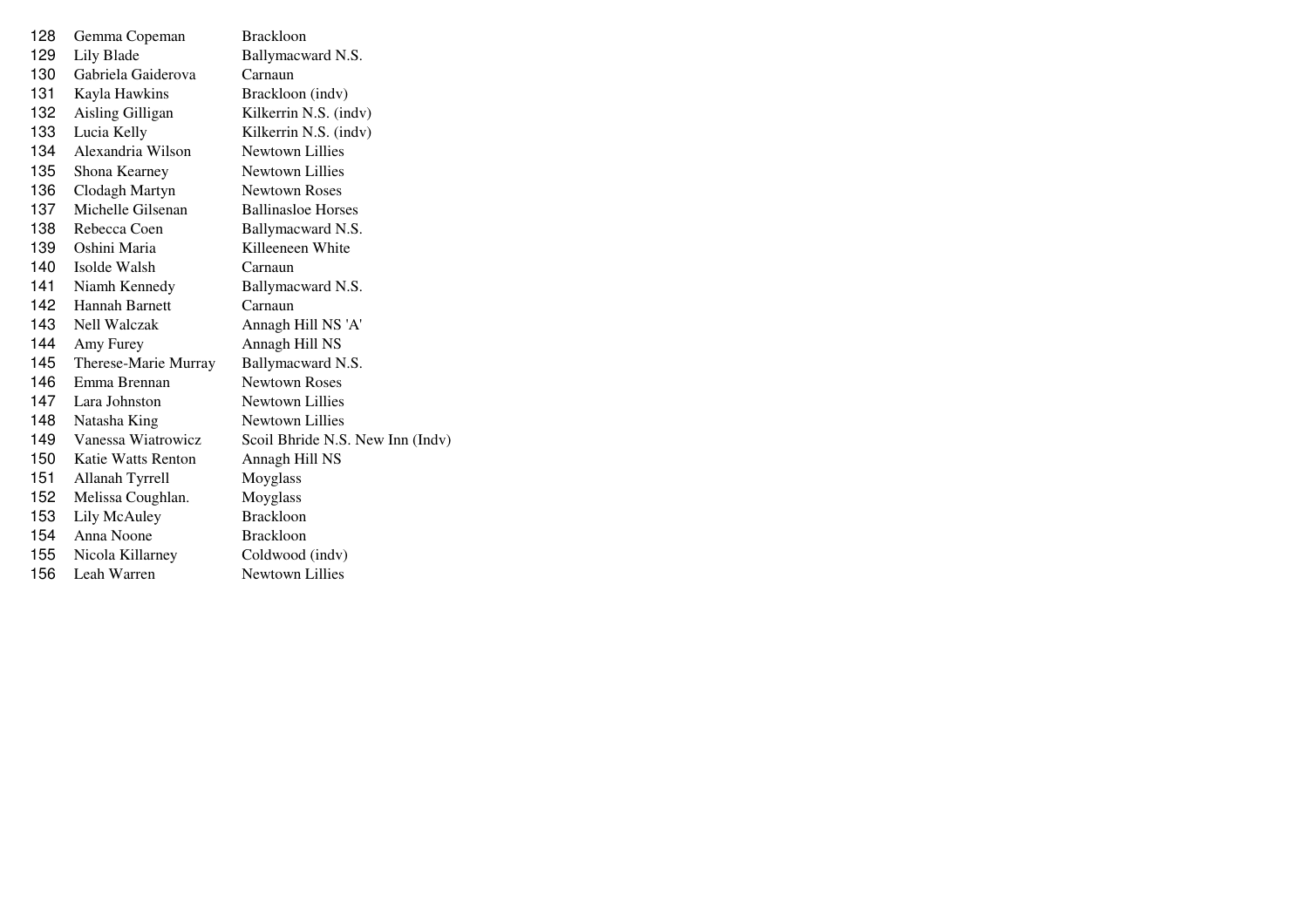20th September 2016, Renmore (rev 001)**Junior Boys 1000m, East Division**

37

Caelan Ó hArrachtáin Creegan Gaelscoil Riada

 **Junior Boys 1000m, East Division Galway Primary Schools Cross Country 2016**20th September 2016, Renmore (rev 001)

| Pos            | <b>Name</b>            | School/Team                         | Pos                     | School/Team                  | <b>Score</b>    | 1              | $\boldsymbol{2}$ | 3               | $\overline{\mathbf{4}}$ |
|----------------|------------------------|-------------------------------------|-------------------------|------------------------------|-----------------|----------------|------------------|-----------------|-------------------------|
| 1              | Senan Treacy           | <b>Athenry Boys NS</b>              | $\mathbf{1}$            | Scoil Éanna Bullaun          | $\overline{66}$ | $\tau$         | 14               | $\overline{22}$ | $\overline{23}$         |
| 2              | Adam O'Halloran        | Lisheenkyle NS                      | $\overline{\mathbf{c}}$ | Killeeneen Maroon            | 71              | 5              | 18               | 21              | 27                      |
| 3              | Oisin Phelan           | <b>Brierfield NS</b>                | 3                       | Killeeneen White             | 78              | 4              | 20               | 24              | 30                      |
| 4              | Mikey Fallon           | Killeeneen White                    | 4                       | Lisheenkyle NS               | 93              | $\overline{c}$ | 10               | 19              | 62                      |
| 5              | Seán Murphy            | Killeeneen Maroon                   | 5                       | Craughwell A                 | 114             | 8              | 26               | 28              | 52                      |
| 6              | Enda Keane             | Kilkerrin N.S.                      | 6                       | Gaelscoil Riada              | 141             | 29             | 32               | 37              | 43                      |
| $\overline{7}$ | Diarmuid MacCarthaigh  | Scoil Éanna Bullaun                 | 7                       | St Oliver Plunkett Newcastle | 152             | 13             | 44               | 45              | 50                      |
| 8              | Jamie Collins          | Craughwell A                        | 8                       | Carrabane NS                 | 162             | 17             | 38               | 48              | 59                      |
| 9              | Eanna Dolan            | <b>Brierfield NS</b>                | 9                       | <b>Ballymana NS</b>          | 170             | 11             | 12               | 65              | 82                      |
| 10             | Cian McNelis           | Lisheenkyle NS                      | 10                      | St.Pats Tuam                 | 177             | 25             | 39               | 46              | 67                      |
| 11             | Conor Gilligan         | <b>Ballymana NS</b>                 | 11                      | <b>Esker Ns</b>              | 195             | 41             | 42               | 51              | 61                      |
| 12             | Rian Comer             | <b>Ballymana NS</b>                 | 12                      | Athenry Boys NS              | 258             |                | 69               | 88              | 100                     |
| 13             | Conor Curran           | <b>St Oliver Plunkett Newcastle</b> | 13                      | Newtown United               | 277             | 33             | 54               | 56              | 134                     |
| 14             | Cian O Higgins         | Scoil Éanna Bullaun                 | 14                      | Mullagh                      | 279             | 15             | 55               | 78              | 131                     |
| 15             | Tiernan Coen           | Mullagh                             | 15                      | Kilkerrin N.S.               | 285             | 6              | 58               | 102             | 119                     |
| 16             | Michael Gardiner       | <b>Ballyglass</b>                   | 16                      | <b>Ballyglass</b>            | 298             | 16             | 57               | 87              | 138                     |
| 17             | Cian Connaughton       | Carrabane NS                        | 17                      | Coldwood Red                 | 305             | 49             | 79               | 80              | 97                      |
| 18             | Darragh Counihan       | Killeeneen Maroon                   | 18                      | Carnaun 1                    | 318             | 35             | 83               | 94              | 106                     |
| 19             | Conor Daly             | Lisheenkyle NS                      | 19                      | Gaelscoil Riabhach Loughrea  | 360             | 64             | 68               | 113             | 115                     |
| 20             | Aaron Niland           | Killeeneen White                    | 20                      | Craughwell B                 | 377             | 76             | 93               | 98              | 110                     |
| 21             | Stephan Jennings       | Killeeneen Maroon                   | 21                      | Annagh Hill NS 'A'           | 410             | 95             | 101              | 105             | 109                     |
| 22             | Keegan Connaire        | Scoil Éanna Bullaun                 | 22                      | Annagh Hill NS 'B'           | 443             | 85             | 103              | 126             | 129                     |
| 23             | Dylan O Higgins        | Scoil Éanna Bullaun                 | 23                      | <b>Ballinasloe Hounds</b>    | 513             | 99             | 133              | 137             | 144                     |
| 24             | <b>Jack Dunne</b>      | Killeeneen White                    | 24                      | Ballymacward N.S.            | 538             | 86             | 148              | 151             | 153                     |
| 25             | Darragh Kenny          | <b>St.Pats Tuam</b>                 | 25                      | Carnaun 2                    | 577             | 139            | 145              | 146             | 147                     |
| 26             | Cormac McFadden        | Craughwell A                        |                         |                              |                 |                |                  |                 |                         |
| 27             | Ronan Murphy           | Killeeneen Maroon                   |                         |                              |                 |                |                  |                 |                         |
| 28             | Lucas Keane            | Craughwell A                        |                         |                              |                 |                |                  |                 |                         |
| 29             | David Mac Giolla Bháin | Gaelscoil Riada                     |                         |                              |                 |                |                  |                 |                         |
| 30             | Liam O'Connell         | Killeeneen White                    |                         |                              |                 |                |                  |                 |                         |
| 31             | <b>Ben Cloonan</b>     | Killeeneen Maroon                   |                         |                              |                 |                |                  |                 |                         |
| 32             | Seán Doggett           | Gaelscoil Riada                     |                         |                              |                 |                |                  |                 |                         |
| 33             | Josh Price             | Newtown United                      |                         |                              |                 |                |                  |                 |                         |
| 34             | Fionn Connolly         | Killeeneen White                    |                         |                              |                 |                |                  |                 |                         |
| 35             | Eoin Hannon            | Carnaun 1                           |                         |                              |                 |                |                  |                 |                         |
| 36             | Daniel Keating         | Castleblakney NS                    |                         |                              |                 |                |                  |                 |                         |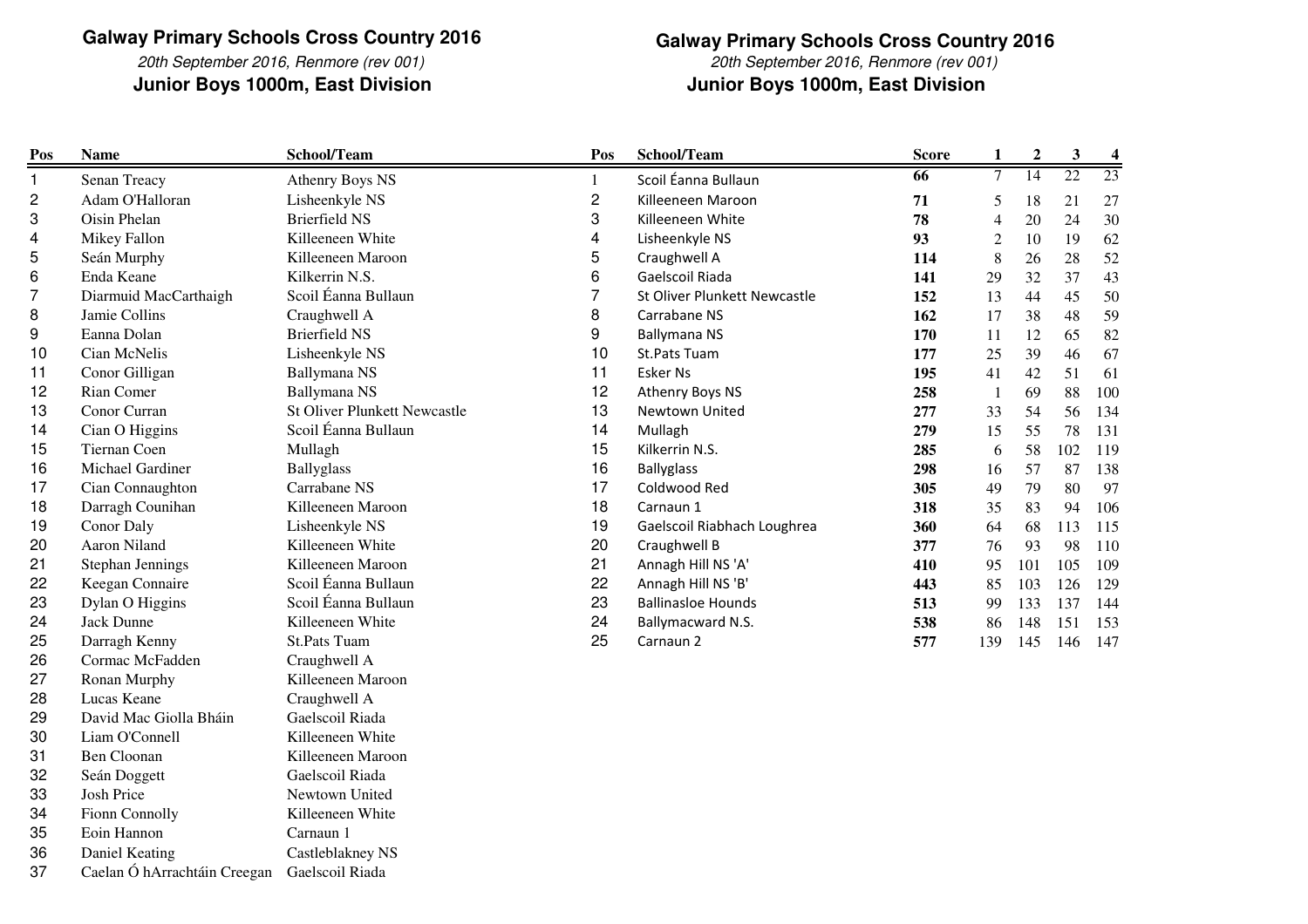| 38 | Louis Keary             | Carrabane NS                        |
|----|-------------------------|-------------------------------------|
| 39 | Cian Halligan           | <b>St.Pats Tuam</b>                 |
| 40 | Éanna Cooney            | Scoil Éanna Bullaun                 |
| 41 | Dylan Donohue           | Esker Ns                            |
| 42 | Mark Rooney             | Esker Ns                            |
| 43 | Adam Ó Maolfhábhail     | Gaelscoil Riada                     |
| 44 | Jason Rabbitte          | <b>St Oliver Plunkett Newcastle</b> |
| 45 | Jack Dillon             | <b>St Oliver Plunkett Newcastle</b> |
| 46 | <b>Adam Hynes</b>       | <b>St.Pats Tuam</b>                 |
| 47 | Darragh Fahy            | Scoil Éanna Bullaun                 |
| 48 | Darragh Reidy           | Carrabane NS                        |
| 49 | <b>Stephen Feeney</b>   | Coldwood Red                        |
| 50 | Luke Wilbur             | <b>St Oliver Plunkett Newcastle</b> |
| 51 | Aaron Daly              | Esker Ns                            |
| 52 | Adam Jordan             | Craughwell A                        |
| 53 | Darragh Kelly           | Craughwell A                        |
| 54 | Jude Lennon             | Newtown United                      |
| 55 | Liam Curley             | Mullagh                             |
| 56 | Ronan Flesk             | Newtown United                      |
| 57 | <b>Jack Losty</b>       | <b>Ballyglass</b>                   |
| 58 | Joe Mullin              | Kilkerrin N.S.                      |
| 59 | <b>Eoghan Tierney</b>   | Carrabane NS                        |
| 60 | <b>Aaron Mulkerrins</b> | <b>Brackloon</b>                    |
| 61 | Ryan Taylor             | Esker Ns                            |
| 62 | Jack Madden             | Lisheenkyle NS                      |
| 63 | Chris Callanan          | Killeeneen White                    |
| 64 | Reece Ó Creimín         | Gaelscoil Riabhach Loughrea         |
| 65 | Alan Zimmerer           | Ballymana NS                        |
| 66 | Eoghan Canavan          | Killeeneen Maroon                   |
| 67 | Diarmuid Murphy         | <b>St.Pats Tuam</b>                 |
| 68 | Finn Haicéid            | Gaelscoil Riabhach Loughrea         |
| 69 | Jason Coffey            | <b>Athenry Boys NS</b>              |
| 70 | Lewis Brady             | <b>St Thomas' NS Peterswell</b>     |
| 71 | Eoin Spellman           | Carrabane NS                        |
| 72 | <b>Jack Forde</b>       | Esker Ns                            |
| 73 | Ollie Gilligan          | Craughwell A                        |
| 74 | Olan Jennings           | Lisheenkyle NS                      |
| 75 | Sean Rattigan           | <b>St.Pats Tuam</b>                 |
| 76 | Liam Donoghue           | Craughwell B                        |
| 77 | Eanna Burke             | <b>St Oliver Plunkett Newcastle</b> |
| 78 | Conor Coen              | Mullagh                             |
| 79 | Frank Burke             | Coldwood Red                        |
| 80 | Alan Rooney             | Coldwood Red                        |
| 81 | Eoghan Mulleady         | <b>Esker Ns</b>                     |
| 82 | Paddy Malone            | Ballymana NS                        |
|    |                         |                                     |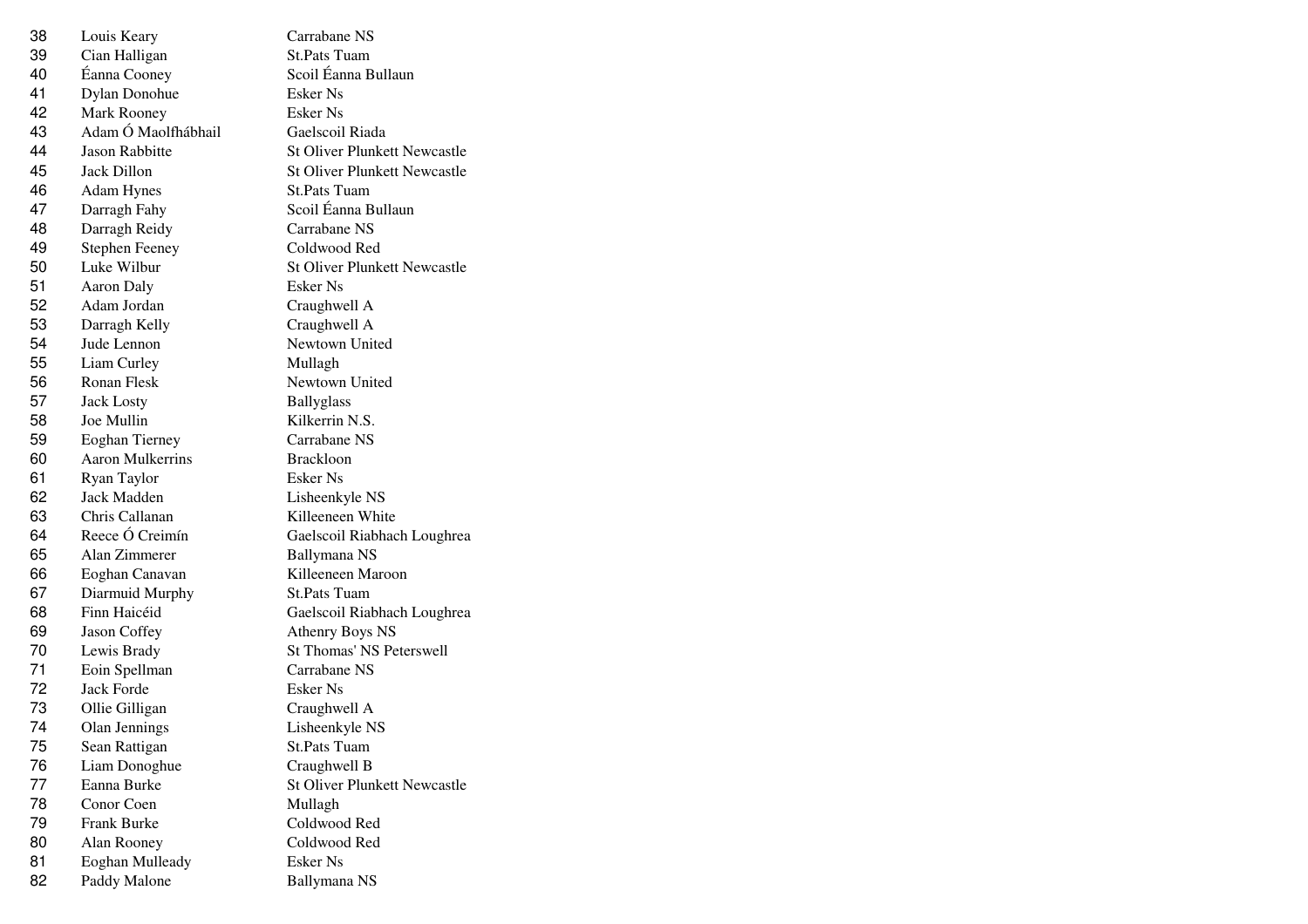| 83  | James Diviney            | Carnaun 1                           |
|-----|--------------------------|-------------------------------------|
| 84  | Killian Fallon           | Moyglass                            |
| 85  | Mark Farragher           | Annagh Hill NS 'B'                  |
| 86  | Padraic Kelly            | Ballymacward N.S.                   |
| 87  | Robert Gardiner          | <b>Ballyglass</b>                   |
| 88  | Luke Murray              | <b>Athenry Boys NS</b>              |
| 89  | Owen Earls               | Scoil Bhride N.S. New Inn           |
| 90  | Dylan Ó Bréannáin        | Gaelscoil Riada                     |
| 91  | Cathal Ryan              | <b>St.Pats Tuam</b>                 |
| 92  | Eric Pate                | <b>St Oliver Plunkett Newcastle</b> |
| 93  | Colm Doyle               | Craughwell B                        |
| 94  | Mark Joyce               | Carnaun 1                           |
| 95  | Cormac Furey             | Annagh Hill NS 'A'                  |
| 96  | Leon Ó Droighneáin       | Gaelscoil Riada                     |
| 97  | Pierce Mangan            | Coldwood Red                        |
| 98  | Eamonn McGlynn           | Craughwell B                        |
| 99  | Cody Moloney             | <b>Ballinasloe Hounds</b>           |
| 100 | Ethan Fallom             | <b>Athenry Boys NS</b>              |
| 101 | Lee Murphy               | Annagh Hill NS 'A'                  |
| 102 | Tomás Lee                | Kilkerrin N.S.                      |
| 103 | Conor McBrien            | Annagh Hill NS 'B'                  |
| 104 | Zack Finn                | Newtown City                        |
| 105 | Darren Devaney           | Annagh Hill NS 'A'                  |
| 106 | Luke Williams            | Carnaun 1                           |
| 107 | Bruno Fernandez da Sousa | <b>Athenry Boys NS</b>              |
| 108 | Hugh McDonnell           | Athenry Boys NS                     |
| 109 | Mc Dara Ó Muireadhaigh   | Annagh Hill NS 'A'                  |
| 110 | Eoin Woods               | Craughwell B                        |
| 111 | Ronan McGlynn            | Coldwood Red                        |
| 112 | Oisin Bergin             | Craughwell B                        |
| 113 | Adam Ó Catháin           | Gaelscoil Riabhach Loughrea         |
| 114 | Gavin Keenan             | Ballymana NS                        |
| 115 | Jack Ó Cuinn             | Gaelscoil Riabhach Loughrea         |
| 116 | Darragh O Brien          | Annagh Hill NS 'A'                  |
| 117 | Dara Zimmerer            | Ballymana NS                        |
| 118 | Evan Cannon              | Scoil Bhride N.S. New Inn           |
| 119 | Darragh Kilmartin        | Kilkerrin N.S.                      |
| 120 | Shayne Gordon            | Kilkerrin N.S.                      |
| 121 | <b>Cathal Duffy</b>      | Coldwood Red                        |
| 122 | Dylan Furey              | Annagh Hill NS 'A'                  |
| 123 | Stephen Ó Laocha         | Gaelscoil Riabhach Loughrea         |
| 124 | <b>Robert Moloney</b>    | <b>Brierfield NS</b>                |
| 125 | Shane Gorman             | Craughwell (indv)                   |
| 126 | Caleb Donnellan          | Annagh Hill NS 'B'                  |
|     |                          |                                     |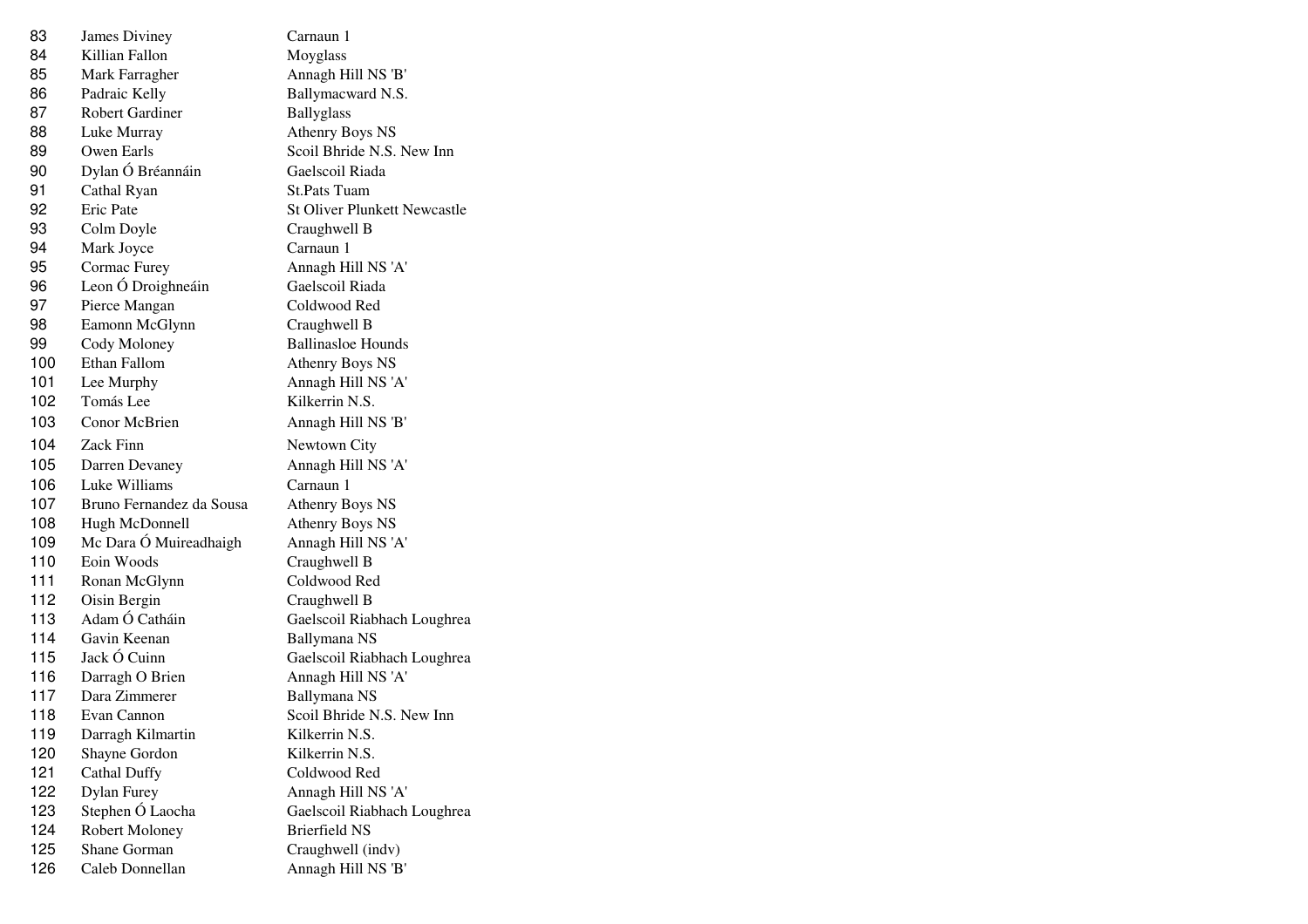| 127 | <b>Tiarnach Moran</b> | Newtown City                |
|-----|-----------------------|-----------------------------|
| 128 | Eoin Thornton         | Kilkerrin N.S.              |
| 129 | Evan O'Reilly         | Annagh Hill NS 'B'          |
| 130 | Cian Kelly            | Lisheenkyle NS              |
| 131 | Martin Curley         | Mullagh                     |
| 132 | Cian Farrell          | Craughwell B                |
| 133 | <b>Tanbir Patwary</b> | <b>Ballinasloe Hounds</b>   |
| 134 | <b>Conor Hession</b>  | Newtown United              |
| 135 | Conor Gaughan         | Newtown United              |
| 136 | Louis O'Reilly        | Scoil Bhride N.S. New Inn   |
| 137 | Philip Cawley         | <b>Ballinasloe Hounds</b>   |
| 138 | David Andrews         | <b>Ballyglass</b>           |
| 139 | Aodhan Zolnai         | Carnaun 2                   |
| 140 | Jamie Noone           | <b>Brackloon</b>            |
| 141 | <b>Jack Finn</b>      | Annagh Hill (indv)          |
| 142 | Darren Hynes          | Annagh Hill NS 'B'          |
| 143 | Alex Ward             | Mullagh                     |
| 144 | Bryjan Wieczorek      | <b>Ballinasloe Hounds</b>   |
| 145 | Aidan Shaw            | Carnaun 2                   |
| 146 | Matthew Olney         | Carnaun 2                   |
| 147 | Aaron Brennan         | Carnaun 2                   |
| 148 | Dara Scarry           | Ballymacward N.S.           |
| 149 | Cathal Lee            | Kilkerrin N.S. (indv)       |
| 150 | <b>Blaine Biggins</b> | Annagh Hill NS 'B'          |
| 151 | Jamie Nutley          | Ballymacward N.S.           |
| 152 | Ruben Blyth           | Coldwood (indv)             |
| 153 | Larry Muravjovs       | Ballymacward N.S.           |
| 154 | Luke Marjanovic       | Gaelscoil Riabhach Loughrea |
| 155 | John Kennedy          | Coldwood (indv)             |
| 156 | Conor Mwanda          | <b>Ballinasloe Hounds</b>   |
| 157 | Danny Cowen           | Coldwood (indv)             |
| 158 | Jamie Ward            | <b>Ballinasloe Hounds</b>   |
| 159 | Sean Craughwell       | Menlough NS                 |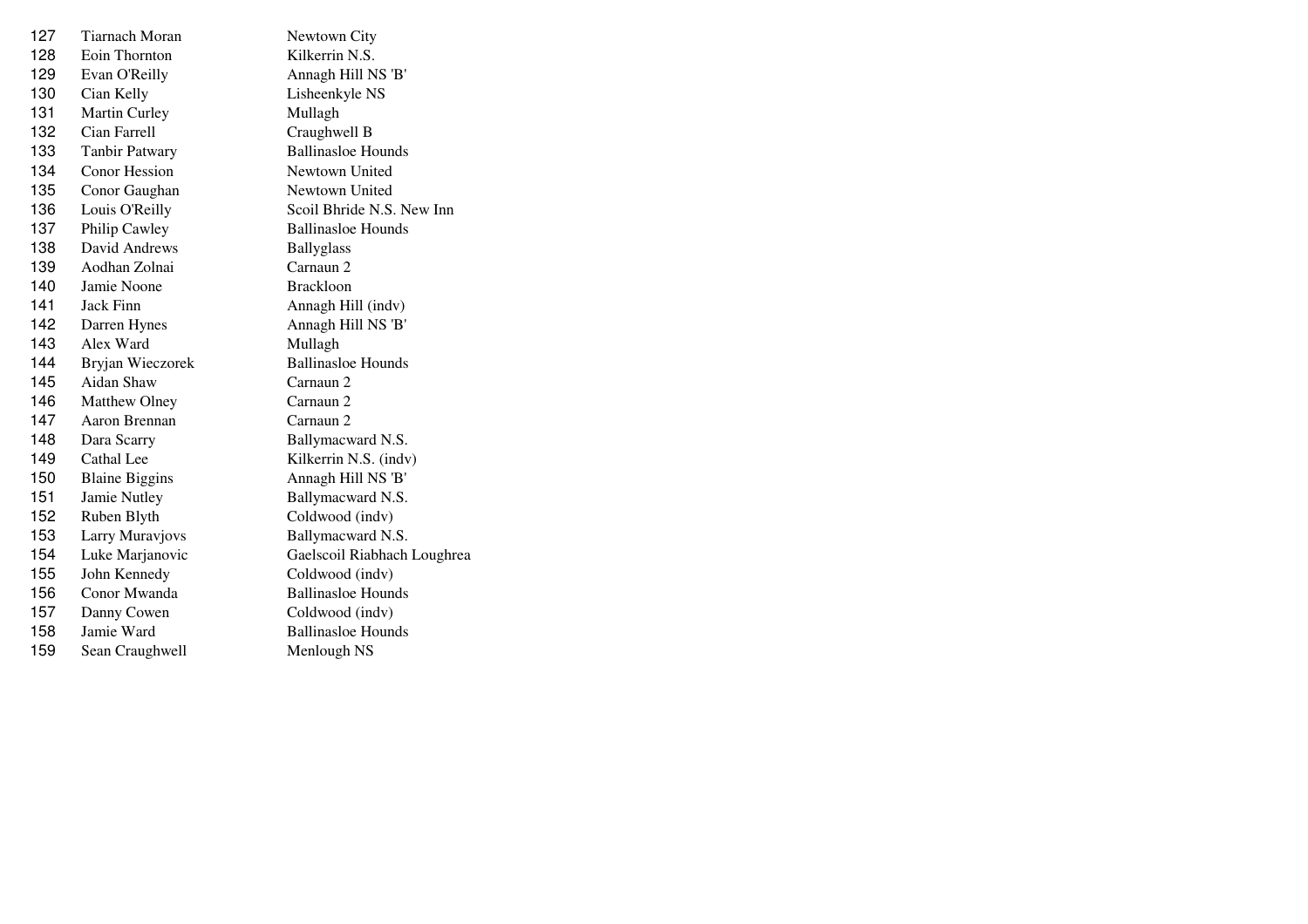20th September 2016, Renmore (rev 001)**Senior Girls 1200m, East Division**

### **Galway Primary Schools Cross Country 2016**

20th September 2016, Renmore (rev 001)**Senior Girls 1200m, East Division**

| Pos          | <b>Name</b>              | School/Team                         | Pos            | School/Team                  | <b>Score</b> | 1              | $\mathbf{2}$ | 3       | $\overline{\mathbf{4}}$ |
|--------------|--------------------------|-------------------------------------|----------------|------------------------------|--------------|----------------|--------------|---------|-------------------------|
| $\mathbf{1}$ | Emma Moore               | Lisheenkyle NS                      |                | Scoil Chroí Naofa, Athenry   | 41           | $\overline{3}$ |              | 12      | 19                      |
| 2            | Carla Noone              | <b>Brackloon</b>                    | $\overline{c}$ | Craughwell A                 | 81           | 4              | 5            | 33      | 39                      |
| 3            | Kayla Madden             | Scoil Chroí Naofa, Athenry          | 3              | Scoil Éanna Bullaun          | 138          | 17             | 18           | 45      | 58                      |
| 4            | Jade Moorhead            | Craughwell A                        | 4              | Killeeneen Maroon            | 146          | 25             | 30           | 36      | 55                      |
| 5            | Clodagh O'Meara          | Craughwell A                        | 5              | Scoil Bhride N.S. New Inn    | 148          | 14             | 26           | 47      | 61                      |
| 6            | <b>Aisling Cronnelly</b> | Carnaun                             | 6              | St Oliver Plunkett Newcastle | 148          | 27             | 28           | 29      | 64                      |
| 7            | Abigail O'Shea           | Scoil Chroí Naofa, Athenry          | $\overline{7}$ | Lisheenkyle NS               | 157          | $\overline{1}$ | 20           | 62      | 74                      |
| 8            | Fauve Aylmer             | Coldwood Blue                       | 8              | Carnaun                      | 166          | 6              | 15           | 51      | 94                      |
| 9            | Abbie Massey             | <b>St Thomas' NS Peterswell</b>     | 9              | Gaelscoil Riabhach Loughrea  | 167          | 10             | 13           | 41      | 103                     |
| 10           | Ally Ní hEasnáin         | Gaelscoil Riabhach Loughrea         | 10             | Brackloon                    | 180          | $\sqrt{2}$     | 23           | 65      | 90                      |
| 11           | Aoibhe Murray            | Esker Ns                            | 11             | Carrabane NS                 | 188          | $22\,$         | 48           | 52      | 66                      |
| 12           | Leonore Church           | Scoil Chroí Naofa, Athenry          | 12             | Coldwood Blue                | 198          | $\,8\,$        | 46           | 67      | 77                      |
| 13           | Ava Ní Haicéid           | Gaelscoil Riabhach Loughrea         | 13             | Gaelscoil Riada              | 216          | 24             | 40           | 69      | 83                      |
| 14           | Shauna Fahy              | Scoil Bhride N.S. New Inn           | 14             | <b>Brierfield NS</b>         | 231          | 34             | 35           | 57      | 105                     |
| 15           | Emma F                   | Carnaun                             | 15             | Craughwell B                 | 238          | 43             | 59           | 63      | 73                      |
| 16           | Nicole Ward              | <b>Ballinasloe Hares</b>            | 16             | Esker Ns                     | 299          | 11             | 84           | 87      | 117                     |
| 17           | Sarah Cullinane          | Scoil Éanna Bullaun                 | 17             | <b>Ballinasloe Hares</b>     | 306          | 16             | 89           | 100     | 101                     |
| 18           | Seafra Lynch             | Scoil Éanna Bullaun                 | 18             | <b>Ballymana NS</b>          | 315          | 49             | 70           | 86      | 110                     |
| 19           | Ciara Walsh              | Scoil Chroí Naofa, Athenry          | 19             | Killeeneen White             | 335          | 71             | 80           | 91      | 93                      |
| 20           | Sadhbh McDonagh          | Lisheenkyle NS                      | 20             | <b>Ballyglass</b>            | 365          | 50             | 79           | 115     | 121                     |
| 21           | Sinead McManus           | St. Kerrills N.S. Gurteen           | 21             | Moyglass                     | 408          | 54             | 112          | 119 123 |                         |
| 22           | Lily Burke               | Carrabane NS                        |                |                              |              |                |              |         |                         |
| 23           | Rebecca Kenny            | <b>Brackloon</b>                    |                |                              |              |                |              |         |                         |
| 24           | Alannah Nic Suibhne      | Gaelscoil Riada                     |                |                              |              |                |              |         |                         |
| 25           | Caoimhe Connolly         | Killeeneen Maroon                   |                |                              |              |                |              |         |                         |
| 26           | Reitseal Kelly           | Scoil Bhride N.S. New Inn           |                |                              |              |                |              |         |                         |
| 27           | Shannon Rabbitte         | <b>St Oliver Plunkett Newcastle</b> |                |                              |              |                |              |         |                         |
| 28           | Olwen Rabbitte           | <b>St Oliver Plunkett Newcastle</b> |                |                              |              |                |              |         |                         |
| 29           | Eabha Rohan              | <b>St Oliver Plunkett Newcastle</b> |                |                              |              |                |              |         |                         |
| 30           | Shauna Canavan           | Killeeneen Maroon                   |                |                              |              |                |              |         |                         |
| 31           | Katie Gorham             | Annagh Hill NS                      |                |                              |              |                |              |         |                         |
| 32           | Áine Hardiman            | Scoil Chroí Naofa, Athenry          |                |                              |              |                |              |         |                         |
| 33           | Aisling Whyte            | Craughwell A                        |                |                              |              |                |              |         |                         |
| 34           | Luisne Keane             | <b>Brierfield NS</b>                |                |                              |              |                |              |         |                         |
| 35           | Amy Higgins              | <b>Brierfield NS</b>                |                |                              |              |                |              |         |                         |
| 36           | Josie Fallon             | Killeeneen Maroon                   |                |                              |              |                |              |         |                         |
| 37           | Emma Kinane              | Newtown Roses                       |                |                              |              |                |              |         |                         |
| 38           | Emma Fahy                | Scoil Bhride N.S. New Inn (Indv)    |                |                              |              |                |              |         |                         |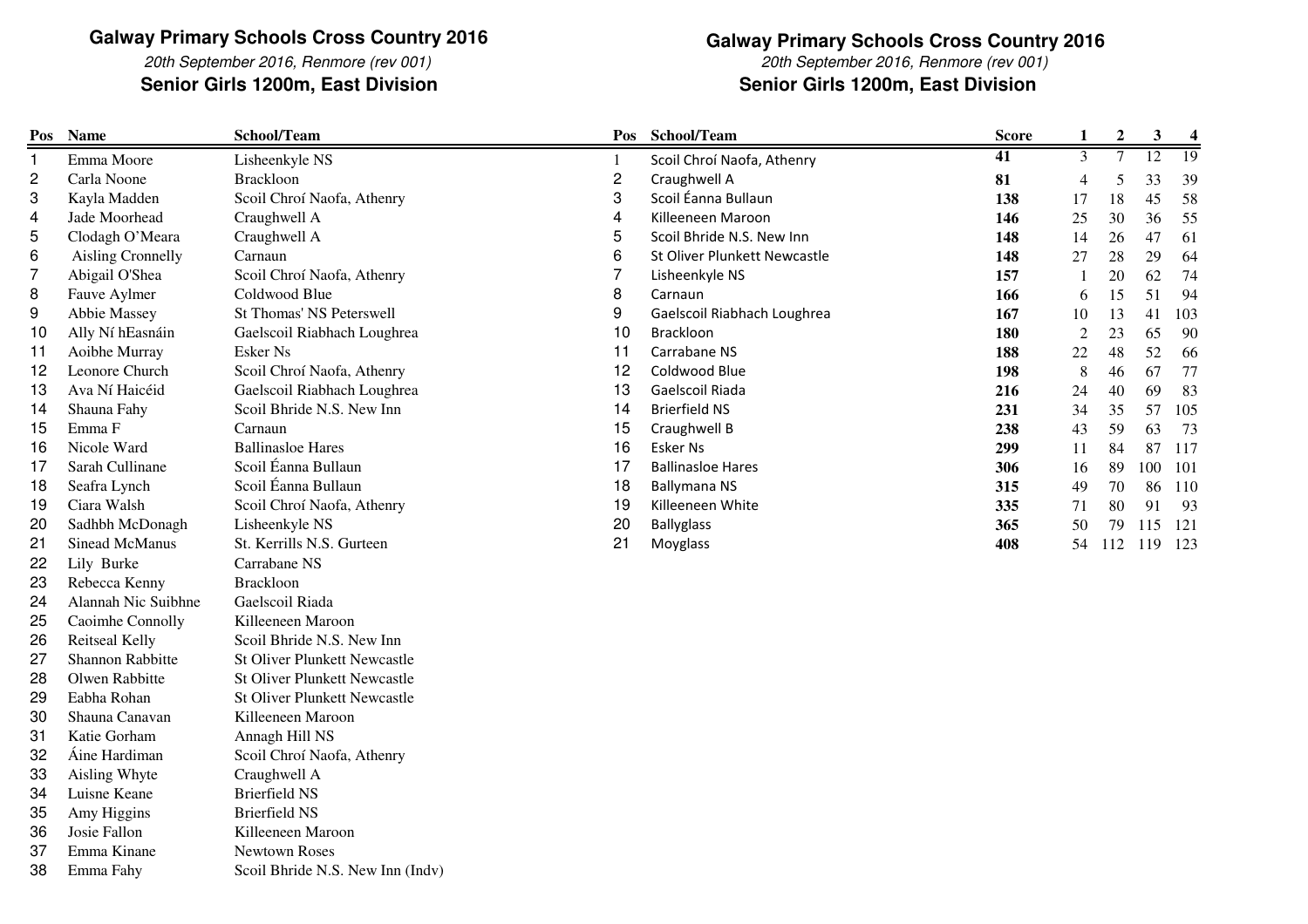| 39 | Leah Farrelly                            | Craughwell A                        |
|----|------------------------------------------|-------------------------------------|
| 40 | Ruby Ní Mhaoláin                         | Gaelscoil Riada                     |
| 41 | Aoibhe Ní Ghloinn                        | Gaelscoil Riabhach Loughrea         |
| 42 | Erin Doyle                               | Craughwell A                        |
| 43 | Sarah Byrne                              | Craughwell B                        |
| 44 | Sadhbh Irwin                             | Craughwell A                        |
| 45 | Ailis Naughton                           | Scoil Éanna Bullaun                 |
| 46 | Abbie Rooney                             | Coldwood Blue                       |
| 47 | <b>Bronagh Deeley</b>                    | Scoil Bhride N.S. New Inn           |
| 48 | <b>Holly Keane</b>                       | Carrabane NS                        |
| 49 | Jade Whelton                             | Ballymana NS                        |
| 50 | Leah Linnane                             | <b>Ballyglass</b>                   |
| 51 | Emma J                                   | Carnaun                             |
| 52 | Hannah Fitzgerald                        | Carrabane NS                        |
| 53 | Amy Crimmins                             | Scoil Chroí Naofa, Athenry          |
| 54 | Mary Anne Murray                         | Moyglass                            |
| 55 | <b>Aisling Ginty</b>                     | Killeeneen Maroon                   |
| 56 | Isabelle Haugh                           | Killeeneen Maroon                   |
| 57 | Rachel Loftus                            | <b>Brierfield NS</b>                |
| 58 | Roisín Broderick                         | Scoil Éanna Bullaun                 |
| 59 | Kacey Coleman                            | Craughwell B                        |
| 60 | Mya Grogan                               | Kilkerrin N.S. (indv)               |
| 61 | Melissa Mcdonnell                        | Scoil Bhride N.S. New Inn           |
| 62 | Leah Glennon                             | Lisheenkyle NS                      |
| 63 | Tara Kelly                               | Craughwell B                        |
| 64 | Aoife Guiry                              | <b>St Oliver Plunkett Newcastle</b> |
| 65 | Niamh Gilligan                           | <b>Brackloon</b>                    |
| 66 | Grainne Tuohy                            | Carrabane NS                        |
| 67 | Grace Leen                               | Coldwood Blue                       |
| 68 | Ava Connell                              | Ballymacward N.S.                   |
| 69 | Sadhbh Ní Bhrádaigh                      | Gaelscoil Riada                     |
| 70 | <b>Emily Staunton</b>                    | <b>Ballymana NS</b>                 |
| 71 | Kaylin Harkin                            | Killeeneen White                    |
| 72 | Emma Kelly                               | <b>St Oliver Plunkett Newcastle</b> |
| 73 | Niamh Kelly                              | Craughwell B                        |
| 74 | Laura Freaney                            | Lisheenkyle NS                      |
| 75 | Rachel Diskin                            | Menlough NS                         |
| 76 | Aimee Farrell                            | Craughwell B                        |
| 77 | Vivien Blaine                            | Coldwood Blue                       |
| 78 | Ciara Maloney                            | Scoil Éanna Bullaun                 |
| 79 | Shauna Gardiner                          | <b>Ballyglass</b>                   |
| 80 | Éabha Niland                             | Killeeneen White                    |
| 81 | Mykala Cleere                            | Coldwood Blue                       |
| 82 | Aoife Duffy                              | Carrabane NS                        |
| 83 | Bernadette Ní Chionnaigh Gaelscoil Riada |                                     |
|    |                                          |                                     |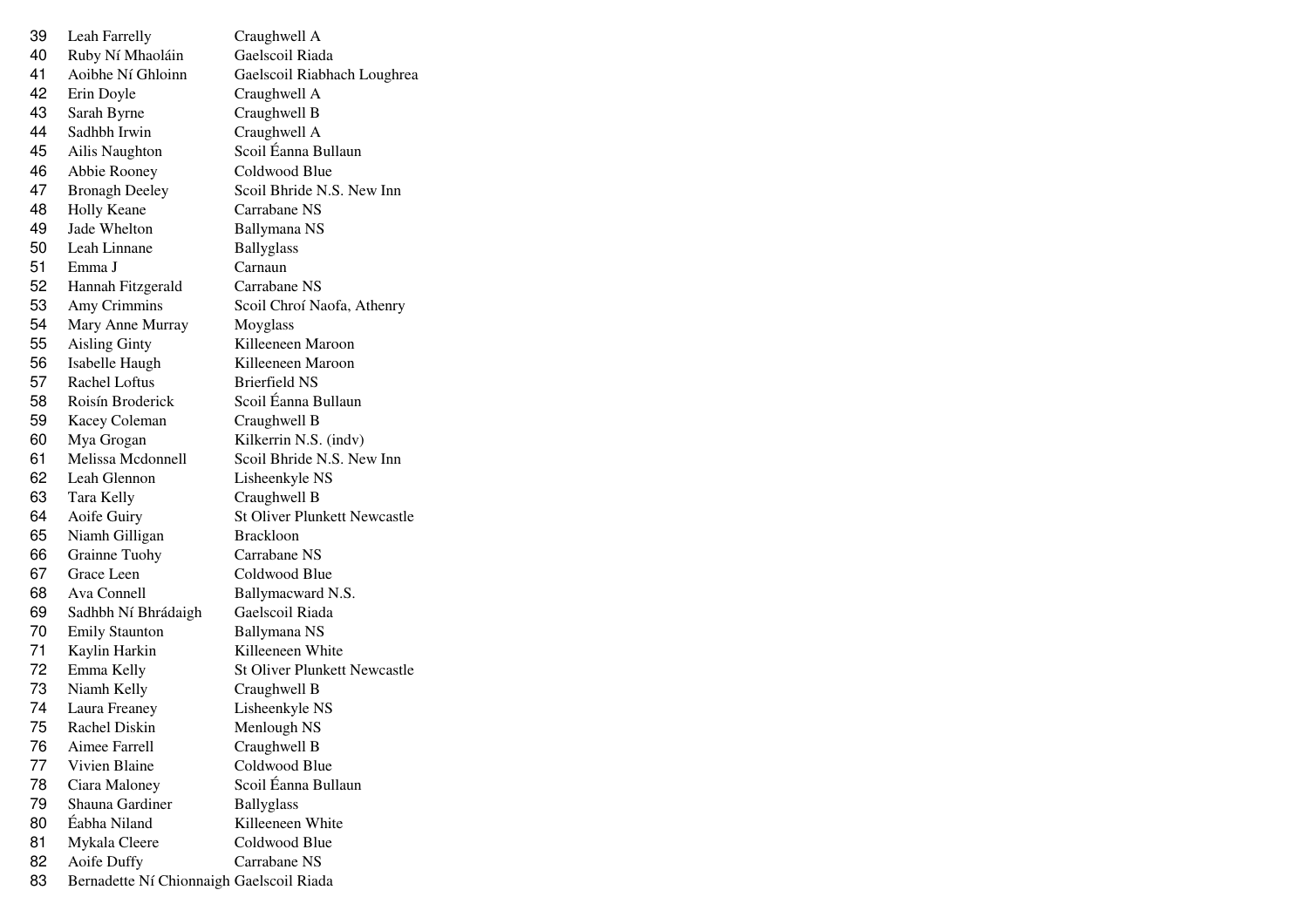| 84  | Emer Byrne               | Esker Ns                         |
|-----|--------------------------|----------------------------------|
| 85  | Olivia Mcguinness        | Scoil Bhride N.S. New Inn        |
| 86  | Alanna Grogan            | Ballymana NS                     |
| 87  | Ellen Burke              | Esker Ns                         |
| 88  | <b>Emily Kenny</b>       | Scoil Bhride N.S. New Inn        |
| 89  | Pamela Casey             | <b>Ballinasloe Hares</b>         |
| 90  | Amy Creaven              | <b>Brackloon</b>                 |
| 91  | Juliet Gallagher         | Killeeneen White                 |
| 92  | <b>Kate Collins</b>      | Menlough NS                      |
| 93  | Laura Hayes              | Killeeneen White                 |
| 94  | Claire Hannon            | Carnaun                          |
| 95  | Rebecca Cloonan          | Craughwell B                     |
| 96  | Niamh Sheerin            | Killeeneen White                 |
| 97  | Hannah Jennings          | Killeeneen Maroon                |
| 98  | Niamh Hession            | Kilkerrin N.S. (indv)            |
| 99  | Sienna Greaney           | Killeeneen White                 |
| 100 | <b>Emily Riddell</b>     | <b>Ballinasloe Hares</b>         |
| 101 | Tieyane James            | <b>Ballinasloe Hares</b>         |
| 102 | Leona Donelan            | <b>Ballinasloe Hares</b>         |
| 103 | Ava Ní Leighléis         | Gaelscoil Riabhach Loughrea      |
| 104 | Rachel Ní Mháille        | Gaelscoil Riabhach Loughrea      |
|     | 105 Emma Loftus          | <b>Brierfield NS</b>             |
|     | 106 Aoibhe Stephens      | Craughwell (indv)                |
|     | 107 Lucy Kenny           | St. Kerrills N.S. Gurteen        |
|     | 108 Clara Corbett        | Gaelscoil Riada                  |
| 109 | Emma Mulry               | <b>Newtown Roses</b>             |
| 110 | Ella Callanan            | Ballymana NS                     |
| 111 | Latoya Cawley            | <b>Ballinasloe Hares</b>         |
|     | 112 Niamh Donohue        | Moyglass                         |
|     | 113 Saoiirse Diuhan      | Scoil Bhride N.S. New Inn (Indv) |
|     | 114 Erin Treacy          | Lisheenkyle NS                   |
|     | 115 Mia Kavangh          | <b>Ballyglass</b>                |
|     | 116 Samantha Sweeney     | <b>Newtown Roses</b>             |
|     | 117 Danielle Obungayo    | Esker Ns                         |
| 118 | Katie Ní Thoircheallaigh | Gaelscoil Riabhach Loughrea      |
| 119 | Laura Donoghue           | Moyglass                         |
| 120 | Aleesha Gibbons          | Kilkerrin N.S. (indv)            |
| 121 | Aoibheann Gilmore        | <b>Ballyglass</b>                |
| 122 | Sarah Keating            | Castleblakney NS                 |
| 123 | Diana O Connor           | Moyglass                         |
| 124 | Niamh Duffy              | Coldwood (indv)                  |
| 125 | Nessa Tarpey             | Scoil Bhride N.S. New Inn (Indv) |
| 126 | Christine Coughlan       | Moyglass                         |
| 127 | Kayla Fallon             | Moyglass                         |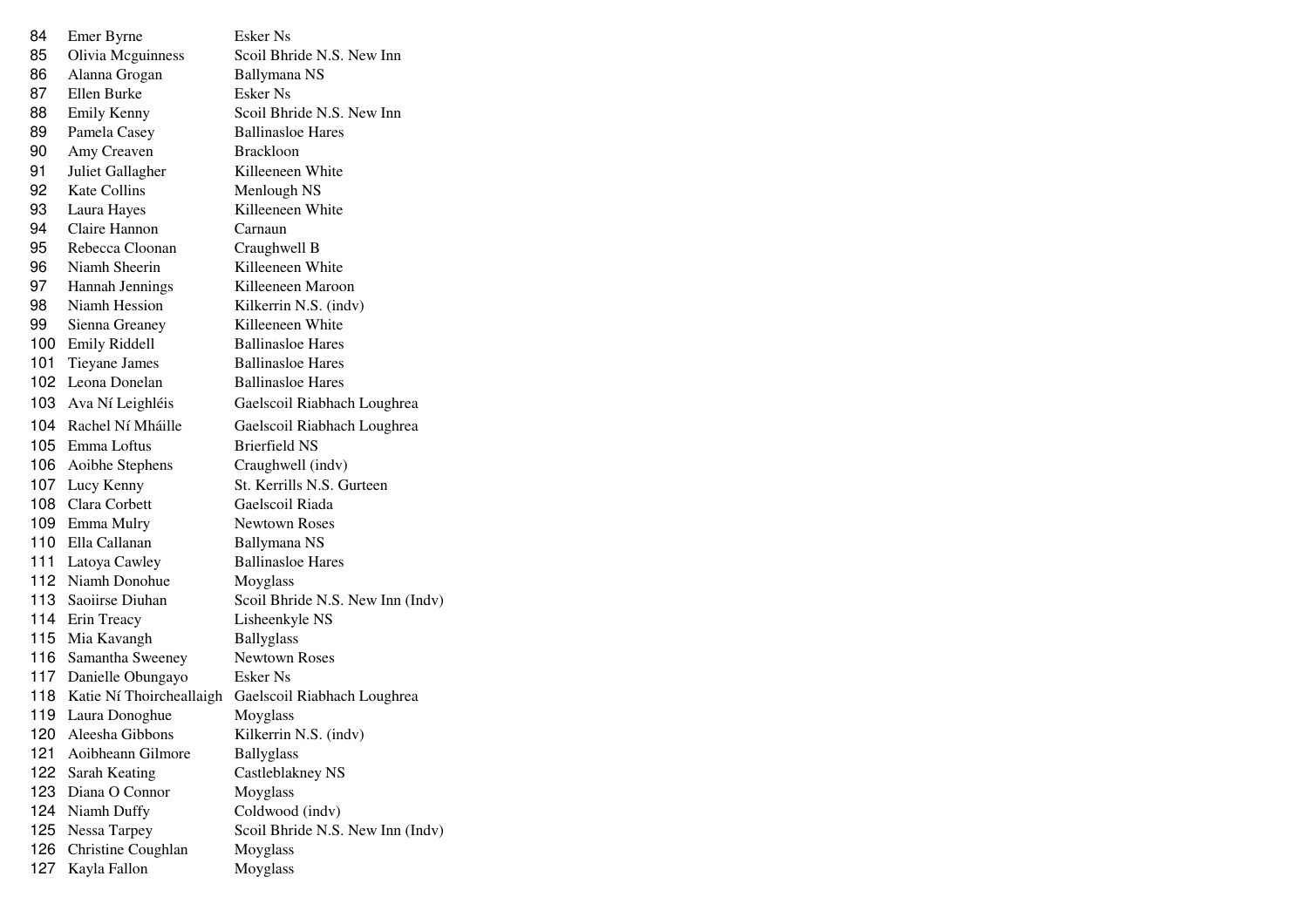Colette Stanley Moyglass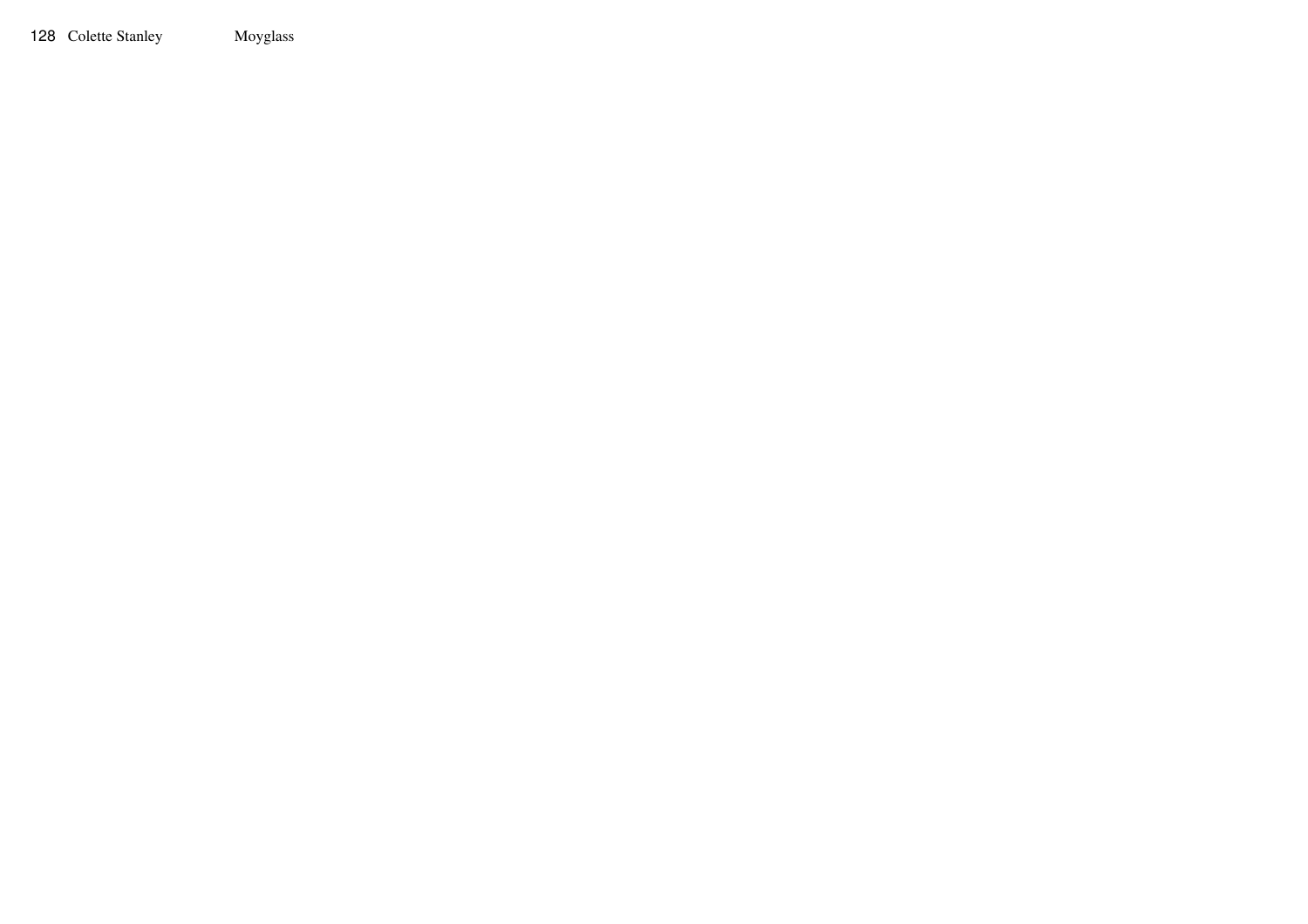20th September 2016, Renmore (rev 001)**Senior Boys 1200m, East Division Senior Boys 1200m, East Division**

# **Galway Primary Schools Cross Country 2016**20th September 2016, Renmore (rev 001)

| Pos            | <b>Name</b>                            | School/Team                     | Pos            | School/Team                  | <b>Score</b>    | $\mathbf{1}$     | $\mathbf 2$    | $\mathbf{3}$ | $\boldsymbol{4}$ |
|----------------|----------------------------------------|---------------------------------|----------------|------------------------------|-----------------|------------------|----------------|--------------|------------------|
| $\mathbf{1}$   | <b>Rory Fitzpatrick</b>                | <b>Esker Ns</b>                 | $\mathbf{1}$   | Craughwell A                 | $\overline{35}$ | 3                | 8              | 11           | 13               |
| 2              | Calum Healy                            | Lisheenkyle NS                  | $\overline{c}$ | Lisheenkyle NS               | 50              | $\boldsymbol{2}$ | $\overline{4}$ | 20           | 24               |
| 3              | <b>Ross McGuinness</b>                 | Craughwell A                    | 3              | <b>Esker Ns</b>              | 67              | 1                | 10             | 19           | 37               |
| 4              | Mark O'Halloran                        | Lisheenkyle NS                  | 4              | Killeeneen Maroon            | 134             | 7                | 36             | 42           | 49               |
| 5              | Oisin Keane                            | Kilkerrin N.S.                  | 5              | Scoil Bhride N.S. New Inn    | 148             | 9                | 18             | 34           | 87               |
| 6              | Adam Molly                             | <b>Athenry Boys NS</b>          | 6              | Athenry Boys NS              | 161             | 6                | 14             | 58           | 83               |
| $\overline{7}$ | Colin Counihan                         | Killeeneen Maroon               | $\overline{7}$ | Craughwell B                 | 164             | 25               | 35             | 48           | 56               |
| 8              | Evan Hallinan                          | Craughwell A                    | 8              | Scoil Éanna Bullaun          | 171             | 22               | 31             | 45           | 73               |
| 9              | Darragh Donohue                        | Scoil Bhride N.S. New Inn       | 9              | St.Pats Tuam                 | 172             | 21               | 39             | 52           | 60               |
| 10             | Shane Monahan                          | <b>Esker Ns</b>                 | 10             | Mullagh                      | 196             | 15               | 27             | 70           | 84               |
| 11             | Robert Urquhart                        | Craughwell A                    | 11             | <b>Ballymana NS</b>          | 219             | 16               | 53             | 59           | 91               |
| 12             | Evan Brady                             | <b>St Thomas' NS Peterswell</b> | 12             | Coldwood Green               | 225             | 30               | 46             | 51           | 98               |
| 13             | Darragh McCartin                       | Craughwell A                    | 13             | Carrabane NS                 | 229             | 29               | 44             | 75           | 81               |
| 14             | Daire McCarthy/Ryan Pa Athenry Boys NS |                                 | 14             | St Oliver Plunkett Newcastle | 243             | 50               | 57             | 64           | 72               |
| 15             | Cian Daly                              | Mullagh                         | 15             | Gaelscoil Riabhach Loughrea  | 255             | 38               | 40             | 88           | 89               |
| 16             | Daniel Galvin                          | Ballymana NS                    | 16             | Craughwell C                 | 276             | 55               | 65             | 74           | 82               |
| 17             | Dara Hansbury                          | <b>Brierfield NS</b>            | 17             | Kilkerrin N.S.               | 282             | 5                | 71             | 77           | 129              |
| 18             | Fearghus Deeley                        | Scoil Bhride N.S. New Inn       | 18             | Annagh Hill NS               | 314             | 32               | 43             | 116          | 123              |
| 19             | Niall Daly                             | <b>Esker Ns</b>                 | 19             | <b>Ballyglass</b>            | 344             | 26               | 79             | 94           | 145              |
| 20             | Cathal Lally                           | Lisheenkyle NS                  | 20             | Gaelscoil Riada              | 371             | 61               | 85             | 104          | 121              |
| 21             | <b>Jack Hession</b>                    | <b>St.Pats Tuam</b>             | 21             | <b>Ballinasloe Cheetahs</b>  | 386             | 28               | 111            | 122          | 125              |
| 22             | Leon Connaire                          | Scoil Éanna Bullaun             | 22             | Carnaun                      | 408             | 54               | 78             | 134          | 142              |
| 23             | Luke Flynn                             | Craughwell A                    | 23             | Killeeneen White             | 408             | 96               | 97             | 100          | 115              |
| 24             | Jack Kelleher                          | Lisheenkyle NS                  | 24             | Ballymacward N.S.            | 545             | 99               | 135            | 154          | 157              |
| 25             | Eoin Byrne                             | Craughwell B                    | 25             | Brackloon                    | 562             | 124              | 132            | 151          | 155              |
| 26             | Matise Bocquet                         | <b>Ballyglass</b>               | 26             | Newtown United               | 664             | 160              | 167            | 168          | 169              |
| 27             | Fionn Coen                             | Mullagh                         |                |                              |                 |                  |                |              |                  |
| 28             | Keelan Cawley                          | <b>Ballinasloe Cheetahs</b>     |                |                              |                 |                  |                |              |                  |
| 29             | Niall Dillon                           | Carrabane NS                    |                |                              |                 |                  |                |              |                  |
| 30             | Nigel Kelly                            | Coldwood Green                  |                |                              |                 |                  |                |              |                  |
| 31             | Dean Kane                              | Scoil Éanna Bullaun             |                |                              |                 |                  |                |              |                  |
| 32             | Cian Murphy                            | Annagh Hill NS                  |                |                              |                 |                  |                |              |                  |
| 33             | Evan Moran                             | Craughwell A                    |                |                              |                 |                  |                |              |                  |
| 34             | John Cosgrove                          | Scoil Bhride N.S. New Inn       |                |                              |                 |                  |                |              |                  |
| 35             | Kieran O'Connor                        | Craughwell B                    |                |                              |                 |                  |                |              |                  |
| 36             | Fabien Fleetwood                       | Killeeneen Maroon               |                |                              |                 |                  |                |              |                  |
| 37             | Darragh O'Neill                        | Esker Ns                        |                |                              |                 |                  |                |              |                  |

38Lorcán Ó Laocha Gaelscoil Riabhach Loughrea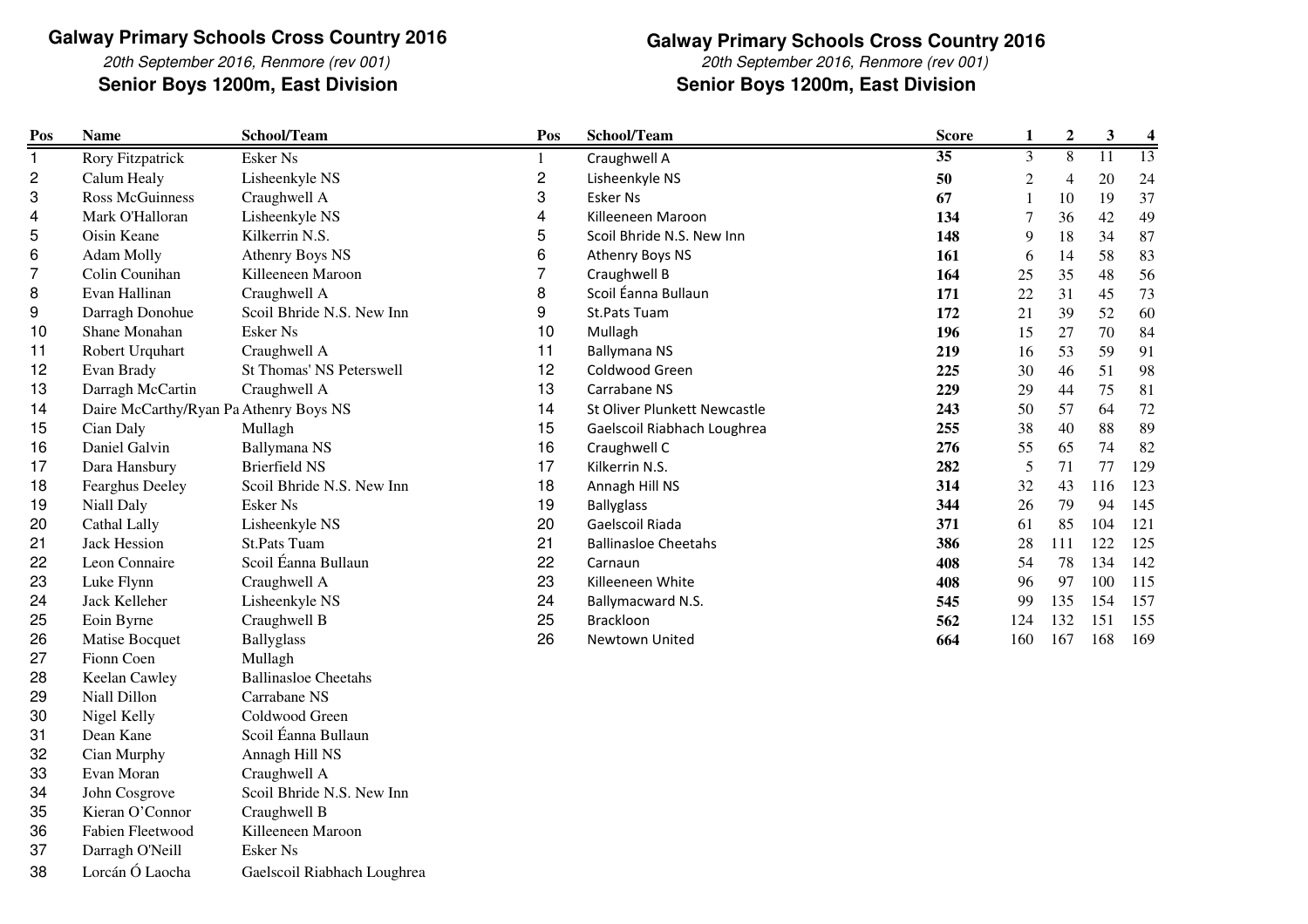| 39 | Luke Davin              | <b>St.Pats Tuam</b>                 |
|----|-------------------------|-------------------------------------|
| 40 | Ciagan Ó Dábhoireann    | Gaelscoil Riabhach Loughrea         |
| 41 | Oisín Ruane             | Lisheenkyle NS                      |
| 42 | Mattie Kennedy          | Killeeneen Maroon                   |
| 43 | Dean Collins            | Annagh Hill NS                      |
| 44 | <b>Colin Mathews</b>    | Carrabane NS                        |
| 45 | Michael Keon            | Scoil Éanna Bullaun                 |
| 46 | Tiarnán Leen            | Coldwood Green                      |
| 47 | Paddy Regan             | Esker Ns                            |
| 48 | Darragh Collins         | Craughwell B                        |
| 49 | <b>Dylan Dunne</b>      | Killeeneen Maroon                   |
| 50 | Daniel Langan           | <b>St Oliver Plunkett Newcastle</b> |
| 51 | <b>Matthew Feeney</b>   | Coldwood Green                      |
| 52 | P.J Doherty             | <b>St.Pats Tuam</b>                 |
| 53 | Ódhran Keane            | Ballymana NS                        |
| 54 | Dara Gilhooley          | Carnaun                             |
| 55 | Noah Keane              | Craughwell C                        |
| 56 | Ben Brady               | Craughwell B                        |
| 57 | Callum Redmond          | <b>St Oliver Plunkett Newcastle</b> |
| 58 | Seán McCoy              | <b>Athenry Boys NS</b>              |
| 59 | Dáire Crowe             | <b>Ballymana NS</b>                 |
| 60 | Cody Doherty            | <b>St.Pats Tuam</b>                 |
| 61 | Conor Mac Liam          | Gaelscoil Riada                     |
| 62 | <b>Conor Lawless</b>    | Lisheenkyle NS                      |
| 63 | <b>Josh Mullins</b>     | Ardrahan NS                         |
| 64 | ROry Keogh              | <b>St Oliver Plunkett Newcastle</b> |
| 65 | Cathal Kelly            | Craughwell C                        |
| 66 | ConorHeneghan           | <b>St.Pats Tuam</b>                 |
| 67 | Rian Kearney            | Killeeneen Maroon                   |
| 68 | Darragh Diskin          | Menlough NS                         |
| 69 | Danny Gilligan          | Craughwell B                        |
| 70 | <b>Cillian Finnerty</b> | Mullagh                             |
| 71 | Daniel Stephens         | Kilkerrin N.S.                      |
| 72 | Liam Cummins            | <b>St Oliver Plunkett Newcastle</b> |
| 73 | <b>Cathal Duffy</b>     | Scoil Éanna Bullaun                 |
| 74 | Tom Doran               | Craughwell C                        |
| 75 | Sean Mulry              | Carrabane NS                        |
| 76 | Cian Irwin              | Craughwell B                        |
| 77 | Ian Divilly             | Kilkerrin N.S.                      |
| 78 | Shane Costello          | Carnaun                             |
| 79 | Sanjie Talabis          | <b>Ballyglass</b>                   |
| 80 | <b>Ben Price</b>        | Newtown City                        |
| 81 | Oscar O'Gorman          | Carrabane NS                        |
| 82 | Killian Walsh           | Craughwell C                        |
| 83 | <b>Ben Rooney</b>       | <b>Athenry Boys NS</b>              |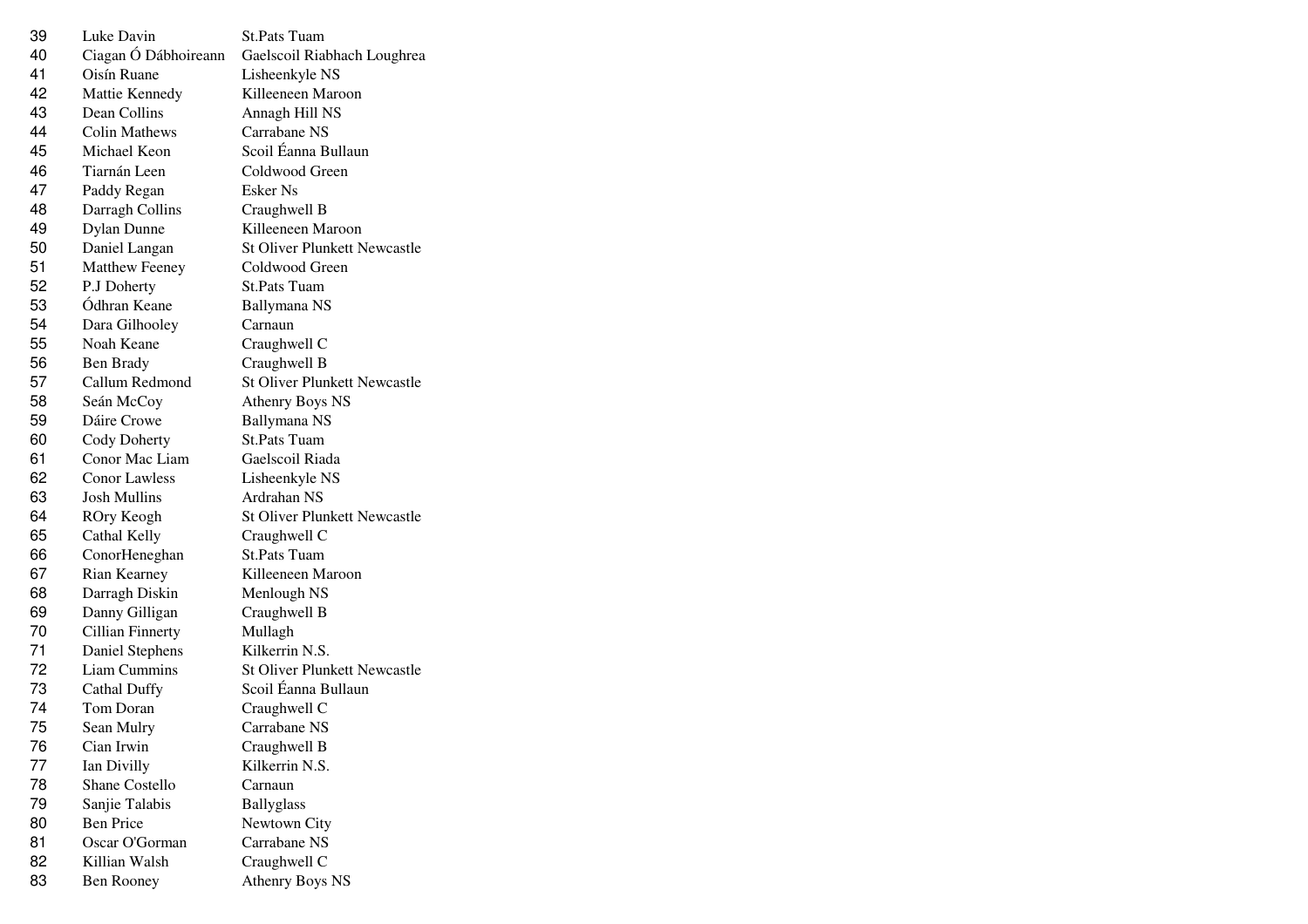| 84  | Ronan Kelly           | Mullagh                             |
|-----|-----------------------|-------------------------------------|
| 85  | Brogan Ó Cluanáin     | Gaelscoil Riada                     |
| 86  | <b>Tyler Earls</b>    | Scoil Bhride N.S. New Inn (Indv)    |
| 87  | Sean O'Neill          | Scoil Bhride N.S. New Inn           |
| 88  | Paddy Mac an Bhaird   | Gaelscoil Riabhach Loughrea         |
| 89  | Alan Ó Ceallaigh      | Gaelscoil Riabhach Loughrea         |
| 90  | Cuan Lennon           | Newtown City                        |
| 91  | Fiachra Bond          | Ballymana NS                        |
| 92  | Ronnie Paprocki       | <b>Athenry Boys NS</b>              |
| 93  | Evan Martin           | Killeeneen Maroon                   |
| 94  | Donagh Fahy           | <b>Ballyglass</b>                   |
| 95  | Padraic Mannion       | <b>Brierfield NS</b>                |
| 96  | Alex Bleahen          | Killeeneen White                    |
| 97  | Caolan Kealy          | Killeeneen White                    |
| 98  | Ian Ward              | Coldwood Green                      |
| 99  | <b>Anthony Feeney</b> | Ballymacward N.S.                   |
| 100 | Seán Kelleher         | Killeeneen White                    |
| 101 | Pierce Mcgurk         | Scoil Bhride N.S. New Inn           |
| 102 | Paddy MacCarthaigh    | Scoil Éanna Bullaun                 |
| 103 | Sean Muldoon          | <b>Esker Ns</b>                     |
| 104 | Marc Ó Broin          | Gaelscoil Riada                     |
| 105 | Stephen Kelly         | <b>Athenry Boys NS</b>              |
| 106 | Aidan Hickey          | <b>St Oliver Plunkett Newcastle</b> |
| 107 | Cathal Ward           | Scoil Bhride N.S. New Inn           |
| 108 | Oisín Quirke          | Coldwood Green                      |
| 109 | Callum Brady          | Craughwell C                        |
| 110 | Oisin Martyn          | Newtown City                        |
| 111 | Tom Martin            | <b>Ballinasloe Cheetahs</b>         |
| 112 | Jerry Boyle           | Ballymana NS                        |
| 113 | Darragh O' connor     | Newtown City                        |
| 114 | Orin Burke            | <b>St Oliver Plunkett Newcastle</b> |
| 115 | Shane Kennedy         | Killeeneen White                    |
| 116 | Shane Canavan         | Annagh Hill NS                      |
| 117 | Mark Johnson          | Carrabane NS                        |
| 118 | Eanna Kelly           | Mullagh                             |
| 119 | Cian Geoghegan        | <b>Ballymana NS</b>                 |
| 120 | Mark Walsh            | Killeeneen White                    |
| 121 | Jack de Búrca         | Gaelscoil Riada                     |
| 122 | <b>Anthony Martin</b> | <b>Ballinasloe Cheetahs</b>         |
| 123 | Conor Reilly          | Annagh Hill NS                      |
| 124 | <b>Adam Noone</b>     | <b>Brackloon</b>                    |
| 125 | Tommy Cannon          | <b>Ballinasloe Cheetahs</b>         |
| 126 | Dovydos Jurjones      | <b>St.Pats Tuam</b>                 |
| 127 | Theo Mac an Ghearr    | Gaelscoil Riabhach Loughrea         |